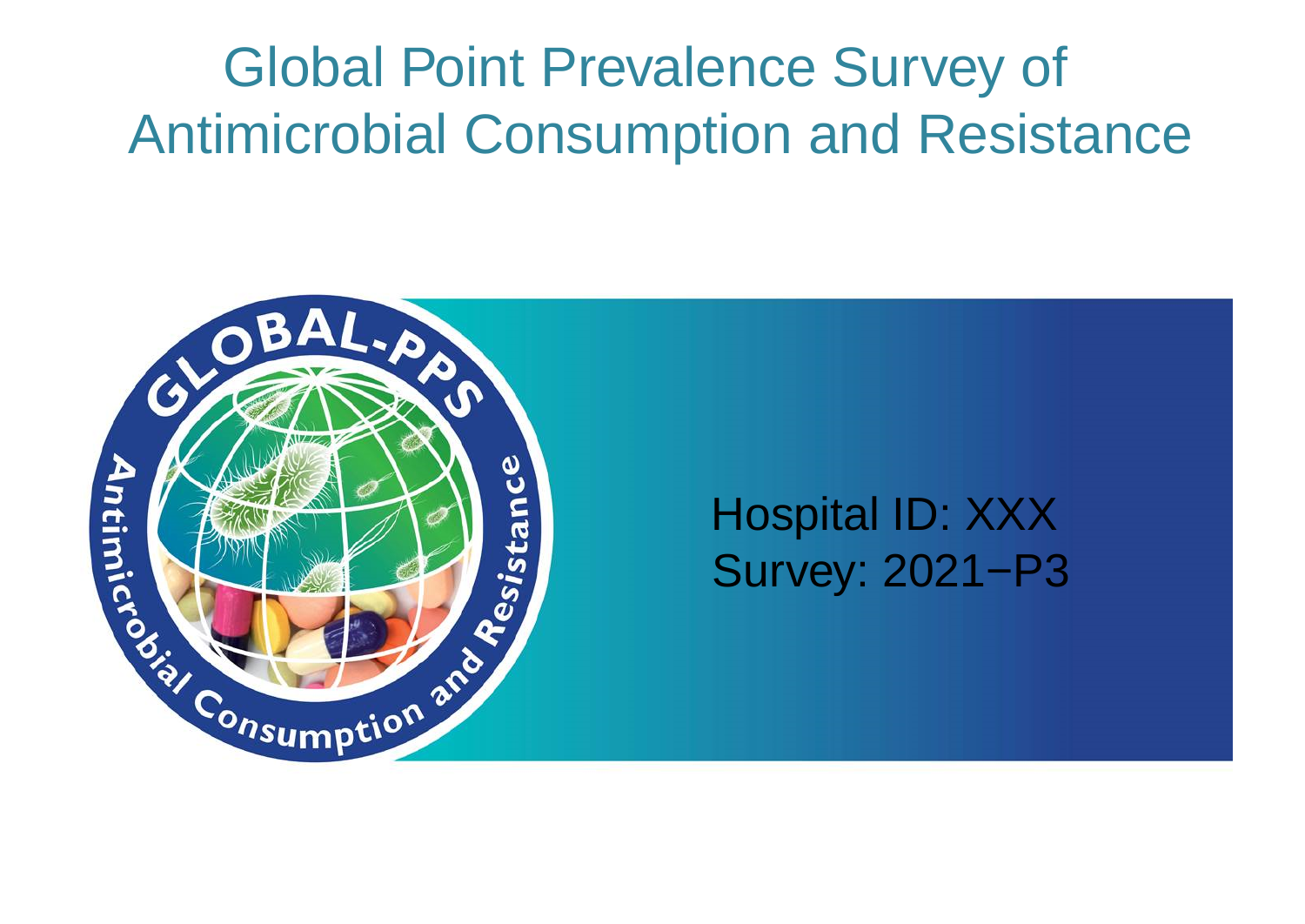# **Participation to Global−PPS by UN macro−geographical regions, year 2021**

|                                    | Number of<br>countries | Number of<br>hospitals |
|------------------------------------|------------------------|------------------------|
| <b>North America</b>               |                        | 16                     |
| <b>South America</b>               | 4                      | 9                      |
| <b>Africa</b>                      | 11                     | 49                     |
| <b>Europe</b>                      | 8                      | 66                     |
| <b>West &amp; Central Asia</b>     | 2                      | 5                      |
| <b>East &amp; South Asia</b>       | 8                      | 76                     |
| <b>Australia &amp; New Zealand</b> |                        |                        |



North America  $\mathcal{L}(\mathcal{A})$ Latin America  $\mathcal{L}(\mathcal{A})$ Africa  $\mathbb{R}^3$ 



Europe  $\mathcal{L}^{\text{max}}$ Australia & New Zealand $\mathcal{L}^{\text{max}}$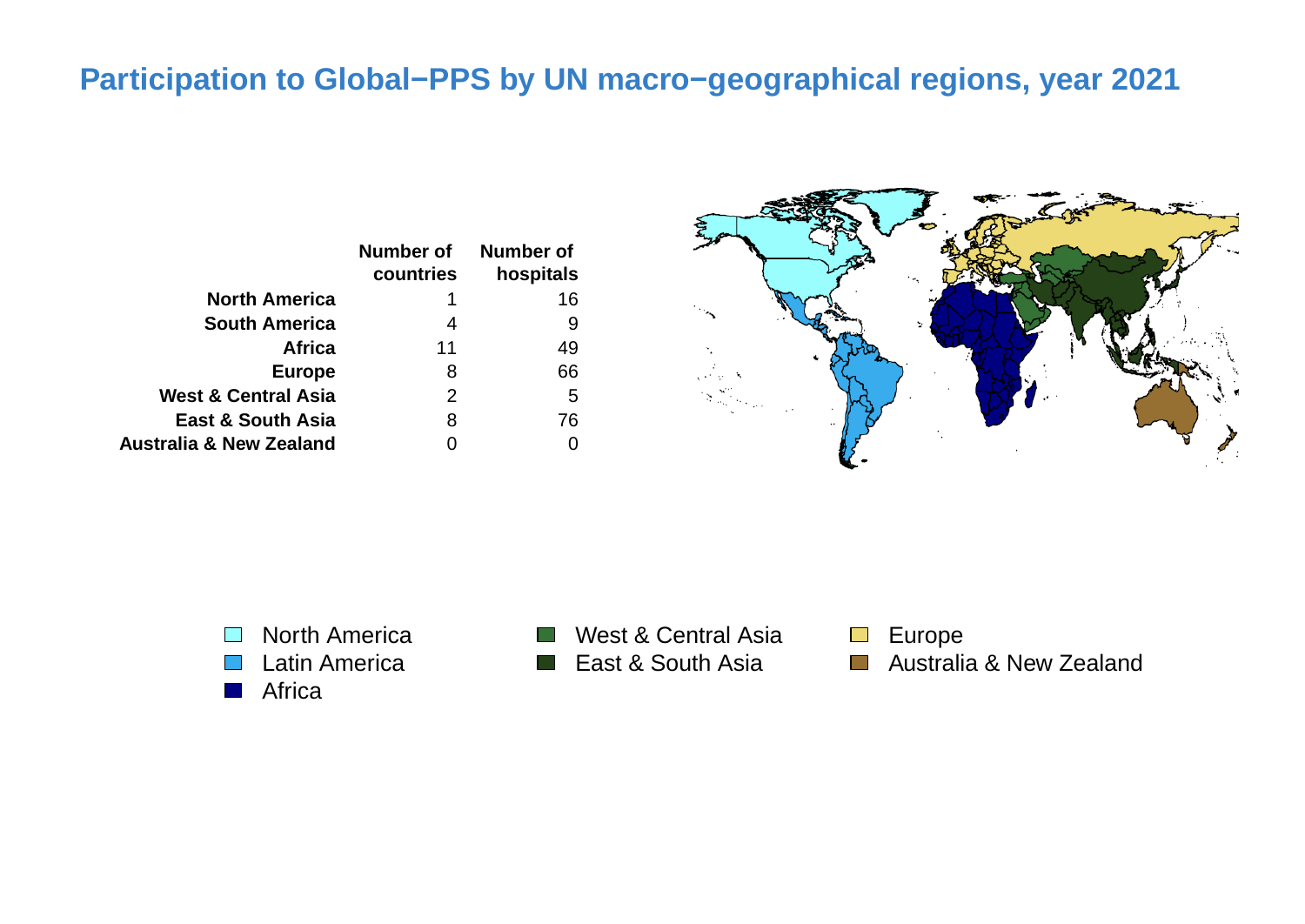# **Participation to Global−PPS by UN macro−geographical subregion, year 2021**

|                                    | Number of<br>countries | Number of<br>hospitals |
|------------------------------------|------------------------|------------------------|
| <b>North America</b>               | 1                      | 16                     |
| <b>South America</b>               | 4                      | 9                      |
| <b>Africa</b>                      | 11                     | 49                     |
| <b>North Europe</b>                | $\overline{2}$         | 5                      |
| <b>West Europe</b>                 | 1                      | 42                     |
| <b>South Europe</b>                | 4                      | 15                     |
| <b>East Europe</b>                 | 1                      | 4                      |
| <b>West &amp; Central Asia</b>     | 2                      | 5                      |
| <b>East &amp; South Asia</b>       | 8                      | 76                     |
| <b>Australia &amp; New Zealand</b> |                        |                        |



- North America  $\mathcal{L}^{\text{max}}$
- Latin America
- **Africa**
- North Europe  $\Box$
- West Europe  $\mathcal{L}_{\mathcal{A}}$
- South Europe
- East Europe
- West & Central Asia
- East & South Asia  $\mathbb{R}^n$
- Australia & New Zealand $\mathcal{O}(\mathbb{R}^d)$

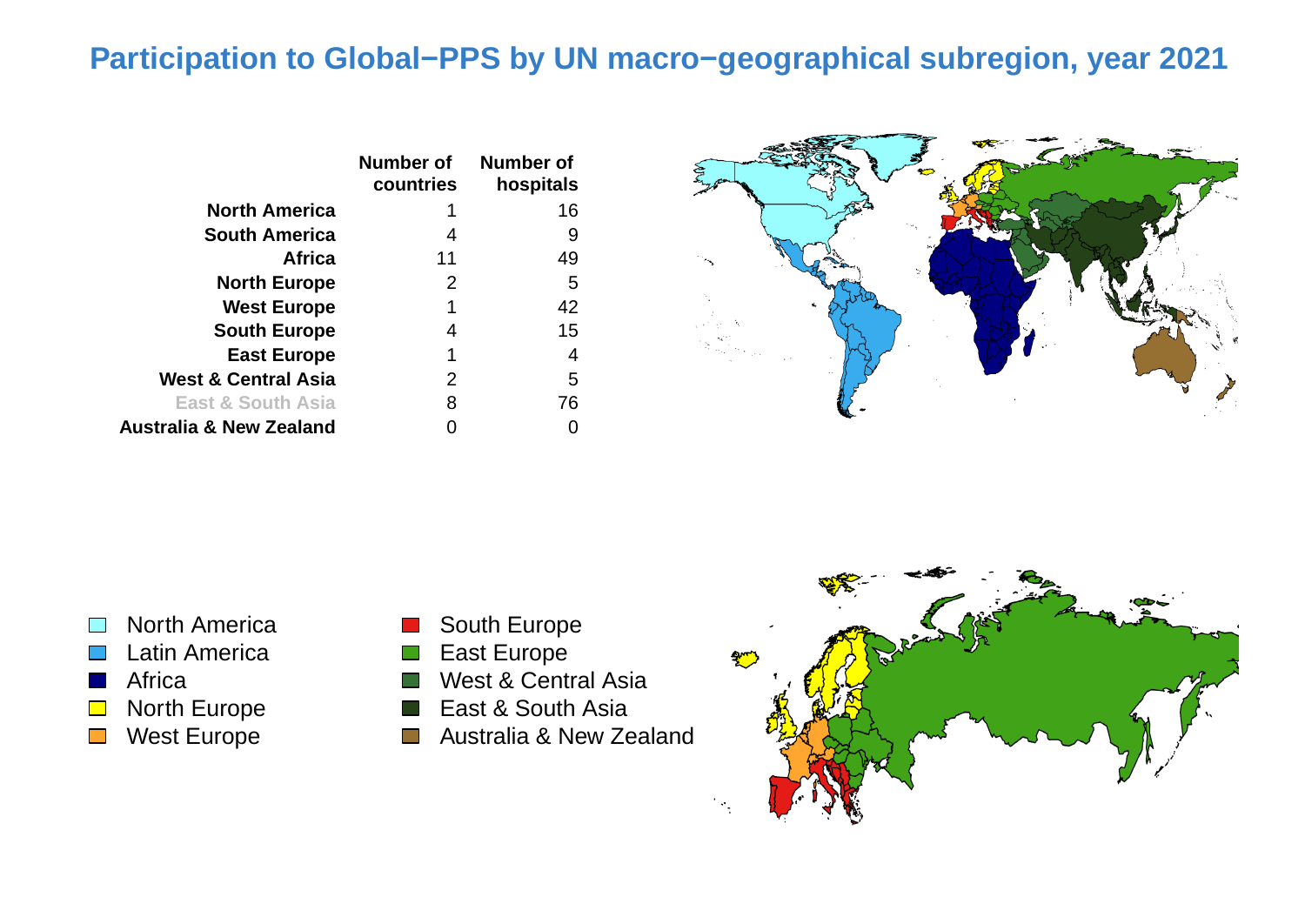#### **Explanatory notes for this feedback report**

 **Below each slide extra information is provided to help you to correctly interpret the results.**

 **The slides present the results for your hospital, your country, your region according to the UN classification, merged results on the hospital type for your region and Europe.**

 **Below each slide you find the designation of your own country, your region and hospital type displayed.**

 **Reference data include validated data from the current or most recent year with a minimum number of 4 hospitals for country and hospital type, and at least 25 hospitals for continent.**

 **Reference data: country − 2019 (N = 4), continent − 2021 (N = 76), hospital type − 2021 (N = 51), EU − 2021 (N = 66).**

 **Results at country level are not displayed if there are less than 4 hospitals participating during the current or any of the previous years.**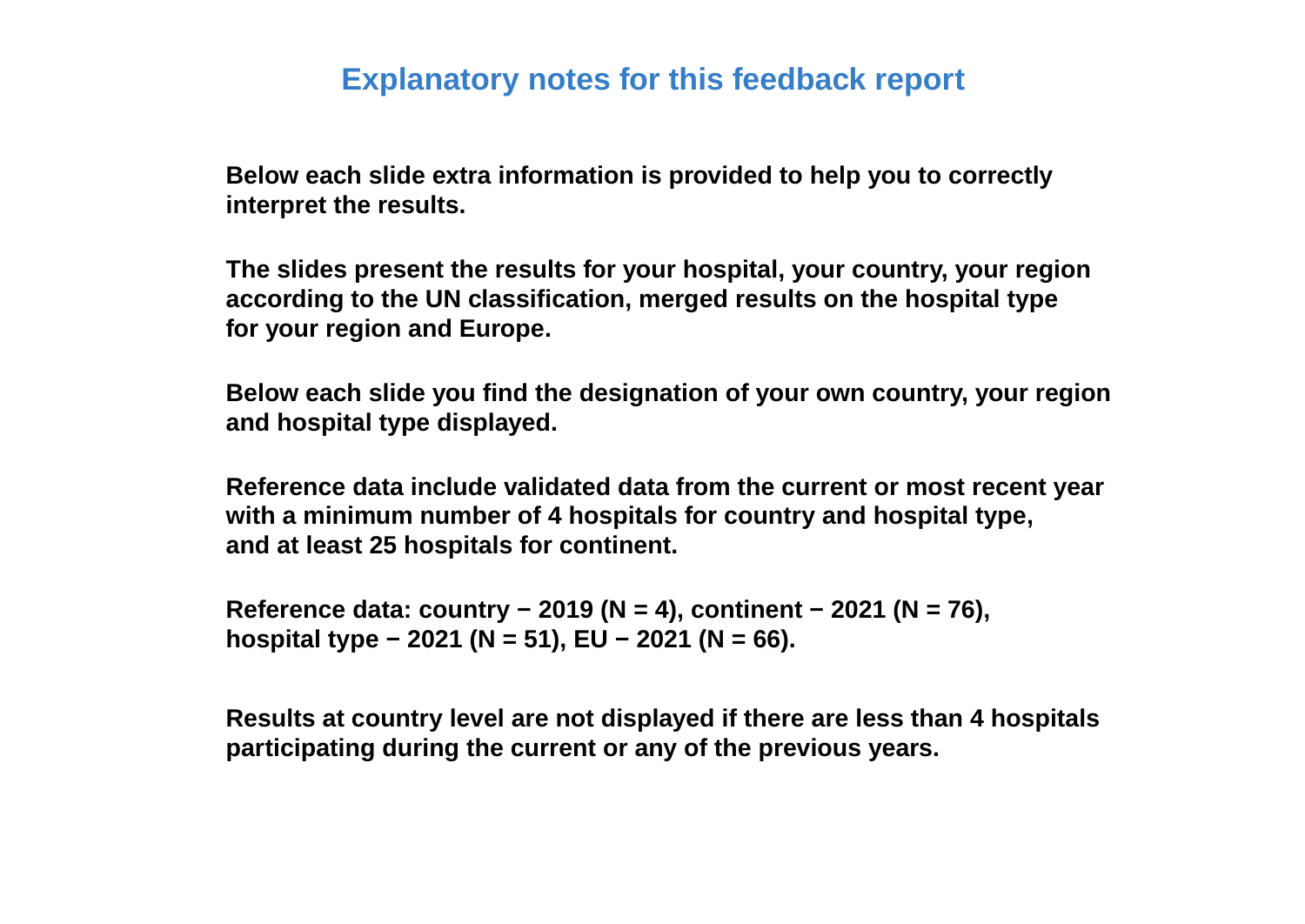#### **Overall antimicrobial prevalence by region and type of adult ward**

|                                    | Total | <b>AMW</b> | <b>HO-AMW</b> | <b>T-AMW</b> | <b>P-AMW</b> | <b>ASW</b> | <b>AICU</b> |
|------------------------------------|-------|------------|---------------|--------------|--------------|------------|-------------|
| <b>North America</b>               | 31.8  | 25.2       | 40.8          | 90.6         | 47.7         | 40.7       | 52.4        |
| <b>South America</b>               | 43.3  | 36.1       | 0.0           | 21.7         | 0.0          | 53.8       | 66.8        |
| <b>Africa</b>                      | 48.6  | 48.5       | 25.0          | 0.0          | 0.0          | 48.5       | 54.0        |
| <b>North Europe</b>                | 36.9  | 33.3       | 61.5          | 0.0          | 48.0         | 42.8       | 51.7        |
| <b>West Europe</b>                 | 27.9  | 21.5       | 42.1          | 100.0        | 43.5         | 35.1       | 61.7        |
| <b>South Europe</b>                | 45.6  | 40.1       | 31.8          | 0.0          | 74.3         | 48.4       | 66.4        |
| <b>East Europe</b>                 | 36.2  | 22.0       | 1.1           | 0.0          | 53.7         | 45.3       | 86.5        |
| <b>West &amp; Central Asia</b>     | 57.5  | 51.6       | 0.0           | 0.0          | 50.0         | 57.5       | 69.9        |
| <b>East &amp; South Asia</b>       | 53.9  | 51.7       | 50.1          | 86.6         | 41.2         | 52.8       | 70.0        |
| <b>Australia &amp; New Zealand</b> | 0.0   | 0.0        | 0.0           | 0.0          | 0.0          | 0.0        | 0.0         |
| Our hospital 2021-P3               | 51.3  | 44.8       | 54.5          | 95.2         | 72.7         | 51.3       | 62.1        |
| <b>Country</b>                     | 46.7  | 44.3       | 53.7          | 89.5         | 44.2         | 48.6       | 66.9        |

Antimicrobial prevalence (%): 100\*(number of treated patients/number of registered patients according to UN macro−geographical subregions). Total = Overall antimicrobial prevalence in adult wards; AMW = Adult Medical Ward; HO−AMW = Haematology−Oncology AMW; T−AMW = Transplant (BMT/solid) AMW; P−AMW = Pneumology AMW; ASW = Adult Surgical Ward; AICU = Adult Intensive Care Unit.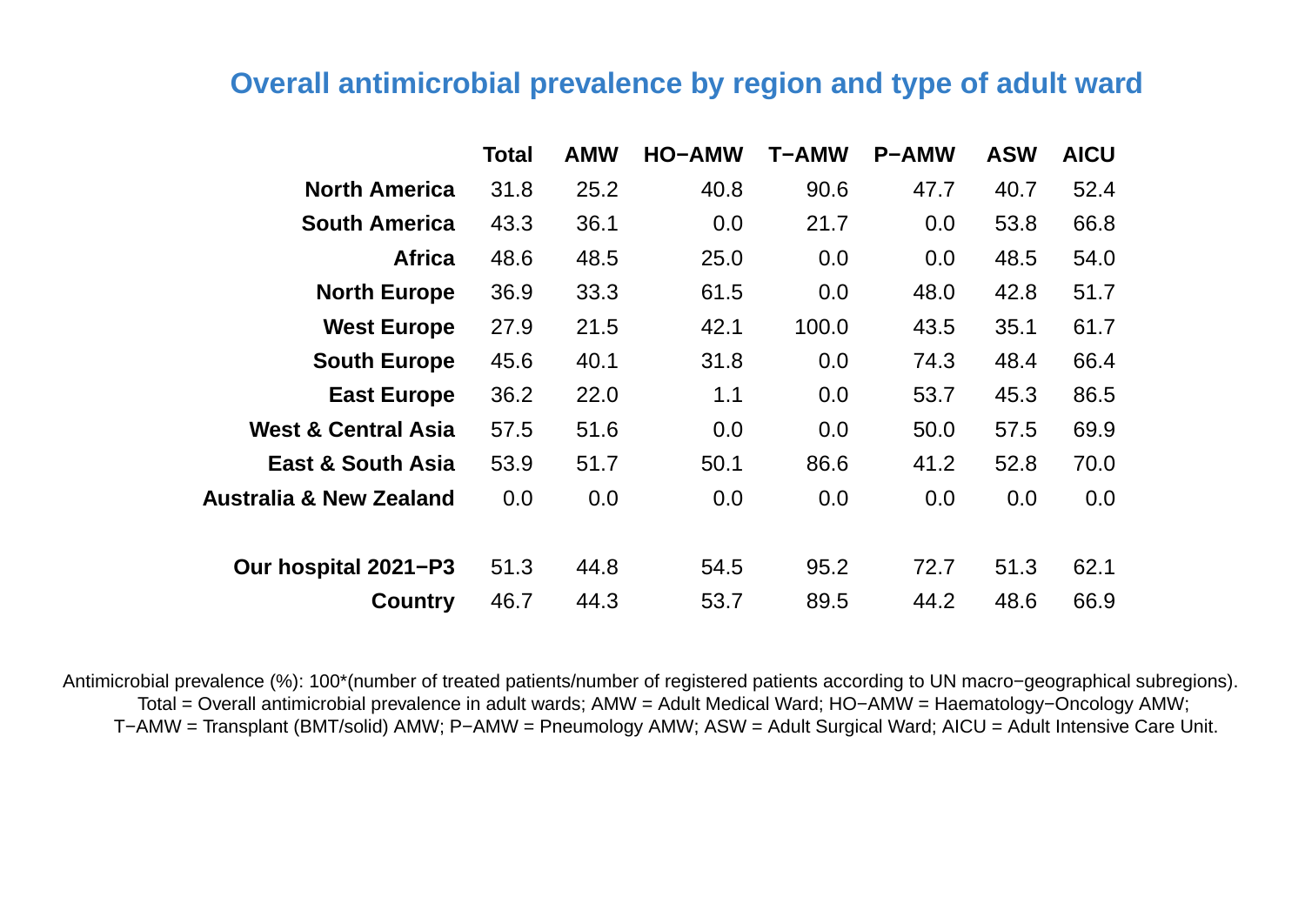#### **Overall antimicrobial prevalence by region and type of child or neonatal ward**

|                                    | <b>Total</b> | <b>PMW</b> | <b>HO-PMW</b> | <b>T-PMW</b> | <b>PSW</b> | <b>PICU</b> | <b>NMW</b> | <b>NICU</b> |
|------------------------------------|--------------|------------|---------------|--------------|------------|-------------|------------|-------------|
| <b>North America</b>               | 16.0         | 32.0       | 0.0           | 0.0          | 0.0        | 100.0       | 1.3        | 7.2         |
| <b>South America</b>               | 60.7         | 40.6       | 64.8          | 0.0          | 50.0       | 74.0        | 43.5       | 77.8        |
| <b>Africa</b>                      | 66.2         | 73.2       | 0.0           | 0.0          | 56.4       | 70.6        | 45.2       | 84.1        |
| <b>North Europe</b>                | 24.7         | 35.0       | 0.0           | 0.0          | 37.3       | 29.4        | 4.7        | 19.0        |
| <b>West Europe</b>                 | 19.3         | 25.3       | 20.0          | 0.0          | 0.0        | 50.0        | 3.7        | 11.6        |
| <b>South Europe</b>                | 31.2         | 30.2       | 47.4          | 0.0          | 34.1       | 52.6        | 8.2        | 37.7        |
| <b>East Europe</b>                 | 48.0         | 66.7       | 0.0           | 0.0          | 34.0       | 100.0       | 0.0        | 0.0         |
| <b>West &amp; Central Asia</b>     | 43.9         | 58.6       | 0.0           | 0.0          | 16.0       | 60.0        | 0.0        | 28.6        |
| <b>East &amp; South Asia</b>       | 56.6         | 51.8       | 62.9          | 66.7         | 66.4       | 63.5        | 44.4       | 65.1        |
| <b>Australia &amp; New Zealand</b> | 0.0          | 0.0        | 0.0           | 0.0          | 0.0        | 0.0         | 0.0        | 0.0         |
| Our hospital 2021-P3               | 29.5         | 46.9       | 75.0          | 0.0          | 0.0        | 100.0       | 0.0        | 28.6        |
| <b>Country</b>                     | 32.6         | 36.9       | 77.8          | 100.0        | 0.0        | 62.5        | 4.4        | 33.3        |

Antimicrobial prevalence (%): 100\*(number of treated patients/number of registered patients according to UN macro−geographical subregions). Total = Overall antimicrobial prevalence in wards admitting children and neonates; PMW = Paediatric Medical Ward; HO−PMW = Haematology−Oncology PMW; T−PMW = Transplant (BMT/solid) PMW; PSW = Paediatric Surgical Ward; PICU = Paediatric Intensive Care Unit; NMW = Neonatal Medical Ward; NICU = Neonatal Intensive Care Unit.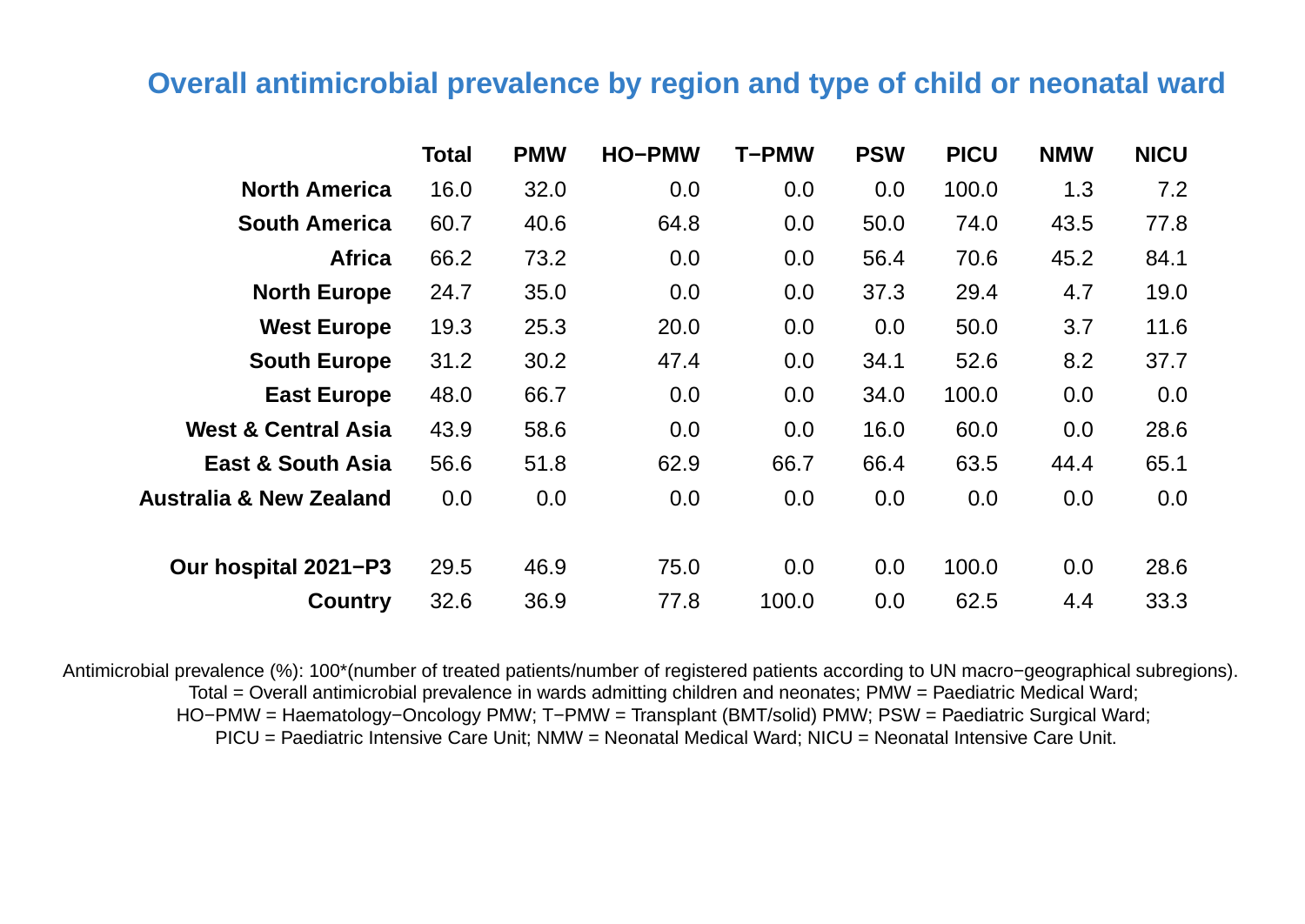#### **Antimicrobial prevalence in adult wards**

|                      | <b>Total</b> | <b>AMW</b> | <b>HO-AMW</b> | <b>T-AMW</b> | <b>P-AMW</b> | <b>ASW</b> | <b>AICU</b> |
|----------------------|--------------|------------|---------------|--------------|--------------|------------|-------------|
| Our hospital 2021-P3 |              |            |               |              |              |            |             |
| patients (N)         | 784          | 317        | 77            | 21           | 11           | 300        | 58          |
| treated patients (%) | 51.3         | 44.8       | 54.5          | 95.2         | 72.7         | 51.3       | 62.1        |
| <b>Country</b>       |              |            |               |              |              |            |             |
| patients (N)         | 3972         | 2681       | 123           | 19           | 104          | 888        | 157         |
| treated patients (%) | 46.7         | 44.3       | 53.7          | 89.5         | 44.2         | 48.6       | 66.9        |
| <b>Continent</b>     |              |            |               |              |              |            |             |
| patients (N)         | 18566        | 11109      | 407           | 112          | 240          | 4856       | 1842        |
| treated patients (%) | 53.9         | 51.7       | 50.1          | 86.6         | 41.2         | 52.8       | 70          |
| <b>Hospital type</b> |              |            |               |              |              |            |             |
| patients (N)         | 15173        | 8526       | 407           | 112          | 240          | 4187       | 1701        |
| treated patients (%) | 53.7         | 50.8       | 50.1          | 86.6         | 41.2         | 53.8       | 69          |
| <b>Europe</b>        |              |            |               |              |              |            |             |
| patients (N)         | 13195        | 7796       | 443           | 2            | 436          | 3921       | 597         |
| treated patients (%) | 33.1         | 25.6       | 33.4          | 100          | 51.1         | 41.1       | 64.5        |

Patients  $(N)$  = number of admitted adults. Treated patients (%) = 100\*(number of adults treated with at least one antimicrobial/number of admitted adults).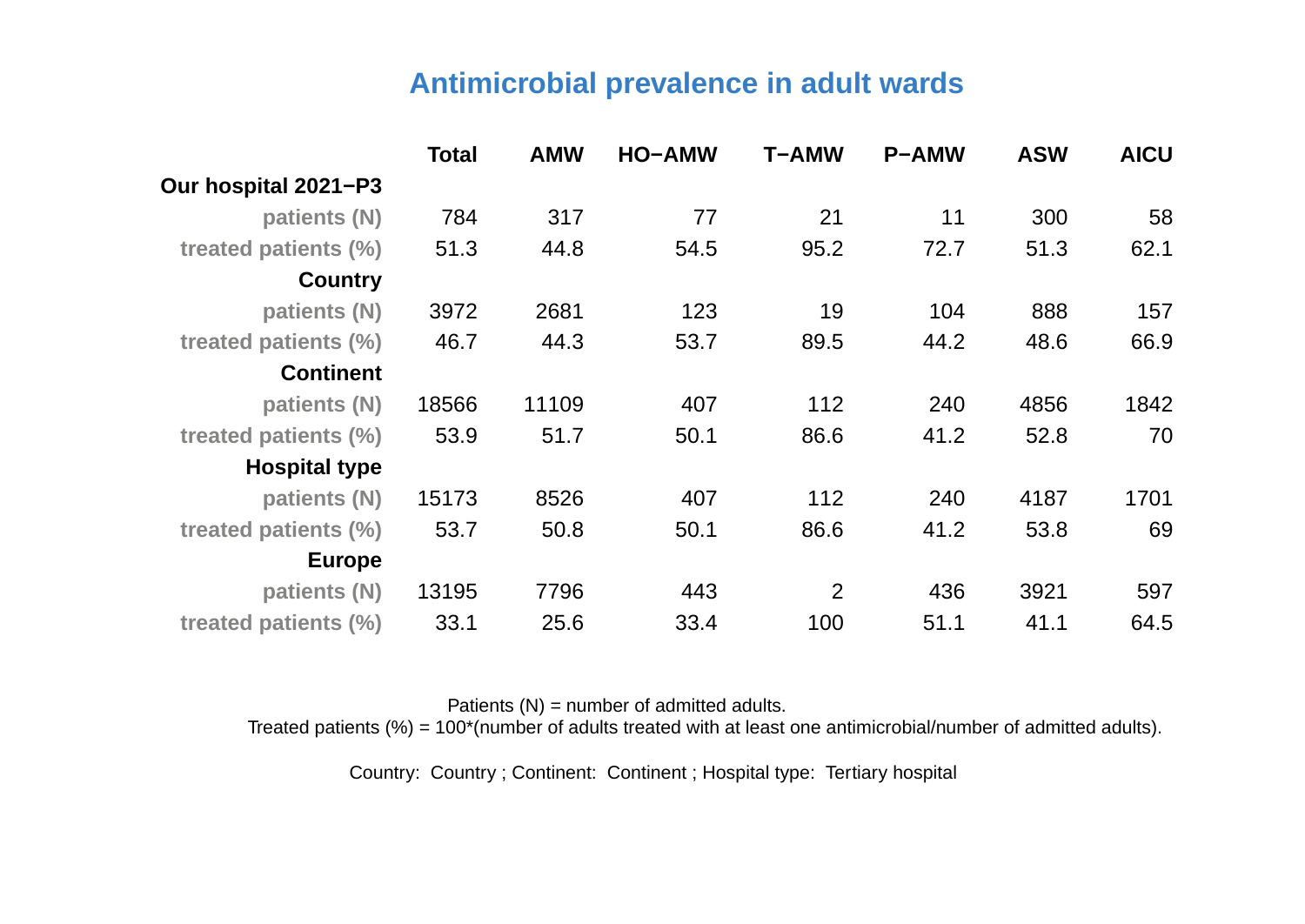#### **Antimicrobial prevalence in paediatric wards**

|                      | Total | <b>PMW</b> | <b>HO-PMW</b>  | <b>T-PMW</b>   | <b>PSW</b>     | <b>PICU</b> |
|----------------------|-------|------------|----------------|----------------|----------------|-------------|
| Our hospital 2021-P3 |       |            |                |                |                |             |
| patients (N)         | 54    | 49         | $\overline{4}$ | $\overline{0}$ | $\overline{0}$ |             |
| treated patients (%) | 50    | 46.9       | 75             | $\overline{0}$ | $\overline{0}$ | 100         |
| <b>Country</b>       |       |            |                |                |                |             |
| patients (N)         | 87    | 65         | 9              | 5              | $\overline{0}$ | 8           |
| treated patients (%) | 47.1  | 36.9       | 77.8           | 100            | $\overline{0}$ | 62.5        |
| <b>Continent</b>     |       |            |                |                |                |             |
| patients (N)         | 4152  | 2933       | 221            | 9              | 301            | 688         |
| treated patients (%) | 55.4  | 51.8       | 62.9           | 66.7           | 66.4           | 63.5        |
| <b>Hospital type</b> |       |            |                |                |                |             |
| patients (N)         | 2245  | 1515       | 140            | 7              | 140            | 443         |
| treated patients (%) | 56.8  | 53.4       | 61.4           | 85.7           | 70.7           | 62.1        |
| <b>Europe</b>        |       |            |                |                |                |             |
| patients (N)         | 959   | 737        | 34             | $\overline{0}$ | 142            | 46          |
| treated patients (%) | 31.3  | 29.3       | 35.3           | $\overline{0}$ | 35.2           | 47.8        |

Patients (N) = Number of admitted children in the hospital, country, UN macro–geographical region to which the hospital belongs; and the continental results for the hospital type to which the hospital belongs (possible types are primary + secondary level, tertiary level, paediatric and infectious diseases + specialized hospital). Treated patients (%) = 100\*(number of children treated with at least one antimicrobial/number of admitted children).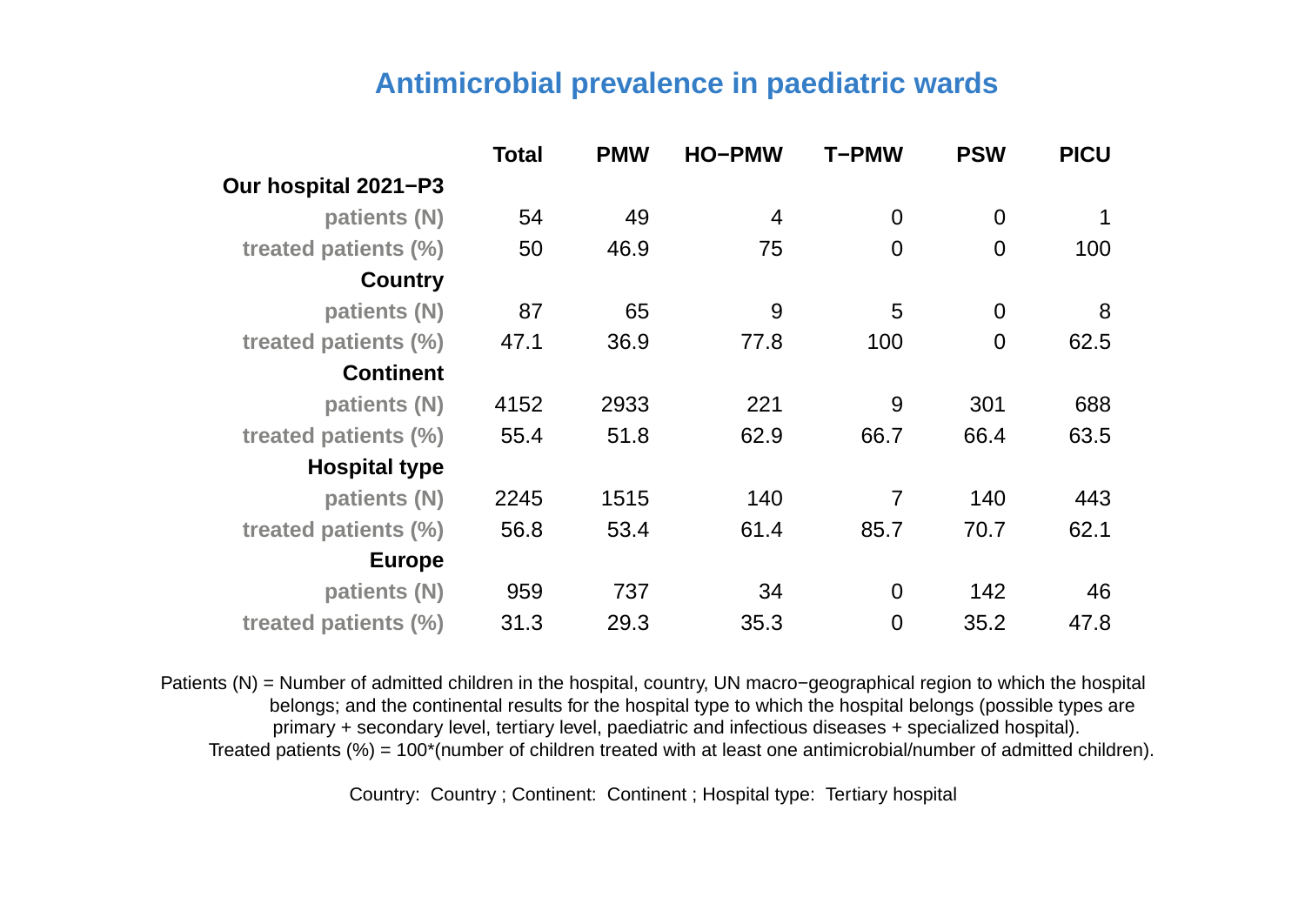#### **Antimicrobial prevalence in neonatal wards**

|                      | Total | <b>NMW</b> | <b>NICU</b> |
|----------------------|-------|------------|-------------|
| Our hospital 2021-P3 |       |            |             |
| patients (N)         | 51    | 37         | 14          |
| treated patients (%) | 7.8   | 0          | 28.6        |
| <b>Country</b>       |       |            |             |
| patients (N)         | 57    | 45         | 12          |
| treated patients (%) | 10.5  | 4.4        | 33.3        |
| <b>Continent</b>     |       |            |             |
| patients (N)         | 1697  | 473        | 1224        |
| treated patients (%) | 59.3  | 44.4       | 65.1        |
| <b>Hospital type</b> |       |            |             |
| patients (N)         | 977   | 226        | 751         |
| treated patients (%) | 60.3  | 31         | 69.1        |
| <b>Europe</b>        |       |            |             |
| patients (N)         | 449   | 295        | 154         |
| treated patients (%) | 11.8  | 4.7        | 25.3        |

Patients (N) = Number of admitted neonates in the hospital, country, UN macro−geographicl region to which the hospital belongs; and the continental results for the hospital type to which the hospital belongs (possible types are primary + secondary level, tertiary level, paediatric and infectious diseases + specialized hospital). Treated patients (%) = 100\*(number of neonates treated with at least one antimicrobial/number of admitted neonates).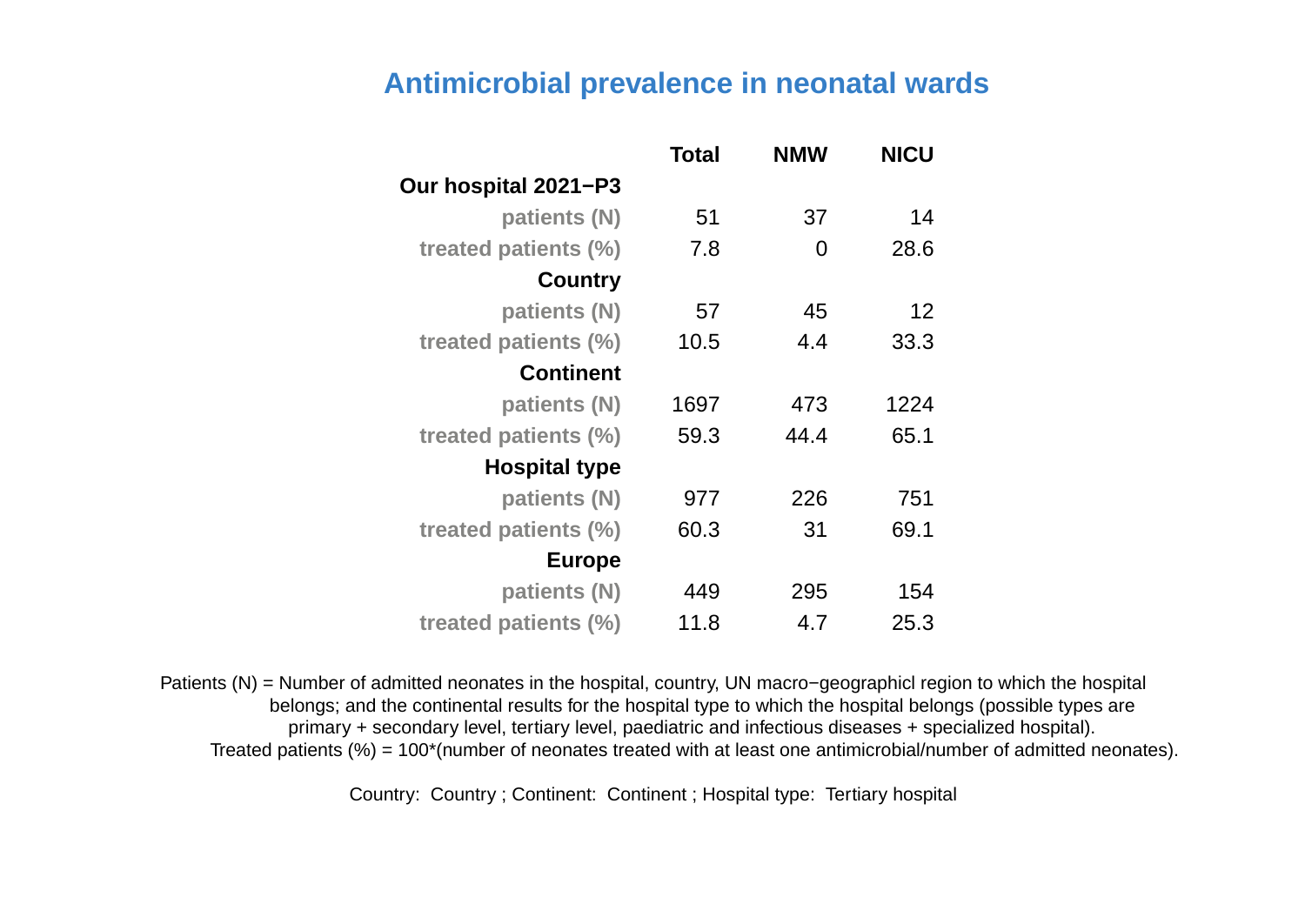#### **Antimicrobial prevalence (%) by activity**

|                 | <b>Hospital</b> | <b>Country</b> | <b>Continent</b> | <b>Hospital</b> | <b>Europe</b> |
|-----------------|-----------------|----------------|------------------|-----------------|---------------|
| <b>Adults</b>   | $2021 - P3$     |                |                  | type            |               |
| <b>Medical</b>  | 49.5            | 46.3           | 51.4             | 50.6            | 27.7          |
| <b>Surgical</b> | 51.7            | 44.6           | 53.2             | 53.9            | 40.5          |
| <b>ICU</b>      | 62.1            | 68.4           | 70.4             | 69.4            | 64.7          |
| <b>Children</b> |                 |                |                  |                 |               |
| <b>Medical</b>  | 38.5            | 42.7           | 52.5             | 53.1            | 29.4          |
| <b>Surgical</b> | 78.6            | 100.0          | 61.3             | 75.1            | 35.5          |
| <b>ICU</b>      | 100.0           | 62.5           | 64.7             | 63.0            | 47.8          |
| <b>Neonates</b> |                 |                |                  |                 |               |
| <b>GNMW</b>     | 0.0             | 4.4            | 44.4             | 31.0            | 4.7           |
| <b>NICU</b>     | 28.6            | 33.3           | 65.1             | 69.1            | 25.3          |

Antimicrobial prevalence = 100\*(number of treated patients/number of admitted patients) Antimicrobial prevalence by activity for adults, children and neonates separately for the hospital, country, continent to which the hospital belongs; and the continental results for the hospital type to which the hospital belongs (possible types are primary + secondary level, tertiary level, paediatric and infectious diseases + specialized hospital).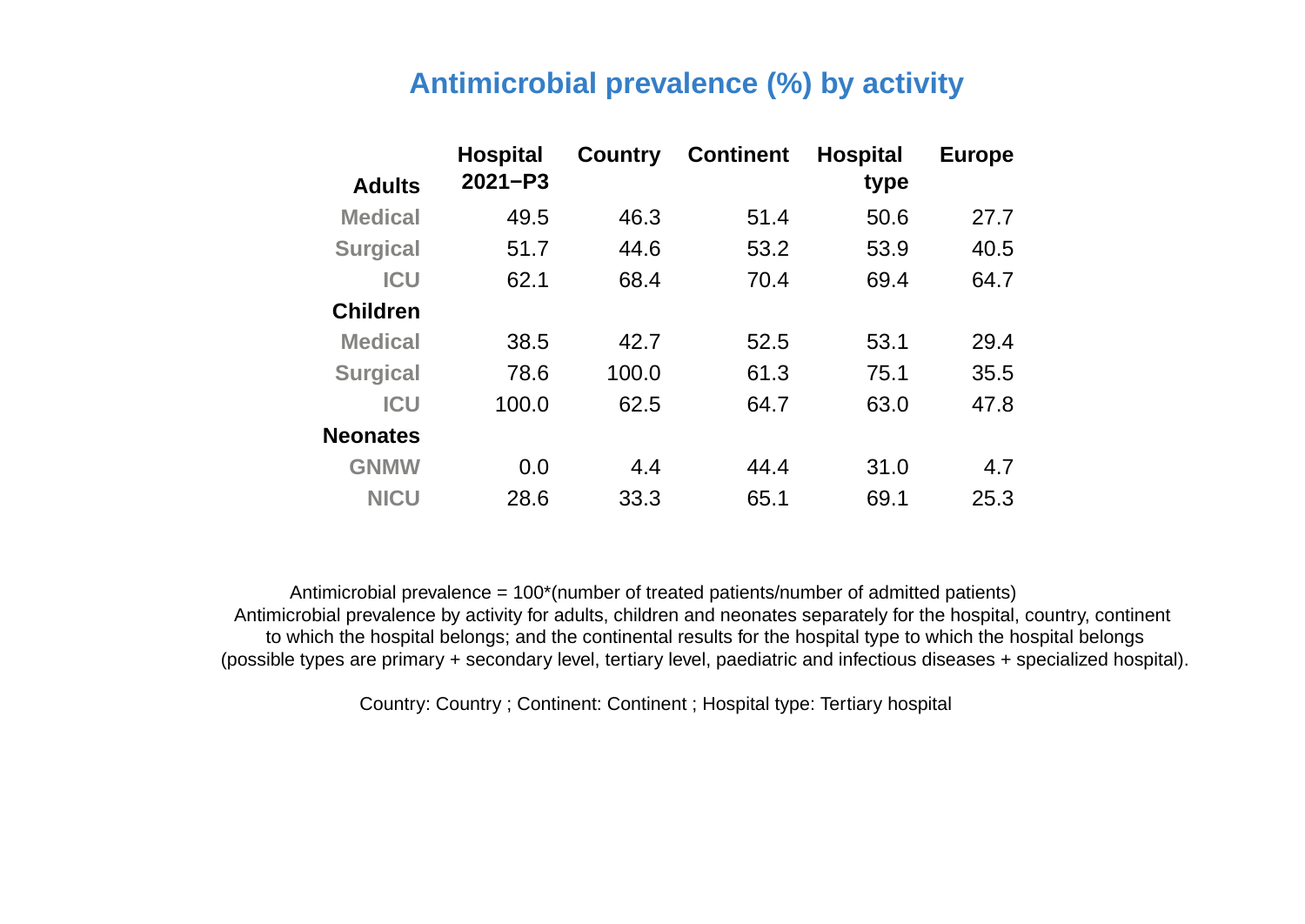#### **Prevalence of patients prescribed at least one antimicrobial on day of survey**

|                                                                   | <b>Our hospital</b> |               |                |               |                  |               |                      |               |                |               |
|-------------------------------------------------------------------|---------------------|---------------|----------------|---------------|------------------|---------------|----------------------|---------------|----------------|---------------|
|                                                                   | $2021 - P3$         |               | <b>Country</b> |               | <b>Continent</b> |               | <b>Hospital type</b> |               |                | <b>Europe</b> |
|                                                                   | N                   | $\frac{9}{6}$ | N              | $\frac{0}{0}$ | N                | $\frac{0}{0}$ | N                    | $\frac{0}{0}$ | N              | $\frac{0}{0}$ |
| <b>N</b> admitted patients<br>(=denominator)                      | 889                 |               | 4116           |               | 24415            |               | 18395                |               | 14603          |               |
| N patients on antimicrobials                                      | 433                 | 48.7          | 1902           | 46.2          | 13308            | 54.5          | 10018                | 54.5          | 4717           | 32.3          |
| N patients with antibacterials<br>for systemic use                | 396                 | 44.5          | 1779           | 43.2          | 12894            | 52.8          | 9685                 | 52.7          | 4550           | 31.2          |
| N patients with antimycotics<br>or antifungals for systemic use   | 45                  | 5.1           | 66             | 1.6           | 630              | 2.6           | 516                  | 2.8           | 143            | 1.0           |
| N patients with drugs<br>for treatment of tuberculosis            | 9                   | 1.0           | 43             | 1.0           | 275              | 1.1           | 206                  | 1.1           | 46             | 0.3           |
| N patients with antivirals<br>for systemic use                    | 60                  | 6.7           | 163            | 4.0           | 864              | 3.5           | 741                  | 4.0           | 166            | 1.1           |
| N patients with antibiotics used<br>as intestinal anti-infectives | 16                  | 1.8           | 56             | 1.4           | 127              | 0.5           | 114                  | 0.6           | 62             | 0.4           |
| N patients with<br>nitroimidazole derivatives                     | $\overline{0}$      | 0.0           | 40             | 1.0           | 144              | 0.6           | 111                  | 0.6           | 90             | 0.6           |
| N patients with antimalarials                                     | 11                  | 1.2           | 13             | 0.3           | 19               | 0.1           | 15                   | 0.1           | $\overline{2}$ | 0.0           |

 $N =$  number. ATC codes used : antibacterials for systemic use = J01; antimycotics = D01BA; antifungals for systemic use = J02; drug for the treatment of tuberculosis = J04A; antivirals for systemic use = J05; antibiotics used as intestinal anti−infectives = A07A; nitroimidazole derivatives = P01AB; antimalarials = P01B.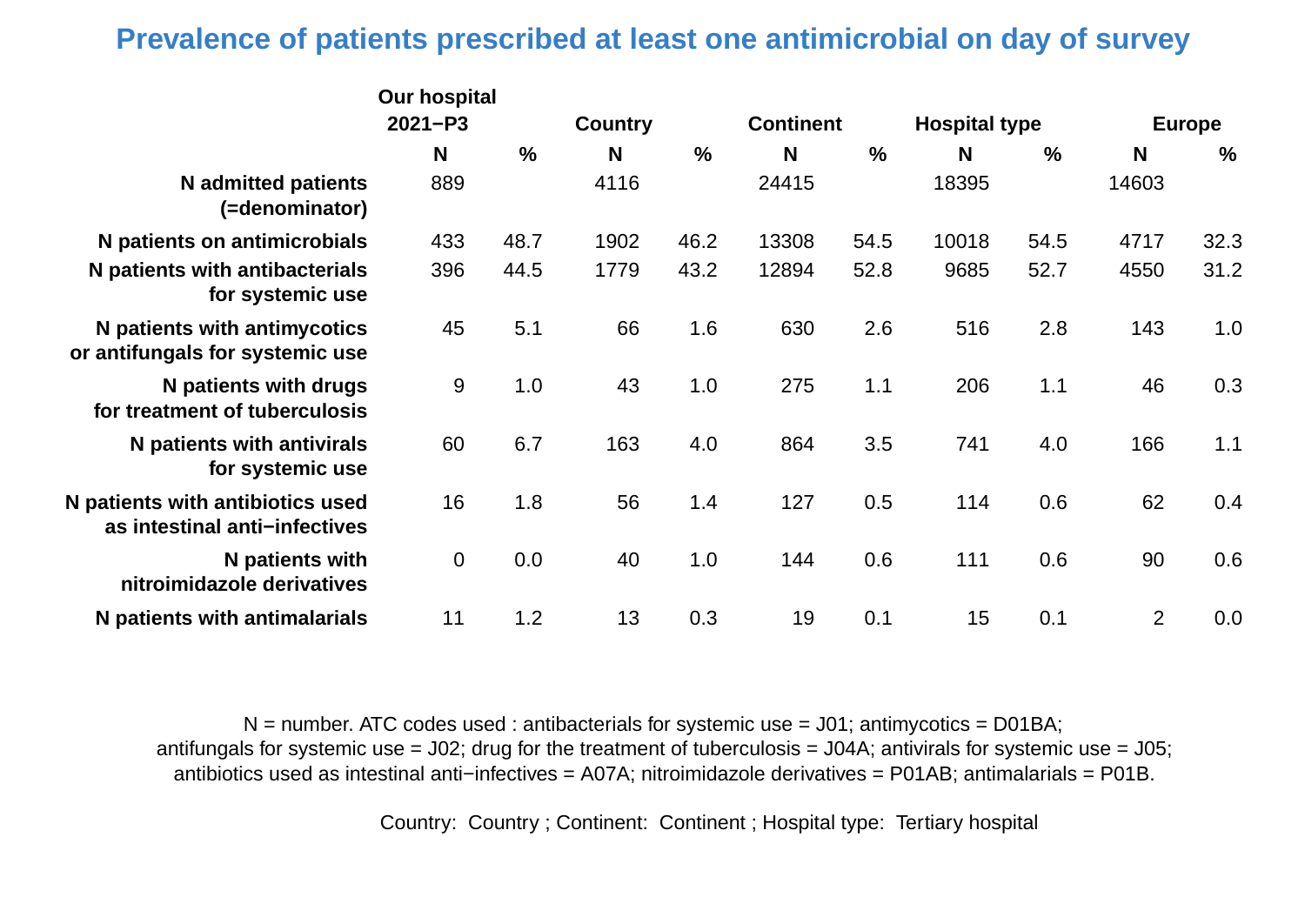# **Overall proportional antibiotic use**



Percentage of antibacterials for systemic use (ATC J01) at ATC3 level (pharmacological subgroup). Proportional antibiotic use below 0.5% is not reported.

hosp = hospitals, surv = surveys, prescr = prescriptions.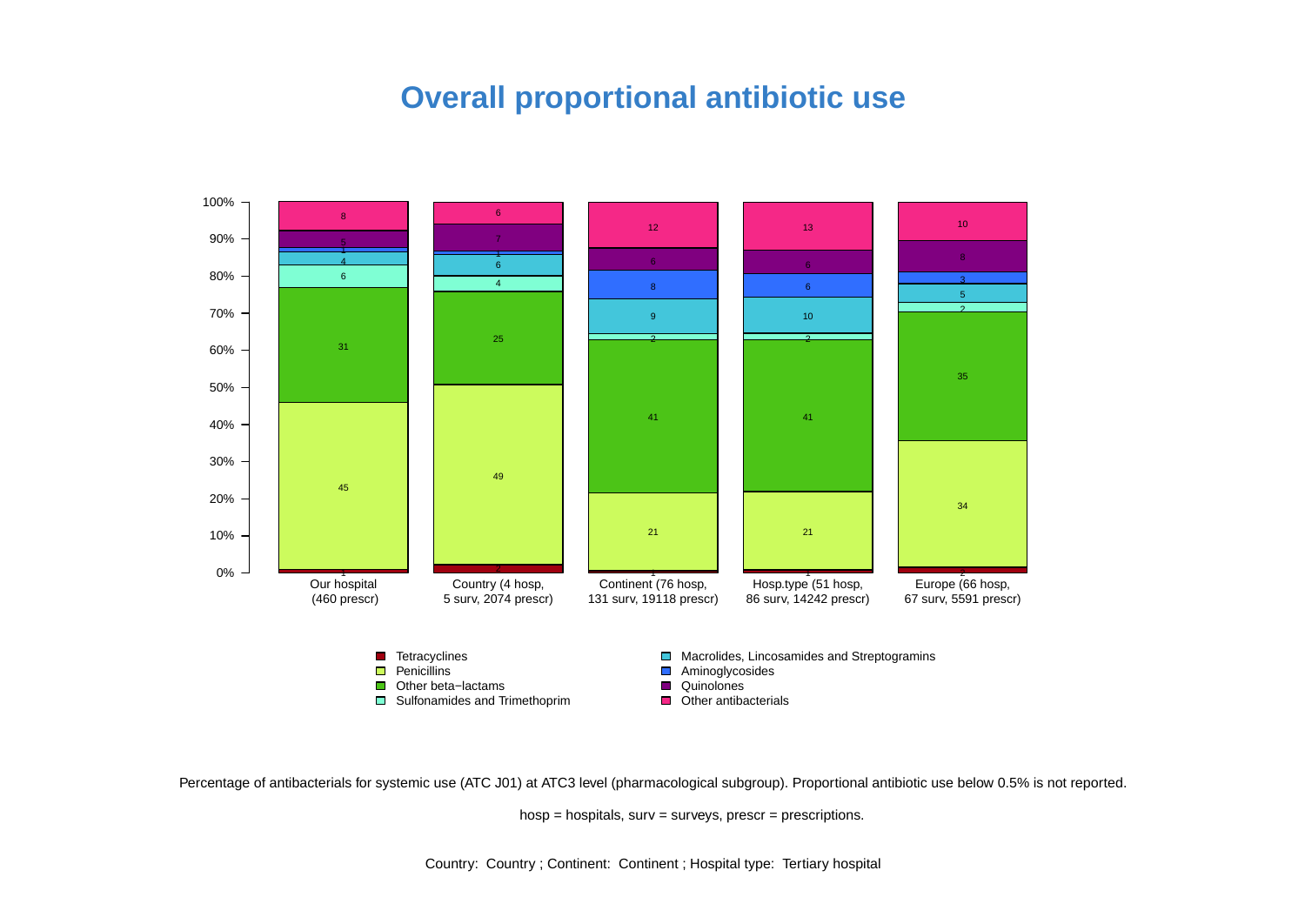#### **Proportional antibiotic use (% of prescriptions)**

| ATC4         | <b>Antibiotics Subgroup Our Hospital</b> |      | Country | <b>Continent</b> | Type | <b>Europe</b> |
|--------------|------------------------------------------|------|---------|------------------|------|---------------|
| J01AA        | <b>Tetracyclines</b>                     | 0.9  | 2.2     | 0.6              | 0.8  | 1.5           |
|              |                                          |      |         |                  |      |               |
| J01CA        | Penicillins with extended spectrum       | 2.2  | 1.2     | 7.9              | 6.8  | 5.0           |
| J01CE        | Beta-lactamase sensitive penicillins     | 1.3  | 1.4     | 0.5              | 0.5  | 0.5           |
| J01CF        | Beta-lactamase resistant penicillins     | 1.3  | 1.1     | 0.6              | 0.6  | 1.5           |
| <b>J01CR</b> | Penicillins incl. beta-lactam. inh.      | 40.2 | 45.0    | 11.6             | 12.7 | 27.0          |
|              |                                          |      |         |                  |      |               |
| J01DB        | First-generation cephalosporins          | 7.6  | 8.3     | 4.3              | 4.2  | 7.1           |
| J01DD        | Third-generation cephalosporins          | 14.3 | 8.5     | 19.7             | 19.5 | 18.4          |
| J01DE        | Fourth-generation cephalosporins         | 2.2  | 0.8     | 1.5              | 1.8  | 1.1           |
| J01DH        | Carbapenems                              | 7.0  | 6.8     | 8.1              | 8.7  | 5.2           |
|              |                                          |      |         |                  |      |               |
| J01EE        | Comb. Sulfonamides/trimethoprim          | 6.1  | 4.2     | 1.6              | 1.7  | 2.0           |
|              |                                          |      |         |                  |      |               |
| J01FA        | <b>Macrolides</b>                        | 1.5  | 4.1     | 5.1              | 5.0  | 3.5           |
| J01FF        | Lincosamides                             | 2.0  | 1.7     | 4.4              | 4.8  | 1.6           |
|              |                                          |      |         |                  |      |               |
| J01MA        | Fluoroquinolones                         | 4.6  | 7.3     | 5.9              | 6.4  | 8.4           |
|              |                                          |      |         |                  |      |               |
| J01XA        | Glycopeptide antibacterials              | 2.0  | 2.9     | 6.3              | 6.4  | 3.4           |
| J01XD        | Imidazole derivatives                    | 5.7  | 2.6     | 4.7              | 5.0  | 5.0           |

Our hospital: 460 prescriptions, 396 treated patients; Country: 2074 prescriptions, 4 hospitals, 5 surveys Continent: 19118 prescriptions, 76 hospitals, 131 surveys; Type: 14242 prescriptions, 51 hospitals, 86 surveys Europe: 5591 prescriptions, 66 hospitals, 67 surveys

Country: Country ; Continent: Continent ; Hospital type: Tertiary hospital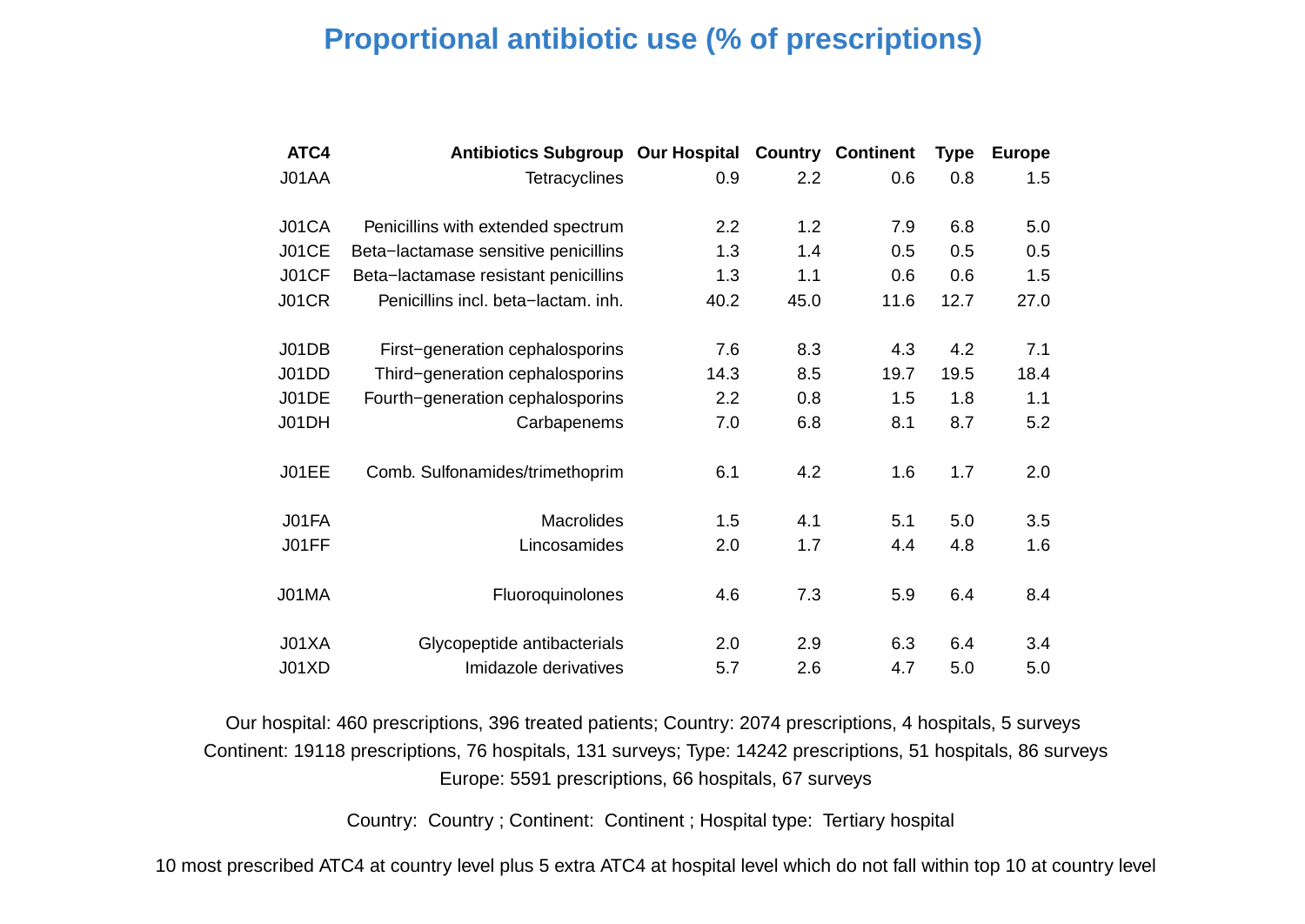#### **Proportional antibiotic use (% of prescriptions) − Adult Medical Ward**

| ATC4         | Antibiotics Subgroup Our Hospital Country Continent |      |      |      | <b>Type</b> | <b>Europe</b> |
|--------------|-----------------------------------------------------|------|------|------|-------------|---------------|
| J01AA        | <b>Tetracyclines</b>                                | 2.1  | 2.5  | 0.9  | 1.1         | 2.4           |
|              |                                                     |      |      |      |             |               |
| J01CA        | Penicillins with extended spectrum                  | 3.6  | 1.0  | 5.4  | 5.3         | 5.4           |
| J01CE        | Beta-lactamase sensitive penicillins                | 0.7  | 0.9  | 0.3  | 0.3         | 0.5           |
| J01CF        | Beta-lactamase resistant penicillins                | 2.1  | 1.3  | 0.3  | 0.2         | 2.0           |
| <b>J01CR</b> | Penicillins incl. beta-lactam. inh.                 | 47.1 | 47.8 | 17.8 | 18.6        | 34.7          |
|              |                                                     |      |      |      |             |               |
| J01DB        | First-generation cephalosporins                     | 6.4  | 8.3  | 3.2  | 2.6         | 2.4           |
| J01DD        | Third-generation cephalosporins                     | 12.1 | 8.4  | 20.3 | 20.6        | 12.6          |
| J01DE        | Fourth-generation cephalosporins                    | 1.4  | 0.9  | 1.4  | 1.6         | 0.6           |
| J01DH        | Carbapenems                                         | 6.4  | 5.4  | 7.1  | 7.9         | 4.8           |
|              |                                                     |      |      |      |             |               |
| J01EE        | Comb. Sulfonamides/trimethoprim                     | 5.0  | 2.7  | 1.0  | 1.0         | 2.4           |
|              |                                                     |      |      |      |             |               |
| J01FA        | <b>Macrolides</b>                                   | 2.1  | 4.4  | 9.7  | 9.4         | 5.1           |
| J01FF        | Lincosamides                                        | 2.1  | 1.9  | 4.3  | 4.7         | 1.8           |
|              |                                                     |      |      |      |             |               |
| J01MA        | Fluoroquinolones                                    | 3.6  | 8.5  | 8.2  | 8.1         | 10.3          |
|              |                                                     |      |      |      |             |               |
| J01XA        | Glycopeptide antibacterials                         | 2.1  | 2.7  | 3.6  | 4.1         | 2.8           |
| J01XD        | Imidazole derivatives                               | 2.1  | 2.1  | 3.3  | 3.3         | 3.6           |

Our hospital: 140 prescriptions, 128 treated patients; Country: 1264 prescriptions, 4 hospitals, 5 surveys Continent: 7524 prescriptions, 70 hospitals, 117 surveys; Type: 5625 prescriptions, 49 hospitals, 81 surveys Europe: 2248 prescriptions, 60 hospitals, 61 surveys

Country: Country ; Continent: Continent ; Hospital type: Tertiary hospital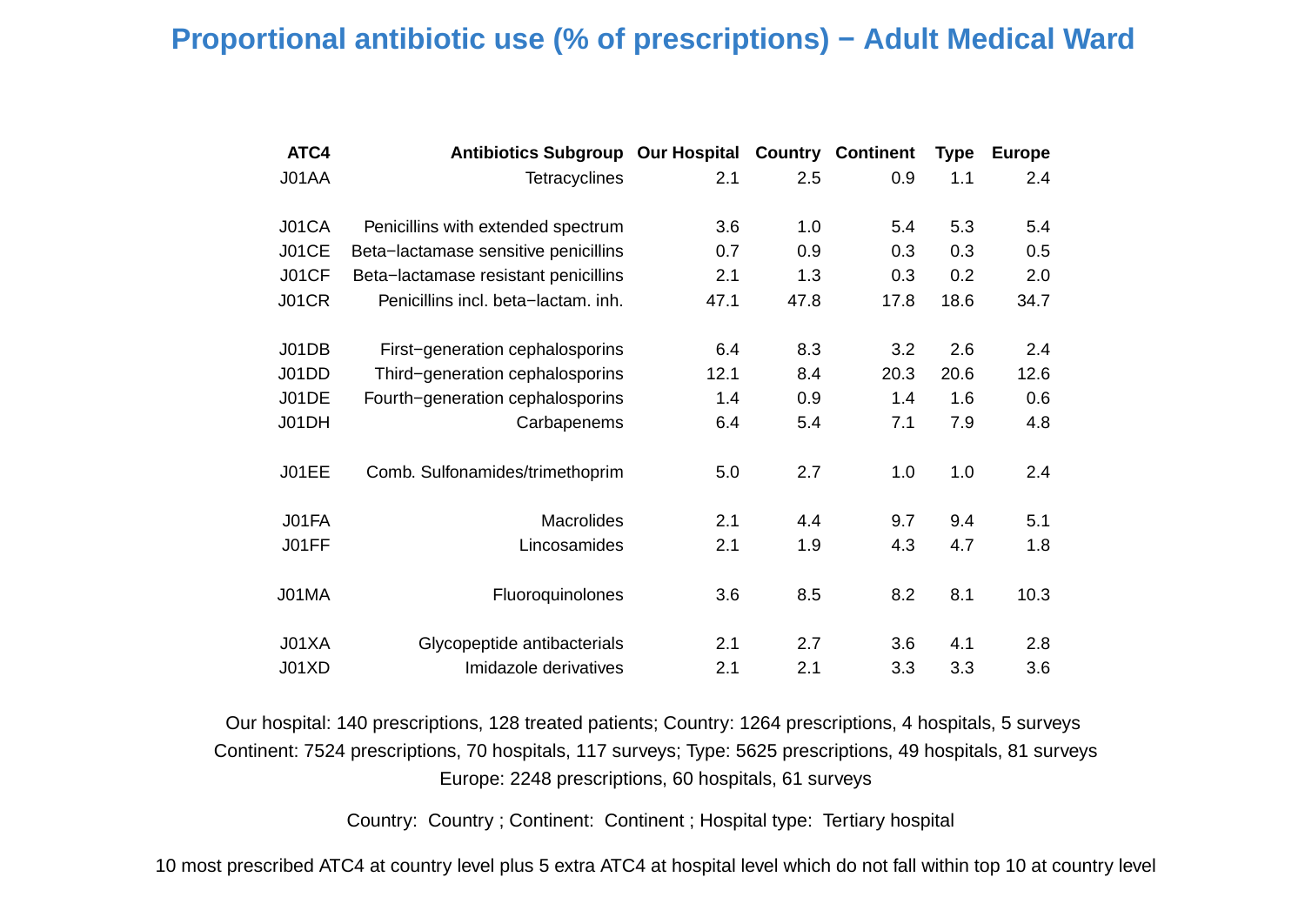#### **Proportional antibiotic use (% of prescriptions) − Adult Surgical Ward**

| ATC4  | <b>Antibiotics Subgroup Our Hospital</b> |      |      | <b>Country Continent</b> | <b>Type</b> | <b>Europe</b> |
|-------|------------------------------------------|------|------|--------------------------|-------------|---------------|
| J01CA | Penicillins with extended spectrum       | 1.2  | 1.7  | 3.9                      | 4.2         | 2.0           |
| J01CE | Beta-lactamase sensitive penicillins     | 0.6  | 1.5  | 0.6                      | 0.4         | 0.3           |
| J01CR | Penicillins incl. beta-lactam. inh.      | 37.4 | 45.9 | 9.6                      | 9.9         | 20.2          |
| J01DB | First-generation cephalosporins          | 11.7 | 11.6 | 12.3                     | 11.7        | 15.6          |
| J01DD | Third-generation cephalosporins          | 21.6 | 8.9  | 20.1                     | 21.3        | 26.3          |
| J01DE | Fourth-generation cephalosporins         | 1.2  | 0.4  | 0.8                      | 0.9         | 1.1           |
| J01DH | Carbapenems                              | 2.3  | 5.0  | 3.7                      | 3.9         | 3.2           |
| J01EE | Comb. Sulfonamides/trimethoprim          | 1.2  | 1.9  | 0.6                      | 0.4         | 1.1           |
| J01FA | <b>Macrolides</b>                        |      | 2.3  | 2.4                      | 1.9         | 0.9           |
| J01FF | Lincosamides                             | 2.9  | 2.3  | 6.5                      | 6.8         | 1.8           |
| J01MA | Fluoroquinolones                         | 6.4  | 7.1  | 5.0                      | 4.9         | 7.3           |
| J01XA | Glycopeptide antibacterials              | 2.9  | 2.9  | 4.4                      | 4.6         | 3.7           |
| J01XD | Imidazole derivatives                    | 10.5 | 4.6  | 10.6                     | 11.2        | 7.4           |

Our hospital: 171 prescriptions, 144 treated patients; Country: 482 prescriptions, 4 hospitals, 5 surveys Continent: 3587 prescriptions, 51 hospitals, 84 surveys; Type: 3167 prescriptions, 39 hospitals, 62 surveys Europe: 1972 prescriptions, 55 hospitals, 56 surveys

Country: Country ; Continent: Continent ; Hospital type: Tertiary hospital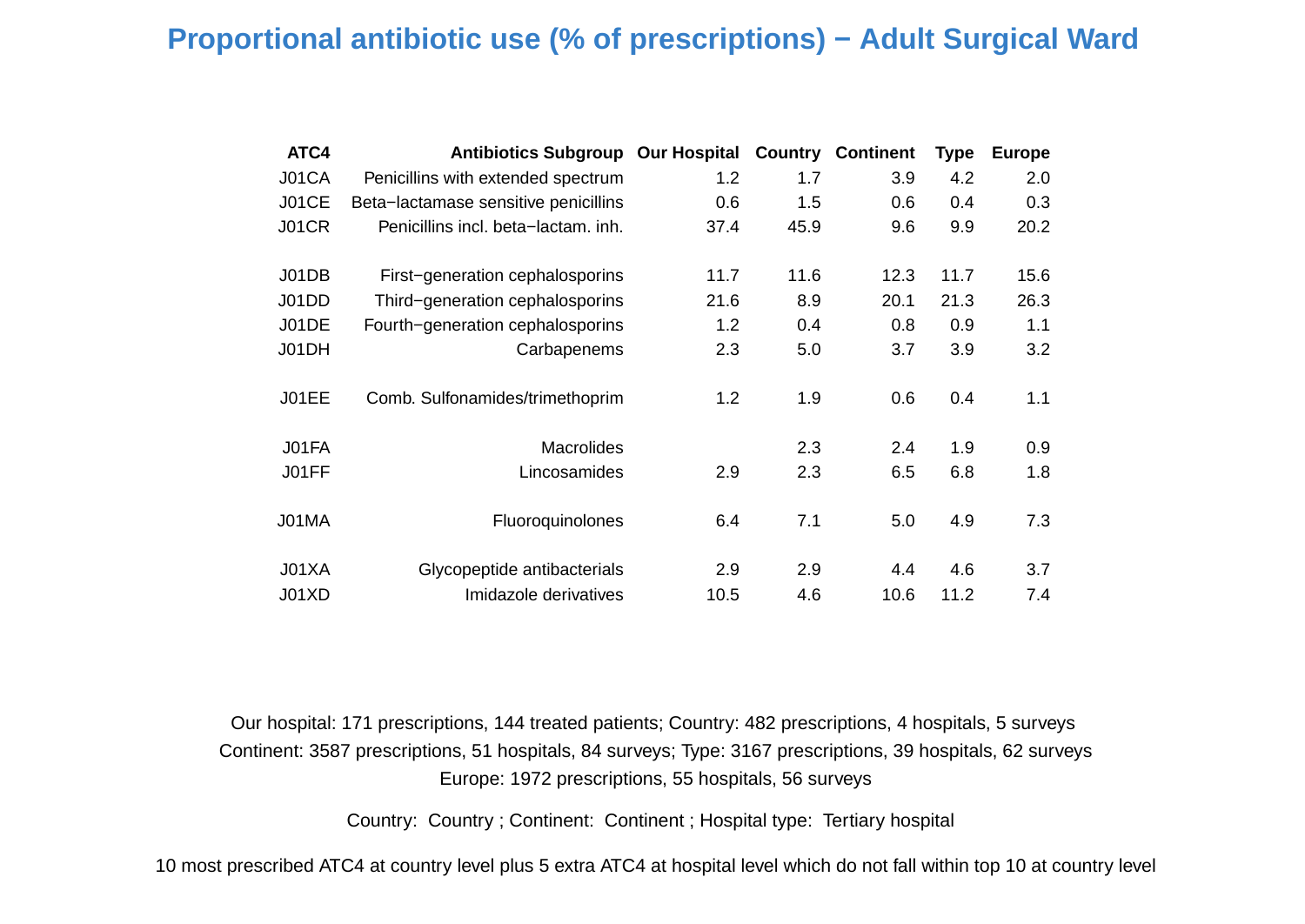#### **Proportional antibiotic use (% of prescriptions) − [Adult] Intensive Care Unit**

| ATC4  | <b>Antibiotics Subgroup Our Hospital</b> |      | Country | <b>Continent</b> | <b>Type</b> | <b>Europe</b> |
|-------|------------------------------------------|------|---------|------------------|-------------|---------------|
| J01AA | <b>Tetracyclines</b>                     | 2.3  | 2.3     | 1.6              | 1.7         | 0.6           |
|       |                                          |      |         |                  |             |               |
| J01CA | Penicillins with extended spectrum       | 2.3  | 0.8     | 2.7              | 2.4         | 2.2           |
| J01CE | Beta-lactamase sensitive penicillins     | 2.3  | 3.1     | 0.0              | 0.1         |               |
| J01CF | Beta-lactamase resistant penicillins     | 2.3  |         | 0.4              | 0.4         | 1.4           |
| J01CR | Penicillins incl. beta-lactam. inh.      | 14.0 | 38.9    | 9.7              | 9.4         | 27.4          |
|       |                                          |      |         |                  |             |               |
| J01DB | First-generation cephalosporins          | 9.3  | 4.6     | 2.7              | 2.5         | 3.7           |
| J01DD | Third-generation cephalosporins          | 16.3 | 8.4     | 15.7             | 15.6        | 15.7          |
| J01DE | Fourth-generation cephalosporins         | 7.0  | 0.8     | 3.1              | 3.2         | 2.3           |
| J01DH | Carbapenems                              | 30.2 | 20.6    | 17.7             | 18.2        | 14.7          |
|       |                                          |      |         |                  |             |               |
| J01EE | Comb. Sulfonamides/trimethoprim          | 7.0  | 3.1     | 1.6              | 1.6         | 2.2           |
|       |                                          |      |         |                  |             |               |
| J01FA | <b>Macrolides</b>                        | 4.7  | 6.1     | 4.2              | 3.8         | 2.5           |
| J01FF | Lincosamides                             | 2.3  |         | 4.8              | 5.0         | 0.8           |
|       |                                          |      |         |                  |             |               |
| J01MA | Fluoroquinolones                         |      | 2.3     | 8.5              | 8.3         | 7.2           |
|       |                                          |      |         |                  |             |               |
| J01XA | Glycopeptide antibacterials              |      | 6.1     | 11.6             | 12.5        | 6.3           |

Our hospital: 43 prescriptions, 34 treated patients; Country: 131 prescriptions, 4 hospitals, 5 surveys Continent: 2142 prescriptions, 61 hospitals, 101 surveys; Type: 1932 prescriptions, 45 hospitals, 74 surveys Europe: 511 prescriptions, 46 hospitals, 47 surveys

Country: Country ; Continent: Continent ; Hospital type: Tertiary hospital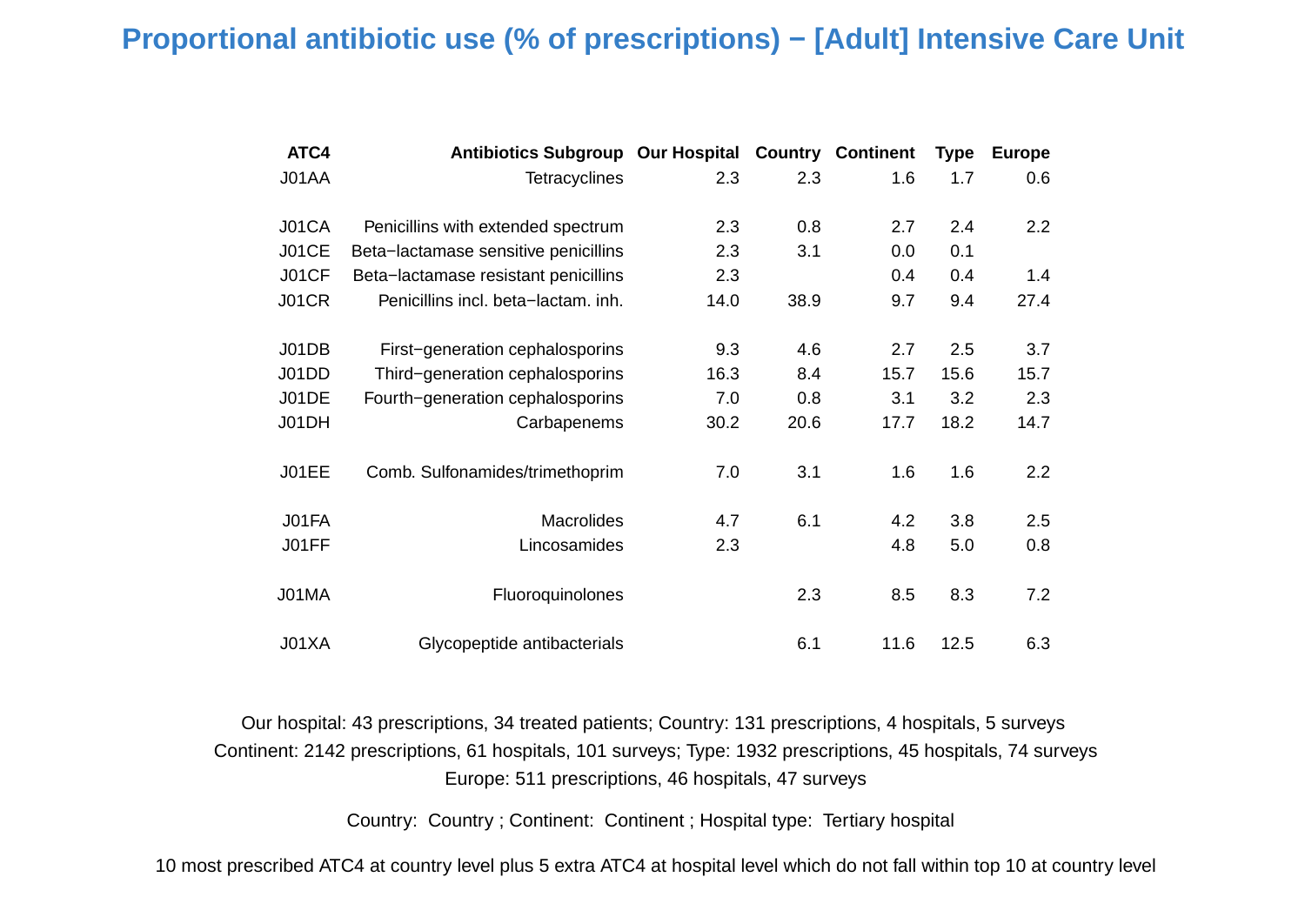#### **Proportional antibiotic use (% of prescriptions) − Paediatric Medical Ward**

| ATC4  | <b>Antibiotics Subgroup Our Hospital</b> |      | Country | <b>Continent</b> | <b>Type</b> | <b>Europe</b> |
|-------|------------------------------------------|------|---------|------------------|-------------|---------------|
| J01CA | Penicillins with extended spectrum       | 3.8  |         | 10.6             | 8.3         | 19.9          |
| J01CF | Beta-lactamase resistant penicillins     | 7.7  |         | 1.2              | 1.7         | 2.4           |
| J01CR | Penicillins incl. beta-lactam. inh.      | 34.6 |         | 5.2              | 7.9         | 16.3          |
| J01DB | First-generation cephalosporins          | 3.8  |         | 1.3              | 1.3         | 4.5           |
| J01DC | Second-generation cephalosporins         |      |         | 6.1              | 5.0         | 2.4           |
| J01DD | Third-generation cephalosporins          | 15.4 |         | 29.3             | 27.8        | 22.4          |
| J01DE | Fourth-generation cephalosporins         | 3.8  |         | 1.0              | 1.5         | 1.6           |
| J01DH | Carbapenems                              | 3.8  |         | 7.0              | 7.5         | 1.2           |
| J01EE | Comb. Sulfonamides/trimethoprim          | 11.5 |         | $2.2\phantom{0}$ | 3.4         | 2.8           |
| J01FA | <b>Macrolides</b>                        | 3.8  |         | 1.3              | 1.9         | 8.9           |
| J01XA | Glycopeptide antibacterials              | 3.8  |         | 9.5              | 7.9         | 1.6           |
| J01XD | Imidazole derivatives                    | 7.7  |         | 3.0              | 2.8         | 2.0           |

Our hospital: 26 prescriptions, 23 treated patients; Country: 29 prescriptions, 1 hospitals, 1 surveys Continent: 2164 prescriptions, 58 hospitals, 93 surveys; Type: 1129 prescriptions, 35 hospitals, 52 surveys Europe: 246 prescriptions, 42 hospitals, 42 surveys

Country: Country ; Continent: Continent ; Hospital type: Tertiary hospital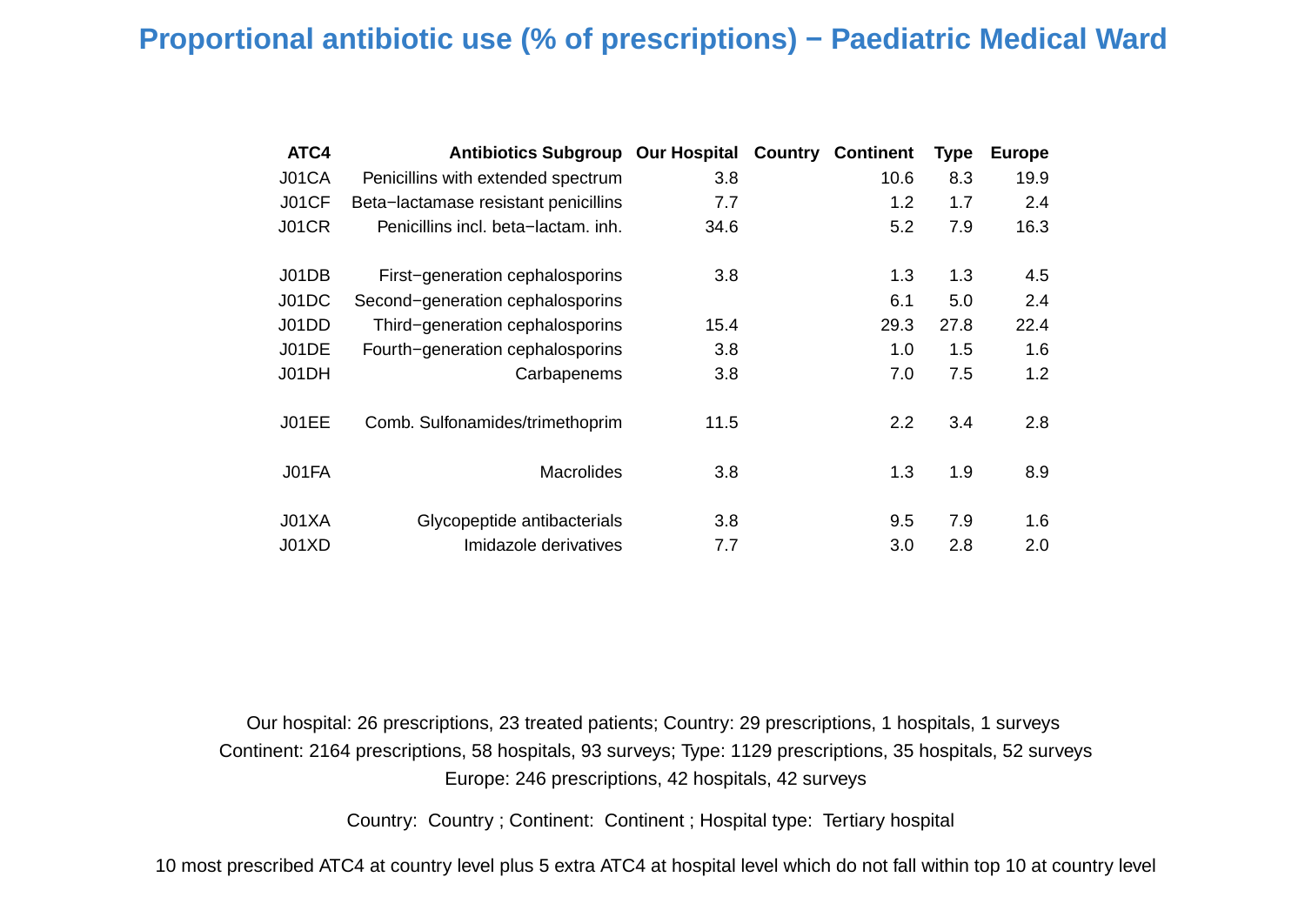#### **Proportional antibiotic use (% of prescriptions) – Community Acquired Infections**

| ATC4  | <b>Antibiotics Subgroup Our Hospital</b> |      |      | <b>Country Continent</b> | <b>Type</b> | <b>Europe</b> |
|-------|------------------------------------------|------|------|--------------------------|-------------|---------------|
| J01AA | <b>Tetracyclines</b>                     | 0.9  | 2.4  | 0.6                      | 0.8         | 2.1           |
|       |                                          |      |      |                          |             |               |
| J01CA | Penicillins with extended spectrum       | 1.8  | 1.4  | 7.4                      | 6.6         | 7.3           |
| J01CE | Beta-lactamase sensitive penicillins     | 0.9  | 1.4  | 0.6                      | 0.6         | 0.4           |
| J01CF | Beta-lactamase resistant penicillins     | 1.8  | 1.3  | 0.7                      | 0.7         | 1.5           |
| J01CR | Penicillins incl. beta-lactam. inh.      | 47.0 | 48.2 | 13.8                     | 16.1        | 32.4          |
|       |                                          |      |      |                          |             |               |
| J01DB | First-generation cephalosporins          | 2.8  | 8.0  | 1.0                      | 1.1         | 0.9           |
| J01DD | Third-generation cephalosporins          | 18.4 | 10.3 | 23.9                     | 22.7        | 16.1          |
| J01DE | Fourth-generation cephalosporins         | 2.8  | 0.4  | 1.6                      | 1.8         | 0.7           |
| J01DH | Carbapenems                              | 3.2  | 4.1  | 7.5                      | 8.0         | 4.8           |
|       |                                          |      |      |                          |             |               |
| J01EE | Comb. Sulfonamides/trimethoprim          | 0.5  | 1.2  | 0.8                      | 0.8         | 0.9           |
|       |                                          |      |      |                          |             |               |
| J01FA | <b>Macrolides</b>                        | 1.8  | 5.7  | 8.8                      | 9.0         | 4.3           |
| J01FF | Lincosamides                             | 3.7  | 2.4  | 4.7                      | 4.9         | 1.9           |
|       |                                          |      |      |                          |             |               |
| J01MA | Fluoroquinolones                         | 5.1  | 7.3  | 6.8                      | 7.2         | 9.2           |
|       |                                          |      |      |                          |             |               |
| J01XA | Glycopeptide antibacterials              | 0.9  | 1.6  | 5.6                      | 5.2         | 2.9           |
| J01XD | Imidazole derivatives                    | 7.4  | 3.1  | 3.3                      | 3.6         | 5.8           |

Our hospital: 217 prescriptions, 187 treated patients; Country: 1271 prescriptions, 4 hospitals, 5 surveys Continent: 9239 prescriptions, 76 hospitals, 130 surveys; Type: 6774 prescriptions, 51 hospitals, 86 surveys Europe: 2921 prescriptions, 64 hospitals, 65 surveys

Country: Country ; Continent: Continent ; Hospital type: Tertiary hospital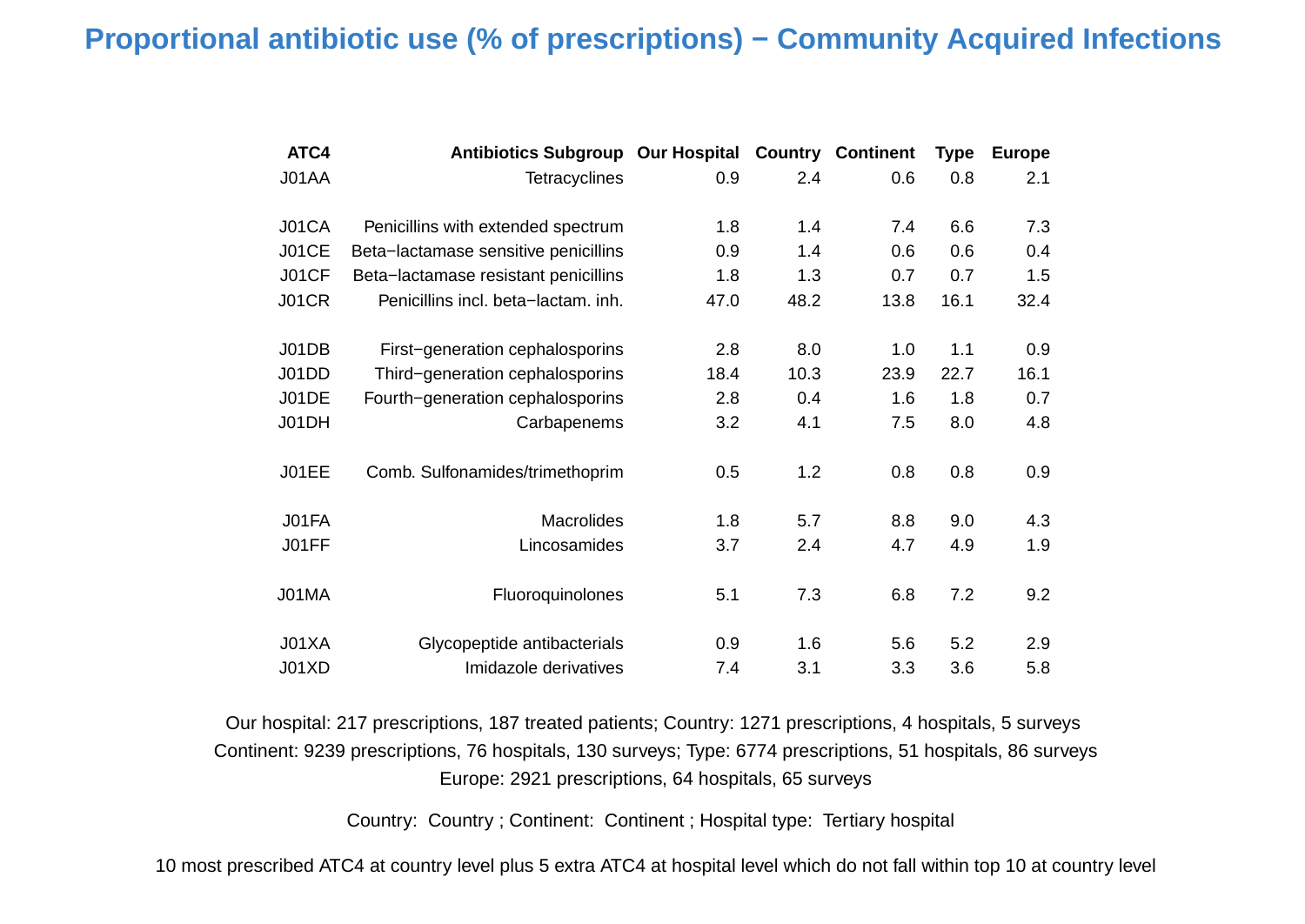#### **Proportional antibiotic use (% of prescriptions) − Healthcare Associated Infections**

| ATC4  | <b>Antibiotics Subgroup Our Hospital</b> |      | <b>Country</b> | <b>Continent</b> | <b>Type</b> | <b>Europe</b> |
|-------|------------------------------------------|------|----------------|------------------|-------------|---------------|
| J01CA | Penicillins with extended spectrum       | 0.8  | 0.9            | 5.5              | 4.8         | 3.2           |
| J01CF | Beta-lactamase resistant penicillins     | 1.5  | 1.3            | 0.5              | 0.6         | 2.6           |
| J01CR | Penicillins incl. beta-lactam. inh.      | 47.3 | 47.5           | 14.9             | 15.7        | 30.8          |
| J01DB | First-generation cephalosporins          | 2.3  | 2.8            | 0.9              | 0.9         | 0.8           |
| J01DD | Third-generation cephalosporins          | 10.7 | 4.9            | 11.7             | 11.3        | 13.6          |
| J01DE | Fourth-generation cephalosporins         | 3.1  | 2.3            | 3.1              | 3.4         | 2.0           |
| J01DH | Carbapenems                              | 19.1 | 16.2           | 17.5             | 17.2        | 10.1          |
| J01EE | Comb. Sulfonamides/trimethoprim          | 1.5  | 2.1            | 1.3              | 1.5         | 3.1           |
| J01FA | <b>Macrolides</b>                        | 0.8  | 0.4            | 2.2              | 2.1         | 0.9           |
| J01FF | Lincosamides                             | 0.8  | 0.6            | 3.5              | 3.7         | 1.1           |
| J01GB | Other aminoglycosides                    |      | 1.1            | 8.6              | 7.6         | 2.7           |
| J01MA | Fluoroquinolones                         | 4.6  | 9.6            | 8.7              | 8.7         | 10.8          |
| J01XA | Glycopeptide antibacterials              | 3.8  | 6.2            | 10.5             | 10.4        | 6.8           |
| J01XD | Imidazole derivatives                    | 3.1  | 0.9            | 2.2              | 2.4         | 3.4           |
| J01XE | Nitrofuran derivatives                   | 0.8  |                | 0.1              | 0.1         | 1.2           |

Our hospital: 131 prescriptions, 122 treated patients; Country: 531 prescriptions, 4 hospitals, 5 surveys Continent: 3277 prescriptions, 72 hospitals, 113 surveys; Type: 2770 prescriptions, 49 hospitals, 75 surveys Europe: 1217 prescriptions, 61 hospitals, 62 surveys

Country: Country ; Continent: Continent ; Hospital type: Tertiary hospital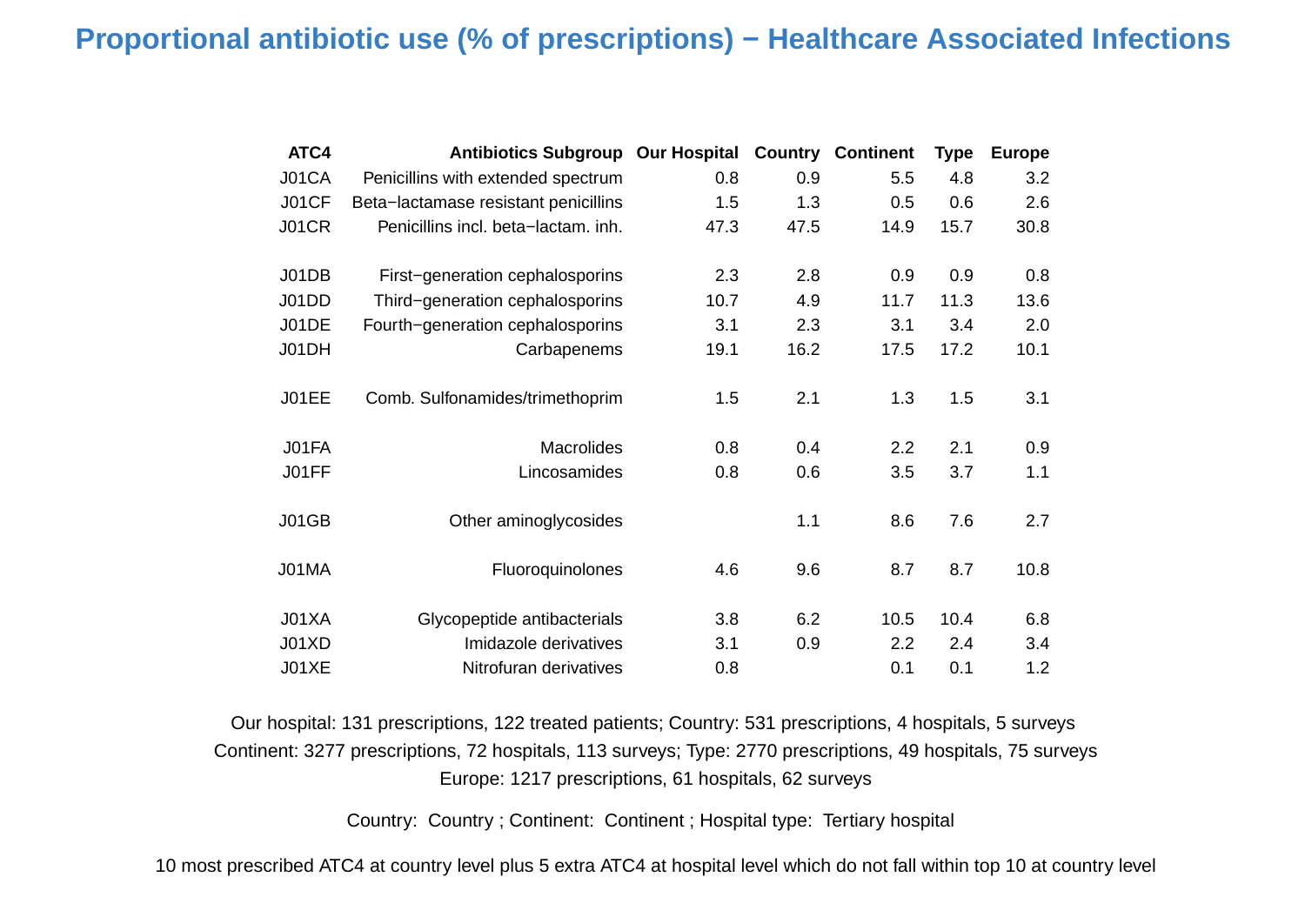#### **Proportional antibiotic use (% of prescriptions) − Surgical Prophylaxis**

| ATC4  | <b>Antibiotics Subgroup Our Hospital</b> |      |      | <b>Country Continent</b> | <b>Type</b> | <b>Europe</b> |
|-------|------------------------------------------|------|------|--------------------------|-------------|---------------|
| J01CR | Penicillins incl. beta-lactam. inh.      | 27.0 | 22.0 | 8.0                      | 6.2         | 10.2          |
| J01DB | First-generation cephalosporins          | 41.3 | 45.5 | 15.9                     | 16.2        | 36.5          |
| J01DC | Second-generation cephalosporins         |      | 1.6  | 20.2                     | 17.6        | 2.2           |
| J01DD | Third-generation cephalosporins          | 19.0 | 11.4 | 18.4                     | 20.7        | 30.6          |
| J01DH | Carbapenems                              |      | 1.6  | 2.9                      | 3.1         | 1.0           |
| J01FF | Lincosamides                             |      | 2.4  | 5.8                      | 6.7         | 2.0           |
| J01GB | Other aminoglycosides                    |      | 1.6  | 4.0                      | 3.6         | 2.9           |
| J01MA | Fluoroquinolones                         |      | 1.6  | 2.7                      | 3.2         | 3.0           |
| J01XA | Glycopeptide antibacterials              | 3.2  | 4.9  | 4.1                      | 4.7         | 1.0           |
| J01XD | Imidazole derivatives                    | 9.5  | 6.5  | 11.2                     | 11.6        | 5.5           |

Our hospital: 63 prescriptions, 57 treated patients; Country: 123 prescriptions, 4 hospitals, 5 surveys Continent: 3524 prescriptions, 73 hospitals, 121 surveys; Type: 2706 prescriptions, 50 hospitals, 82 surveys Europe: 962 prescriptions, 54 hospitals, 55 surveys

Country: Country ; Continent: Continent ; Hospital type: Tertiary hospital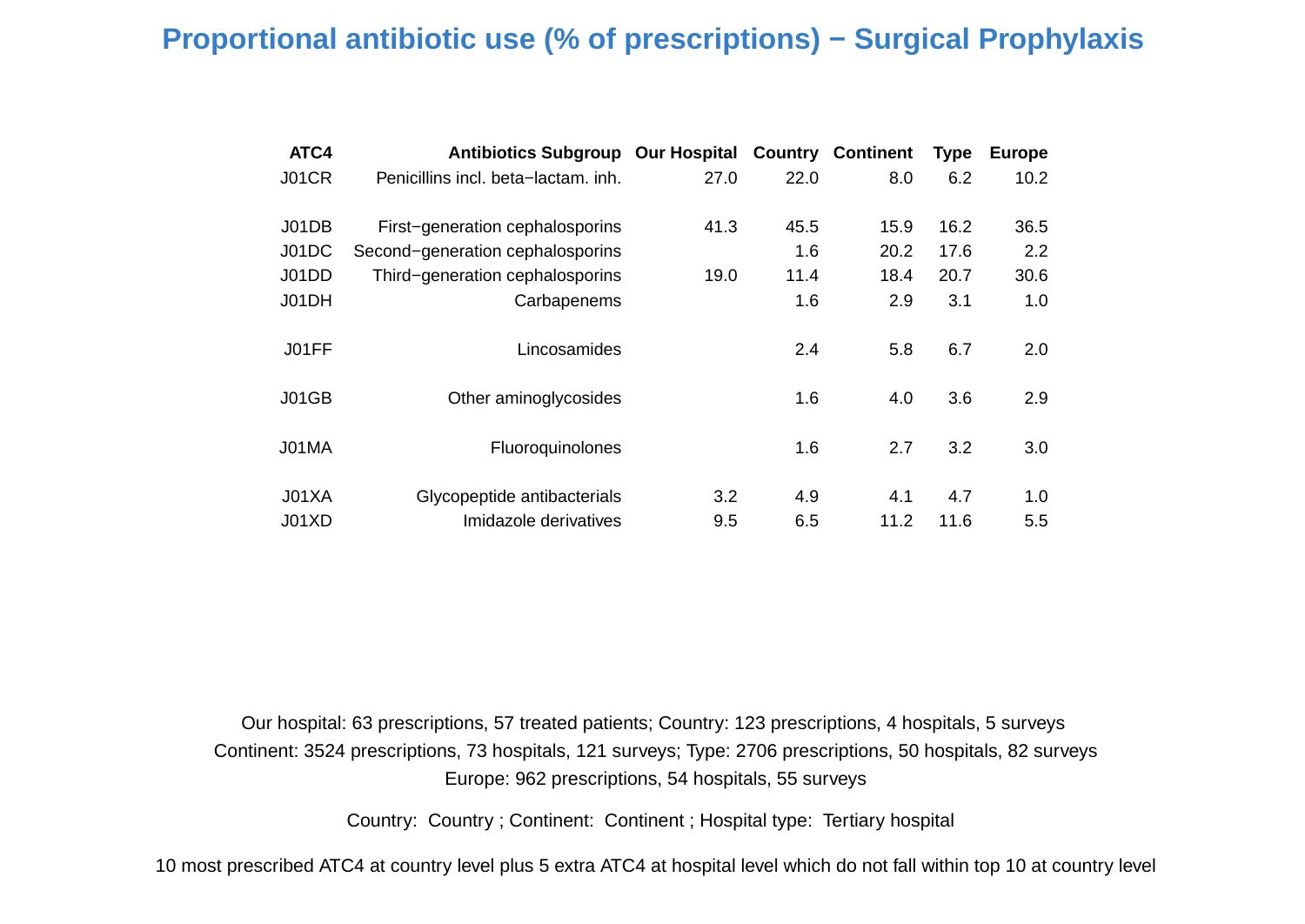#### **Proportional antimicrobial use (% of prescriptions) − Medical Prophylaxis**

| ATC4            | Antimicrobials Subgroup Our Hospital Country Continent |      |      |      | <b>Type</b> | <b>Europe</b> |
|-----------------|--------------------------------------------------------|------|------|------|-------------|---------------|
| J <sub>01</sub> | Antibacterials for systemic use                        |      |      |      |             |               |
| J01CA           | Penicillins-extended spectrum                          | 3.8  |      | 15.3 | 13.5        | 5.0           |
| J01CR           | Comb penicillins incl. B-lact.Inh                      |      | 2.0  | 3.8  | 3.3         | 27.0          |
| J01DB           | First-gen. cephalosporins                              |      |      | 3.4  | 1.8         | 7.1           |
| J01DC           | Second-gen. cephalosporins                             |      |      | 6.7  | 3.9         | 2.6           |
| J01DD           | Third-gen. cephalosporins                              |      |      | 14.1 | 15.1        | 18.4          |
| J01DH           | Carbapenems                                            |      |      | 4.9  | 6.0         | 5.2           |
| J01GB           | Other aminoglycosides                                  | 2.3  | 1.0  | 12.8 | 9.7         | 3.2           |
| J01XA           | Glycopeptide antibacterials                            |      |      | 5.0  | 5.7         | 3.4           |
| J <sub>02</sub> | Antimycotics and antifungals for systemic use          |      |      |      |             |               |
| J02AC           | Triazole derivatives                                   | 15.4 | 8.1  | 6.1  | 7.4         |               |
| J <sub>05</sub> | Antivirals for systemic use                            |      |      |      |             |               |
| J05AB           | Nucleosides/nucleotides excl RTI                       | 26.9 | 27.4 | 4.9  | 6.8         |               |

Our hospital: 130 prescriptions, 85 treated patients; Country: 197 prescriptions, 4 hospitals, 5 surveys Continent: 2901 prescriptions, 71 hospitals, 110 surveys; Type: 1828 prescriptions, 48 hospitals, 71 surveys Europe: 333 prescriptions, 46 hospitals, 47 surveys

Country: Country ; Continent: Continent ; Hospital type: Tertiary hospital

5 most prescribed at hospital level plus 5 extra ATC4 at continental level which do not fall within top 5 at hospital level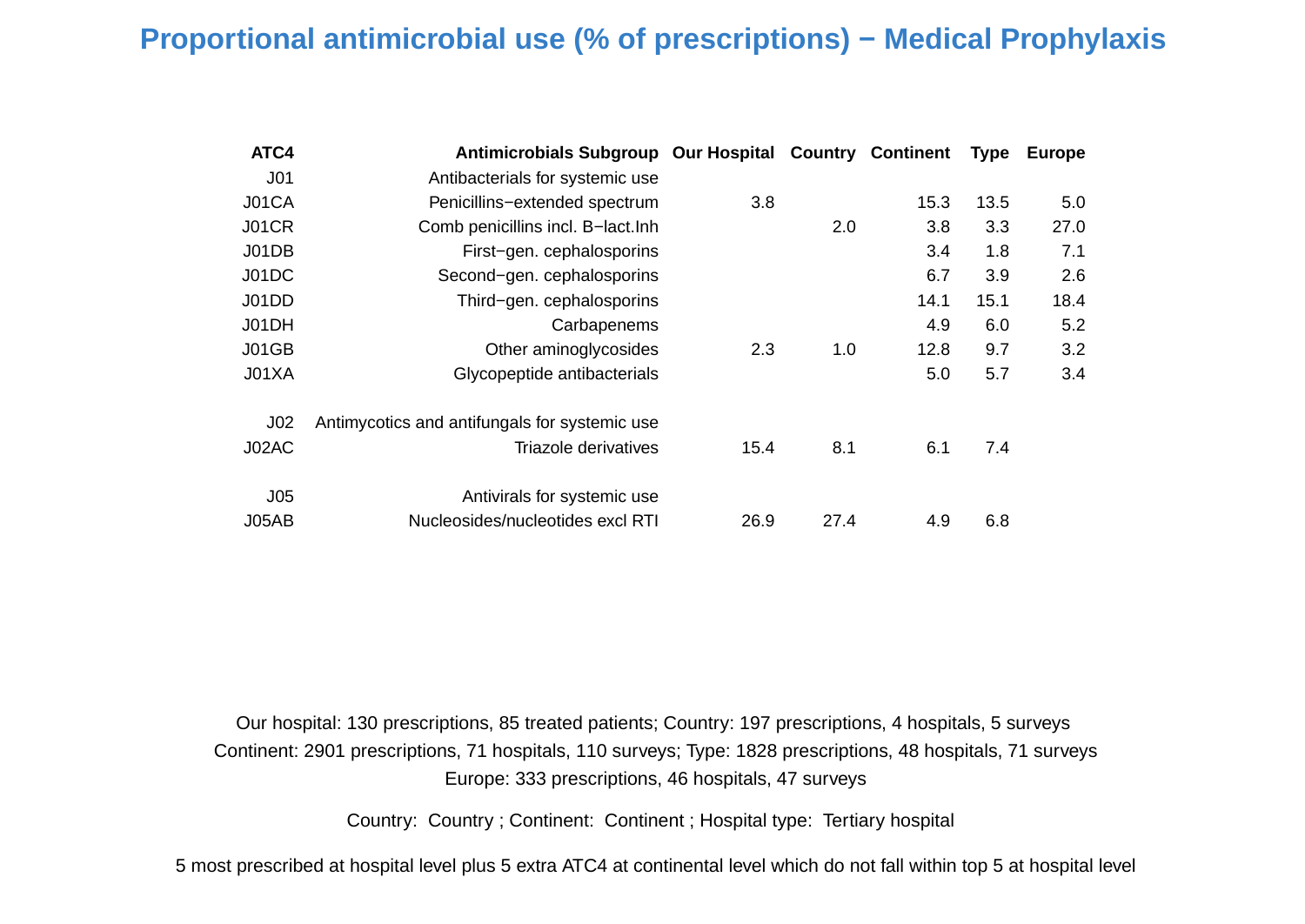# **Therapeutic antimicrobial use for community acquired and healthcare associated infections by type of treatment**

|                      | <b>CAI Empiric</b> |      | <b>CAI Targeted</b> |      | <b>CAI Total</b> |      |
|----------------------|--------------------|------|---------------------|------|------------------|------|
|                      | N                  | %    | N                   | %    | N                | $\%$ |
| Our hospital 2021-P3 | 174                | 69.3 | 77                  | 30.7 | 251              | 60.8 |
| <b>Country</b>       | 1083               | 71.6 | 430                 | 28.4 | 1513             | 71.2 |
| <b>Continent</b>     | 9445               | 89.1 | 1160                | 10.9 | 10605            | 74.4 |
| <b>Hospital type</b> | 6948               | 87.9 | 959                 | 12.1 | 7907             | 71.9 |

|                      | <b>HAI Empiric</b> |      | <b>HAI Targeted</b> |      | <b>HAI Total</b> |      |  |
|----------------------|--------------------|------|---------------------|------|------------------|------|--|
|                      | N                  | %    | N                   | $\%$ | N                | $\%$ |  |
| Our hospital 2021-P3 | 112                | 69.1 | 50                  | 30.9 | 162              | 39.2 |  |
| <b>Country</b>       | 392                | 64.1 | 220                 | 35.9 | 612              | 28.8 |  |
| <b>Continent</b>     | 2637               | 72.2 | 1013                | 27.8 | 3650             | 25.6 |  |
| <b>Hospital type</b> | 2207               | 71.3 | 889                 | 28.7 | 3096             | 28.1 |  |

CAI= Community Acquired Infections; HAI=Healthcare Associated Infections Type of treatment= empiric versus targeted treatment. For each subgroup of therapeutic use (CAI or HAI) the number of antimicrobials and proportion (%) for empiric versus targeted prescribing is reported.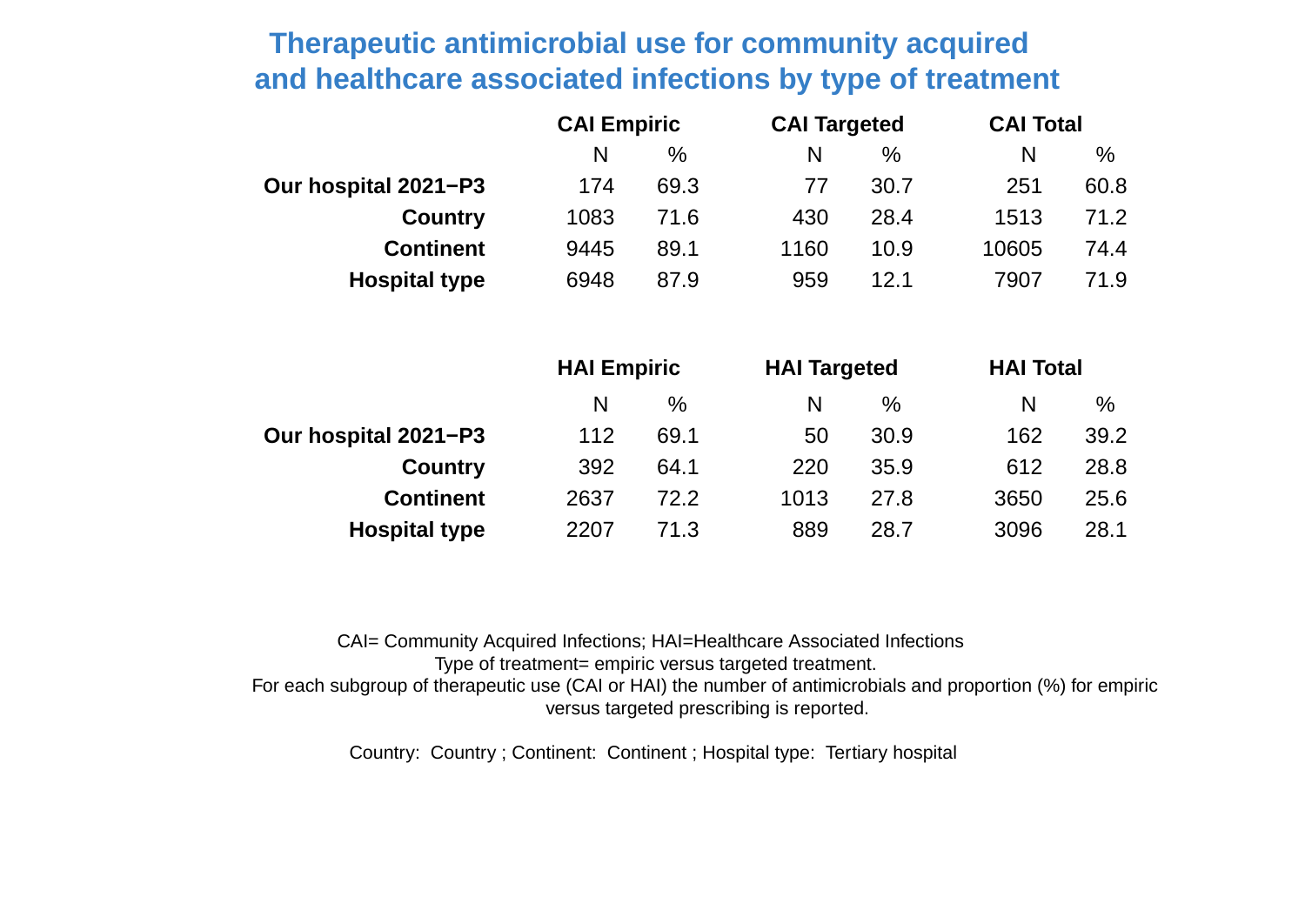# **Prophylactic antimicrobial use by indication**

|                      | <b>Medical</b> |      | <b>Surgical</b> |      |
|----------------------|----------------|------|-----------------|------|
|                      | N              | $\%$ | N               | $\%$ |
| Our hospital 2021-P3 | 130            | 67.4 | 63              | 32.6 |
| <b>Country</b>       | 197            | 61.2 | 125             | 38.8 |
| <b>Continent</b>     | 2901           | 44.9 | 3556            | 55.1 |
| <b>Hospital type</b> | 1828           | 40.1 | 2729            | 59.9 |

Percentage of antimicrobials prescribed for medical or surgical prophylaxis. Antimicrobials include the antibacterials, antifungals and antivirals for systemic use as well as antibiotics used as intestinal anti−infectives and drugs to treat tuberculosis.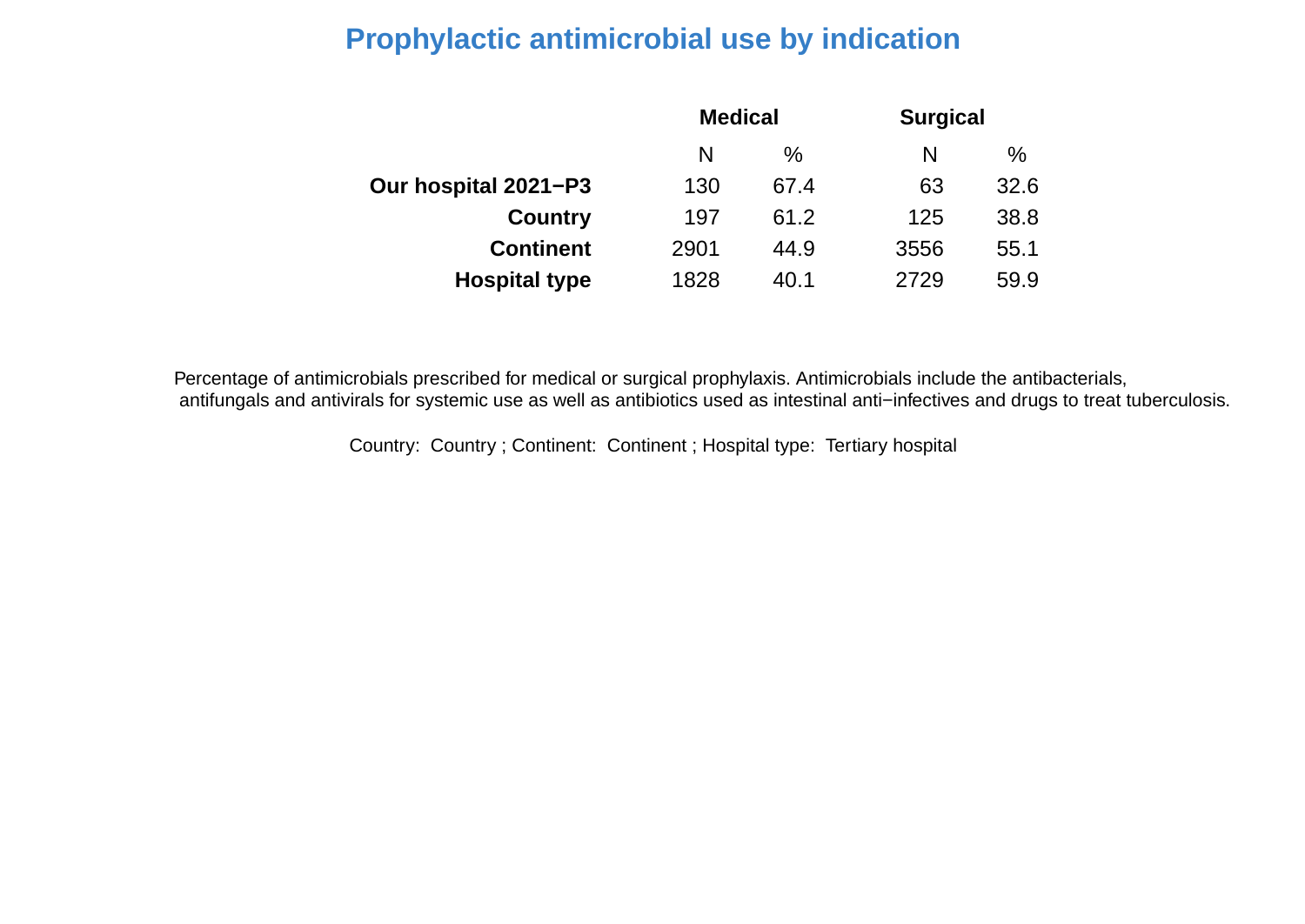#### **Ten most common diagnoses treated with therapeutic antimicrobials**

|                  |    | <b>Our hospital</b> |     |                |      |                  |      |                      |               |               |
|------------------|----|---------------------|-----|----------------|------|------------------|------|----------------------|---------------|---------------|
|                  |    | $2021 - P3$         |     | <b>Country</b> |      | <b>Continent</b> |      | <b>Hospital type</b> | <b>Europe</b> |               |
| <b>Diagnosis</b> | N  | $\%$                | N   | $\frac{0}{0}$  | N    | $\%$             | N    | $\frac{0}{0}$        | N             | $\frac{0}{0}$ |
| Pneu             | 61 | 17.6                | 470 | 26.9           | 3218 | 35.0             | 2499 | 34.4                 | 922           | 25.9          |
| <b>SST</b>       | 51 | 14.7                | 278 | 15.9           | 739  | 8.0              | 632  | 8.7                  | 323           | 9.1           |
| IA               | 50 | 14.5                | 172 | 9.8            | 400  | 4.4              | 349  | 4.8                  | 325           | 9.1           |
| Cys              | 31 | 9.0                 | 125 | 7.1            | 426  | 4.6              | 306  | 4.2                  | 301           | 8.5           |
| Pye              | 24 | 6.9                 | 119 | 6.8            | 361  | 3.9              | 300  | 4.1                  | 226           | 6.4           |
| <b>BJ</b>        | 19 | 5.5                 | 78  | 4.5            | 186  | 2.0              | 139  | 1.9                  | 106           | 3.0           |
| <b>SEPSIS</b>    | 13 | 3.8                 | 44  | 2.5            | 510  | 5.6              | 374  | 5.1                  | 165           | 4.6           |
| <b>PUO</b>       | 11 | 3.2                 | 28  | 1.6            | 34   | 0.4              | 31   | 0.4                  | 48            | 1.3           |
| <b>FN</b>        | 10 | 2.9                 | 17  | 1.0            | 103  | 1.1              | 82   | 1.1                  | 22            | 0.6           |
| <b>LUNG</b>      | 9  | 2.6                 | 13  | 0.7            | 47   | 0.5              | 43   | 0.6                  | 18            | 0.5           |
|                  |    |                     |     |                |      |                  |      |                      |               |               |

Top ten diagnoses in our hospital. Count on the number of diagnoses treated with at least one antimicrobal. This implies that a patient with multiple diagnoses can be counted several times. Prophylactic prescribing and patients admitted on NICU or NMW are excluded from this analysis.

Country: Country Continent: Continent Hospital type: Tertiary hospital

 CNS=infection of central nervous system; Eye=eye infections; ENT=ear, nose and throat infections; URTI=upper respiratory tract infection; Bron=bronchitis; Pneu=Pneumonia or lower respiratory tract infection; TB=tuberculosis; CVS=cardiovascular system infections; GI=gastro−intestinal infections; IA=intra−abdominal sepsis; SST=skin and soft tissue; BJ=bone/joint infections; Cys=lower urinary tract infection; Pye=Upper urinary tract infection; OBGY=obstetric/gynaecological infections; GUM=genito−urinary males; BAC=bacteraemia; PUO=pyrexia of unknown origin; PUO−HO=fever syndrome in non−neutropaenic haematology−oncology patient; FN=fever neutropaenic patient; LYMPH=infection lymphatics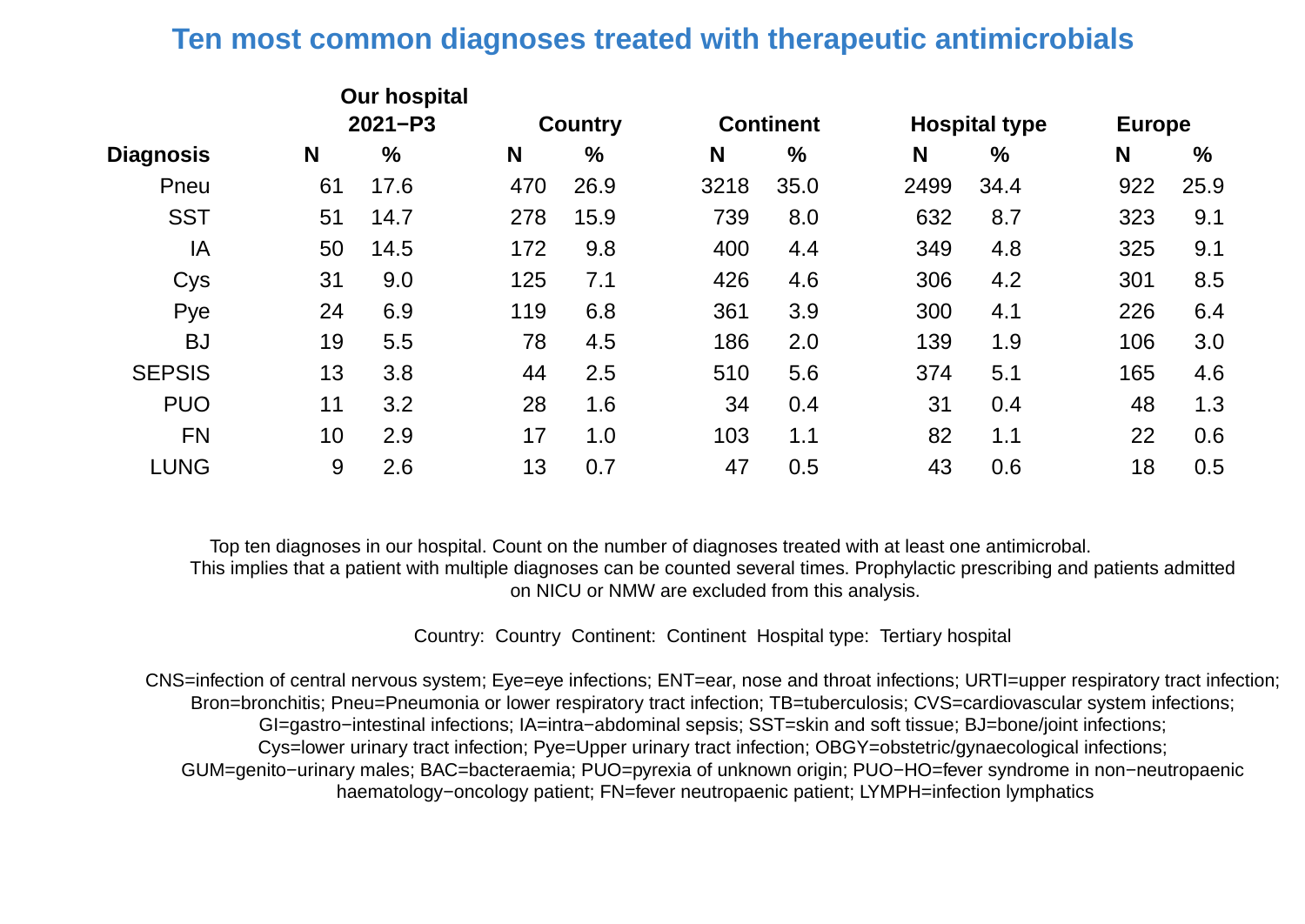#### **Summary of quality indicators for antibiotic use**

|                            |     | <b>Our hospital</b><br>$2021 - P3$ |      | <b>Country</b> |      | <b>Continent</b> |      | <b>Hospital type</b> |      | <b>Europe</b> |  |
|----------------------------|-----|------------------------------------|------|----------------|------|------------------|------|----------------------|------|---------------|--|
|                            | N   | $\frac{0}{0}$                      | N    | $\frac{0}{0}$  | N    | $\frac{0}{0}$    | N    | $\frac{0}{0}$        | N    | $\%$          |  |
| <b>Medical</b>             |     |                                    |      |                |      |                  |      |                      |      |               |  |
| <b>Reason in notes</b>     | 193 | 87.3                               | 1353 | 94.7           | 7162 | 70.0             | 5415 | 74.3                 | 2699 | 88.7          |  |
| <b>Guidelines missing</b>  | 38  | 17.2                               | 239  | 16.7           | 522  | 5.1              | 487  | 6.7                  | 441  | 14.5          |  |
| <b>Guideline compliant</b> | 143 | 82.2                               | 782  | 74.9           | 5264 | 76.4             | 3910 | 80.0                 | 1622 | 80.6          |  |
| <b>Stop/review date</b>    | 137 | 62.0                               | 832  | 58.3           | 4558 | 44.5             | 3471 | 47.6                 | 1395 | 45.8          |  |
| documented                 |     |                                    |      |                |      |                  |      |                      |      |               |  |
| <b>Surgical</b>            |     |                                    |      |                |      |                  |      |                      |      |               |  |
| <b>Reason in notes</b>     | 143 | 76.1                               | 416  | 83.2           | 2378 | 53.4             | 1888 | 53.5                 | 1647 | 84.7          |  |
| <b>Guidelines missing</b>  | 22  | 11.7                               | 83   | 16.6           | 310  | 7.0              | 288  | 8.2                  | 422  | 21.7          |  |
| <b>Guideline compliant</b> | 101 | 72.7                               | 255  | 72.6           | 1379 | 45.1             | 1128 | 48.0                 | 872  | 78.8          |  |
| <b>Stop/review date</b>    | 114 | 60.6                               | 261  | 52.2           | 1458 | 32.7             | 1086 | 30.8                 | 1048 | 53.9          |  |
| documented                 |     |                                    |      |                |      |                  |      |                      |      |               |  |
| <b>ICU</b>                 |     |                                    |      |                |      |                  |      |                      |      |               |  |
| <b>Reason in notes</b>     | 39  | 76.5                               | 138  | 94.5           | 2837 | 64.1             | 2191 | 64.0                 | 550  | 91.1          |  |
| <b>Guidelines missing</b>  | 3   | 5.9                                | 18   | 12.3           | 165  | 3.7              | 149  | 4.4                  | 135  | 22.4          |  |
| <b>Guideline compliant</b> | 33  | 86.8                               | 89   | 84.0           | 1767 | 69.7             | 1400 | 70.8                 | 304  | 83.7          |  |
| <b>Stop/review date</b>    | 36  | 70.6                               | 78   | 53.4           | 1745 | 39.4             | 1417 | 41.4                 | 250  | 41.4          |  |

Antibiotic quality indicators by activity (medical, surgery, ICU) for all patients receiving antibacterials for systemic use (ATC J01).

− For reason in notes and stop/review date documented: Count at antibacterial level.

− For guidelines missing: Count on NA (= no guideline for an indication) at patient level and diagnosis over total scores for this indicator.

− For guideline compliance: Count at patient level and diagnosis for compliance= yes or no only. For combination therapy with >1 antibiotic:

if 1 antibiotic by diagnosis is not compliant, this combination therapy as a whole for this diagnosis will be counted as non−compliant.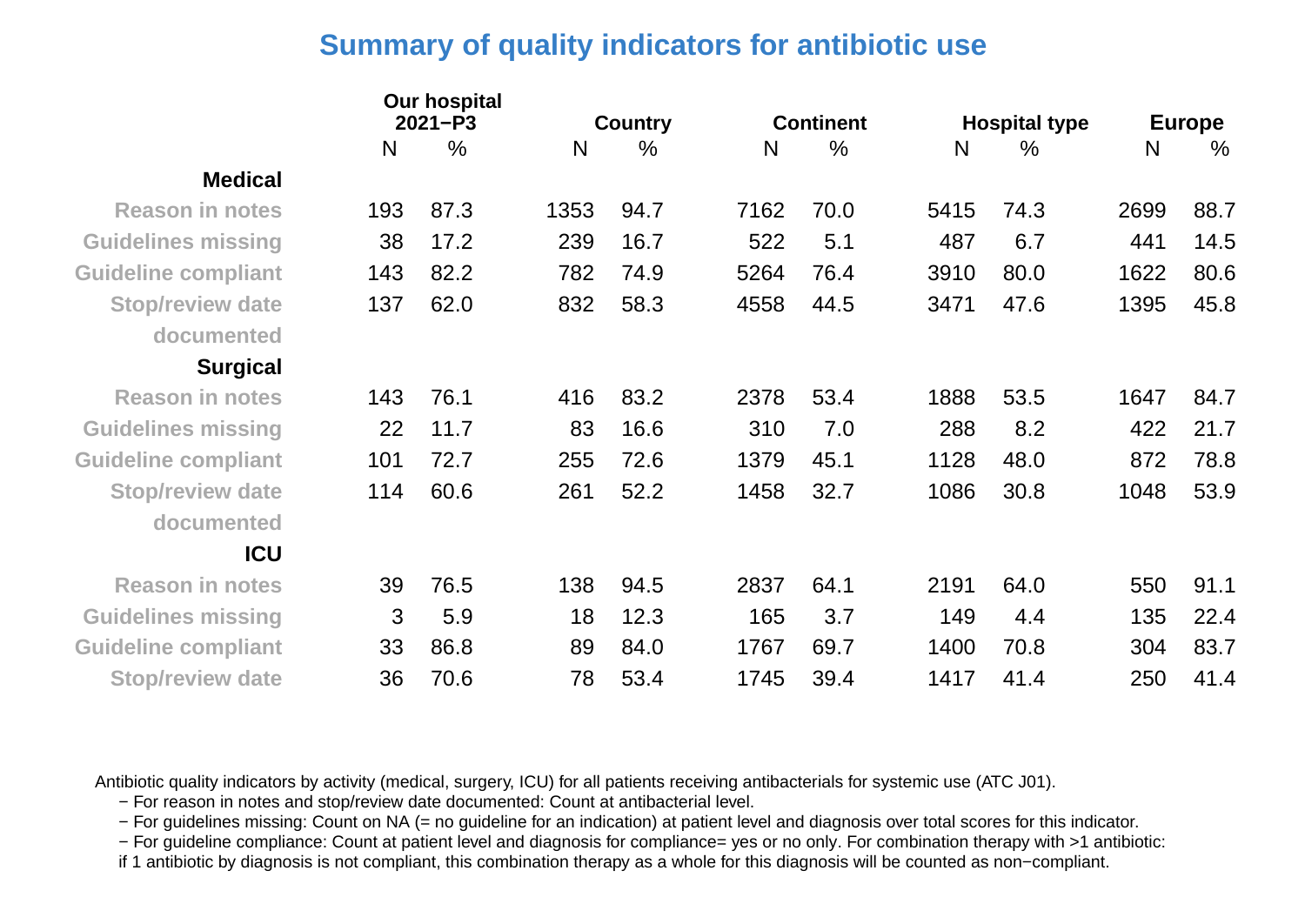#### **Antibiotic quality indicators − adult wards**

|                            |              | <b>Our hospital</b><br>$2021 - P3$ |              | <b>Country</b> |      | <b>Continent</b> |      | <b>Hospital type</b> |                | <b>Europe</b> |  |
|----------------------------|--------------|------------------------------------|--------------|----------------|------|------------------|------|----------------------|----------------|---------------|--|
|                            | $\mathsf{N}$ | $\frac{0}{0}$                      | $\mathsf{N}$ | $\frac{0}{0}$  | N    | $\frac{0}{0}$    | N    | $\frac{0}{0}$        | N <sub>1</sub> | $\frac{0}{0}$ |  |
| <b>Medical</b>             |              |                                    |              |                |      |                  |      |                      |                |               |  |
| <b>Reason in notes</b>     | 179          | 88.2                               | 1317         | 94.8           | 5455 | 73.1             | 4438 | 75.3                 | 2439           | 88.2          |  |
| <b>Guidelines missing</b>  | 29           | 14.3                               | 239          | 17.2           | 430  | 5.8              | 418  | 7.1                  | 408            | 14.8          |  |
| <b>Guideline compliant</b> | 136          | 82.4                               | 750          | 74.3           | 4140 | 80.7             | 3253 | 81.1                 | 1465           | 80.1          |  |
| <b>Stop/review date</b>    | 128          | 63.1                               | 818          | 58.9           | 3624 | 48.6             | 2896 | 49.2                 | 1288           | 46.6          |  |
| documented                 |              |                                    |              |                |      |                  |      |                      |                |               |  |
| <b>Surgical</b>            |              |                                    |              |                |      |                  |      |                      |                |               |  |
| <b>Reason in notes</b>     | 135          | 77.1                               | 410          | 83.0           | 2181 | 53.1             | 1776 | 52.9                 | 1591           | 84.6          |  |
| <b>Guidelines missing</b>  | 18           | 10.3                               | 83           | 16.8           | 291  | 7.1              | 273  | 8.1                  | 412            | 21.9          |  |
| <b>Guideline compliant</b> | 98           | 73.7                               | 251          | 72.5           | 1275 | 45.3             | 1044 | 46.8                 | 836            | 78.4          |  |
| <b>Stop/review date</b>    | 109          | 62.3                               | 261          | 52.8           | 1302 | 31.7             | 995  | 29.6                 | 1024           | 54.4          |  |
| documented                 |              |                                    |              |                |      |                  |      |                      |                |               |  |
| <b>ICU</b>                 |              |                                    |              |                |      |                  |      |                      |                |               |  |
| <b>Reason in notes</b>     | 31           | 72.1                               | 123          | 94.6           | 1394 | 63.7             | 1248 | 63.0                 | 475            | 94.1          |  |
| <b>Guidelines missing</b>  | 3            | 7.0                                | 18           | 13.8           | 98   | 4.5              | 97   | 4.9                  | 116            | 23.0          |  |
| <b>Guideline compliant</b> | 28           | 84.8                               | 77           | 81.9           | 933  | 69.8             | 830  | 68.9                 | 259            | 81.7          |  |
| <b>Stop/review date</b>    | 30           | 69.8                               | 65           | 50.0           | 894  | 40.8             | 791  | 39.9                 | 212            | 42.0          |  |
| documented                 |              |                                    |              |                |      |                  |      |                      |                |               |  |

Antibiotic quality indicators by activity (medical, surgical, ICU) for patients admitted on adult wards receiving antibacterials for systemic use (ATC J01).

− For reason in notes and stop/review date documented: Count at antibacterial level.

− For guidelines missing: Count on NA (= no guideline for an indication) at patient level and diagnosis over total scores for this indicator.

− For guideline compliance: Count at patient level and diagnosis for compliance = yes or no only. For combination therapy with >1 antibiotic:

if 1 antibiotic by diagnosis is not compliant, this combination therapy as a whole for this diagnosis will be counted as non−compliant.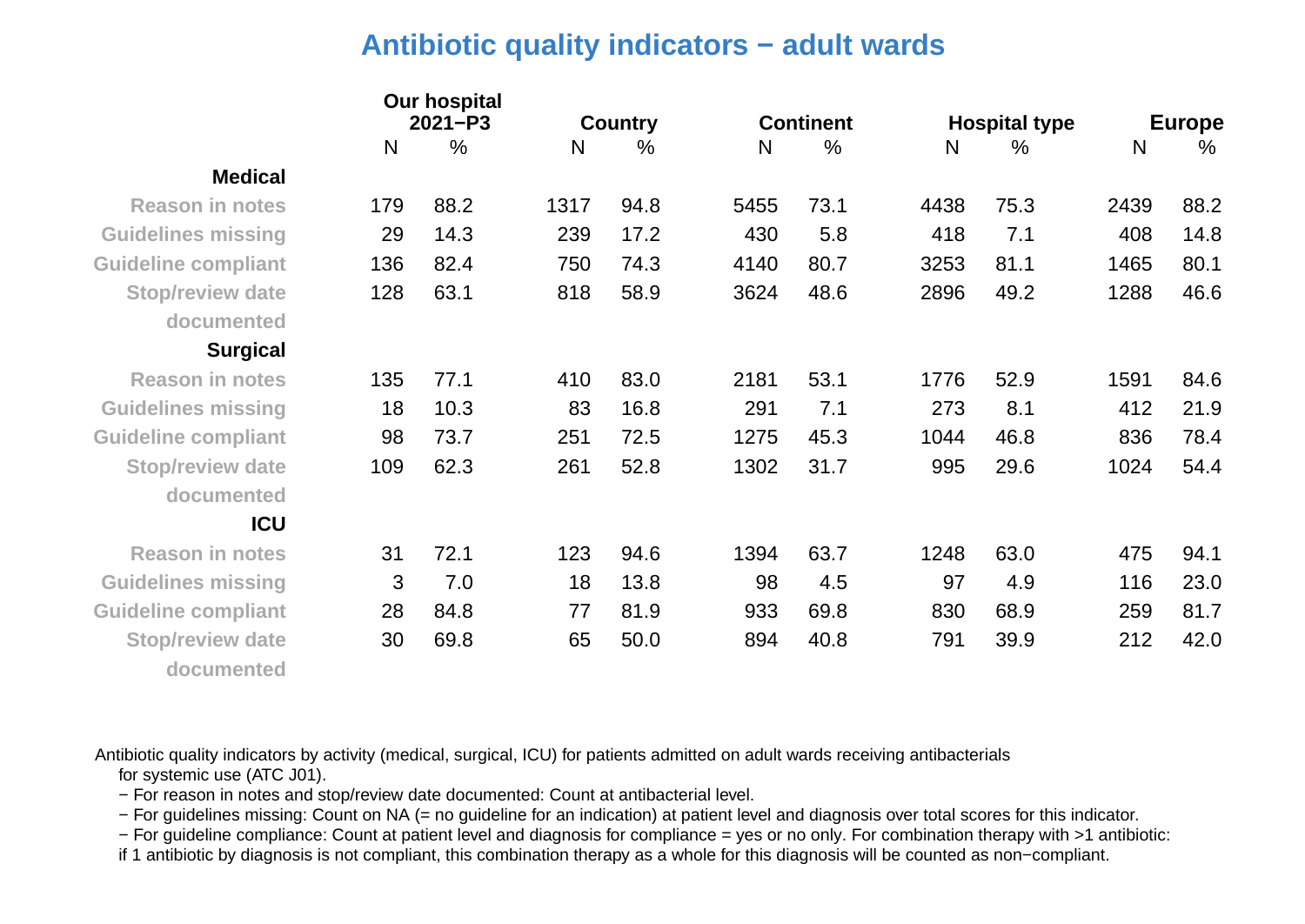#### **Antibiotic quality indicators − paediatric and neonatal wards**

|                            | <b>Our hospital</b><br>$2021 - P3$ |               | <b>Country</b> |      | <b>Continent</b> |               | <b>Hospital type</b> |               | <b>Europe</b> |               |
|----------------------------|------------------------------------|---------------|----------------|------|------------------|---------------|----------------------|---------------|---------------|---------------|
|                            | $\mathsf{N}$                       | $\frac{0}{0}$ | N              | $\%$ | N                | $\frac{0}{0}$ | N                    | $\frac{0}{0}$ | N             | $\frac{0}{0}$ |
| <b>Medical</b>             |                                    |               |                |      |                  |               |                      |               |               |               |
| <b>Reason in notes</b>     | 14                                 | 77.8          |                |      | 1707             | 61.6          | 977                  | 70.0          | 260           | 93.5          |
| <b>Guidelines missing</b>  | 9                                  | 50.0          |                |      | 92               | 3.3           | 69                   | 4.9           | 33            | 11.9          |
| <b>Guideline compliant</b> | 7                                  | 77.8          |                |      | 1124             | 63.9          | 657                  | 74.8          | 157           | 84.9          |
| <b>Stop/review date</b>    | $9\,$                              | 50.0          |                |      | 934              | 33.7          | 575                  | 41.2          | 107           | 38.5          |
| documented                 |                                    |               |                |      |                  |               |                      |               |               |               |
| <b>Surgical</b>            |                                    |               |                |      |                  |               |                      |               |               |               |
| <b>Reason in notes</b>     | 8                                  | 61.5          |                |      | 197              | 56.4          | 112                  | 65.1          | 56            | 88.9          |
| <b>Guidelines missing</b>  | 4                                  | 30.8          |                |      | 19               | 5.4           | 15                   | 8.7           | 10            | 15.9          |
| <b>Guideline compliant</b> | 3                                  | 50.0          |                |      | 104              | 41.9          | 84                   | 70.6          | 36            | 87.8          |
| <b>Stop/review date</b>    | 5                                  | 38.5          |                |      | 156              | 44.7          | 91                   | 52.9          | 24            | 38.1          |
| documented                 |                                    |               |                |      |                  |               |                      |               |               |               |
| <b>ICU</b>                 |                                    |               |                |      |                  |               |                      |               |               |               |
| <b>Reason in notes</b>     | 8                                  | 100.0         |                |      | 1443             | 64.5          | 943                  | 65.3          | 75            | 75.8          |
| <b>Guidelines missing</b>  | $\mathbf 0$                        | 0.0           |                |      | 67               | 3.0           | 52                   | 3.6           | 19            | 19.2          |
| <b>Guideline compliant</b> | 5                                  | 100.0         |                |      | 834              | 69.5          | 570                  | 73.8          | 45            | 97.8          |
| <b>Stop/review date</b>    | 6                                  | 75.0          |                |      | 851              | 38.1          | 626                  | 43.4          | 38            | 38.4          |
| documented                 |                                    |               |                |      |                  |               |                      |               |               |               |

Antibiotic quality indicators by activity (medical, surgical, ICU) for patients admitted on paediatric and neonatal wards receiving antibacterials for systemic use (ATC J01).

− For reason in notes and stop/review date documented: Count at antibacterial level.

− For guidelines missing: Count on NA (= no guideline for an indication) at patient level and diagnosis over total scores for this indicator.

− For guideline compliance: Count at patient level and diagnosis for compliance = yes or no only. For combination therapy with >1 antibiotic:

if 1 antibiotic by diagnosis is not compliant, this combination therapy as a whole for this diagnosis will be counted as non−compliant.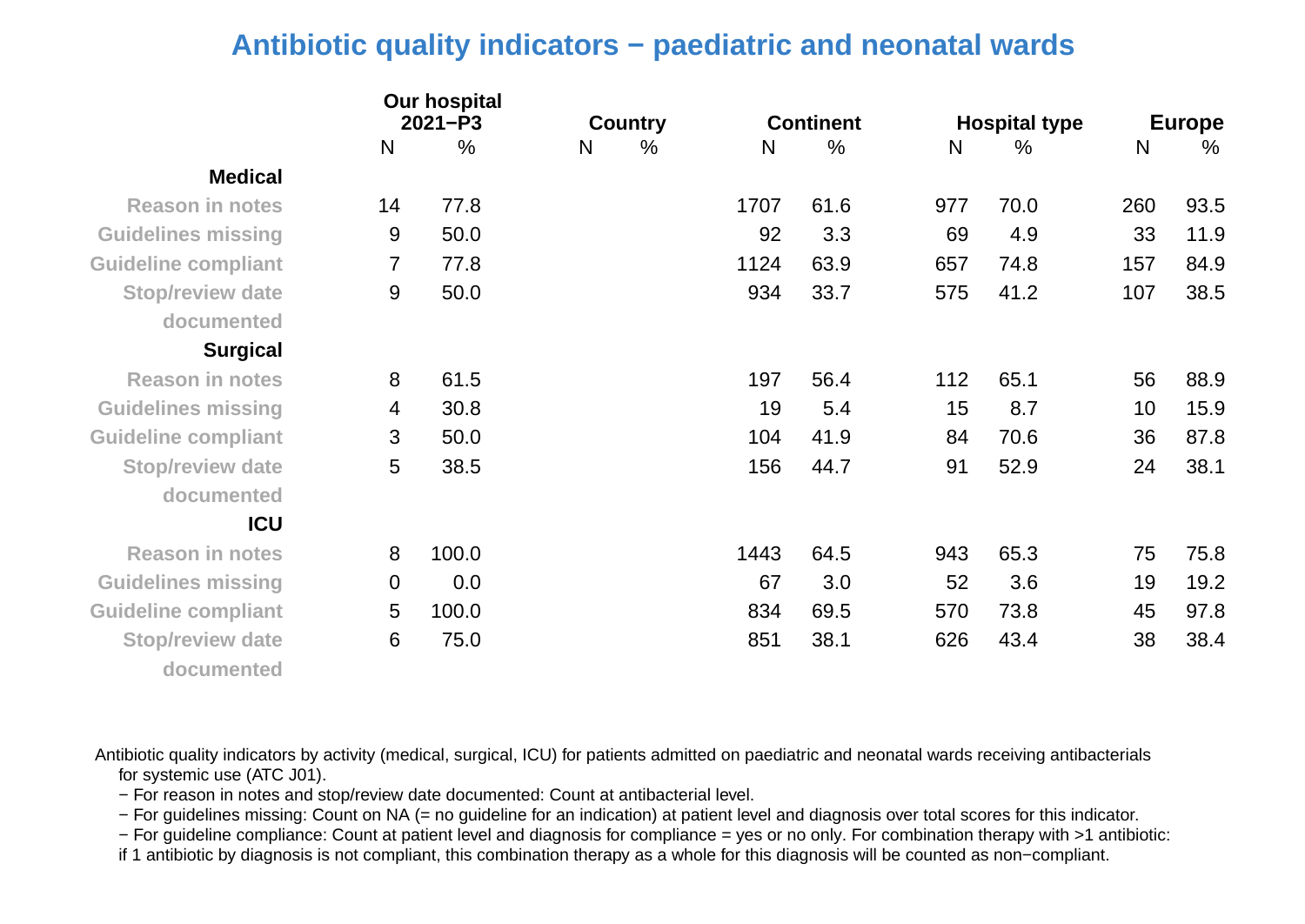# **Top 5 most frequently used antibiotics for sepsis in adults and children**



Selection on antibacterials for systemic use (J01). Top 5 most prescribed antibiotics (ATC5, substance level) for sepsis at hospital level, supplemented with the most prescribed antibiotics at country, continental and hospital type level if they do not fall within top 5 of the hospital. Selection on diagnostic code = sepsis; All patients are included with exception of patients admitted on NMW and NICU.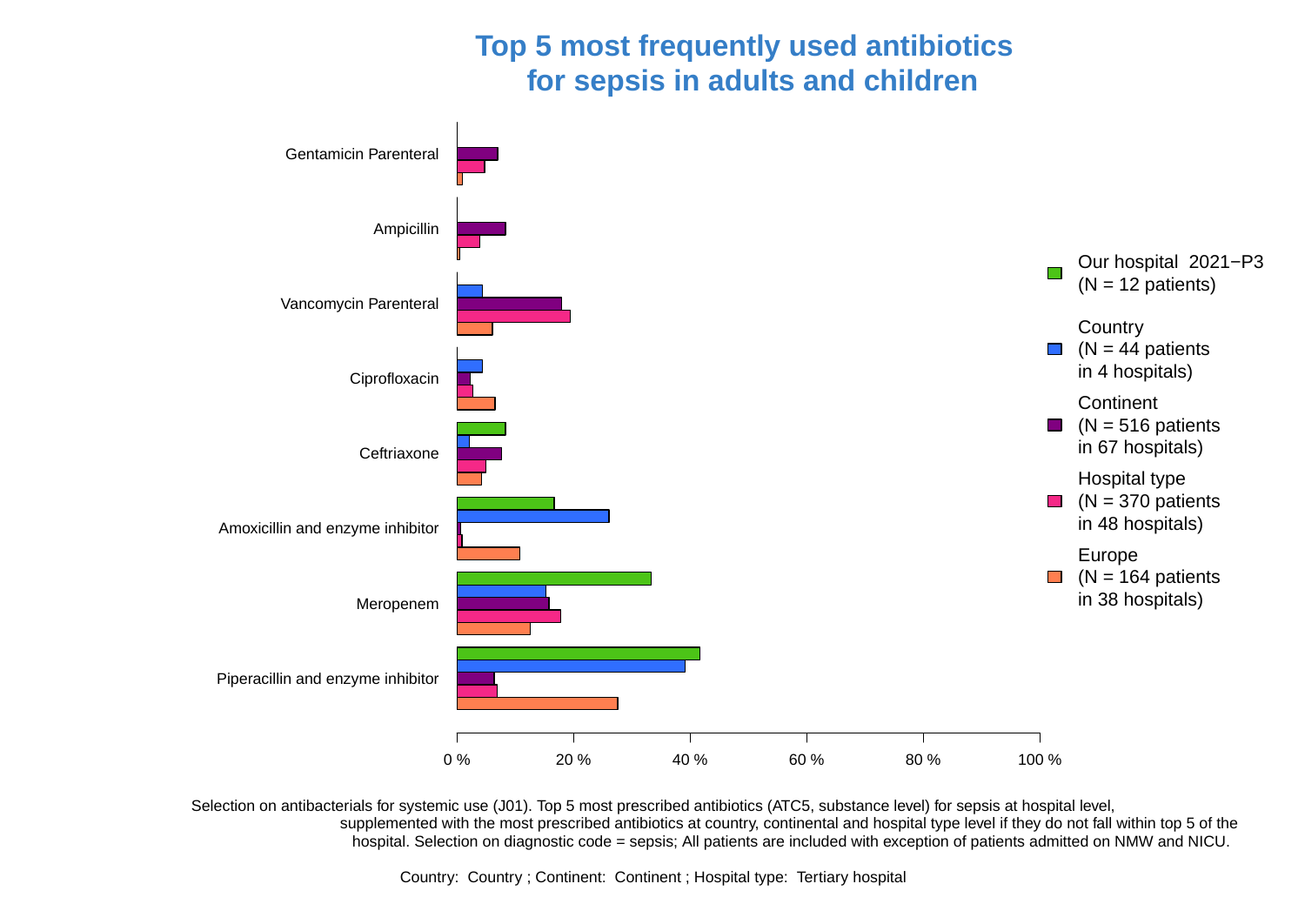# **Top 5 most frequently used antibiotics for pneumonia in adults and children**



Selection on antibacterials for systemic use (J01). Top 5 most prescribed antibiotics (ATC5, substance level) for pneumonia at hospital level, supplemented with the most prescribed antibiotics at country, continent and hospital type level if they do not fall within top 5 of the hospital. Selection on diagnostic code = pneu; All patients are included with exception of patients admitted on NMW and NICU.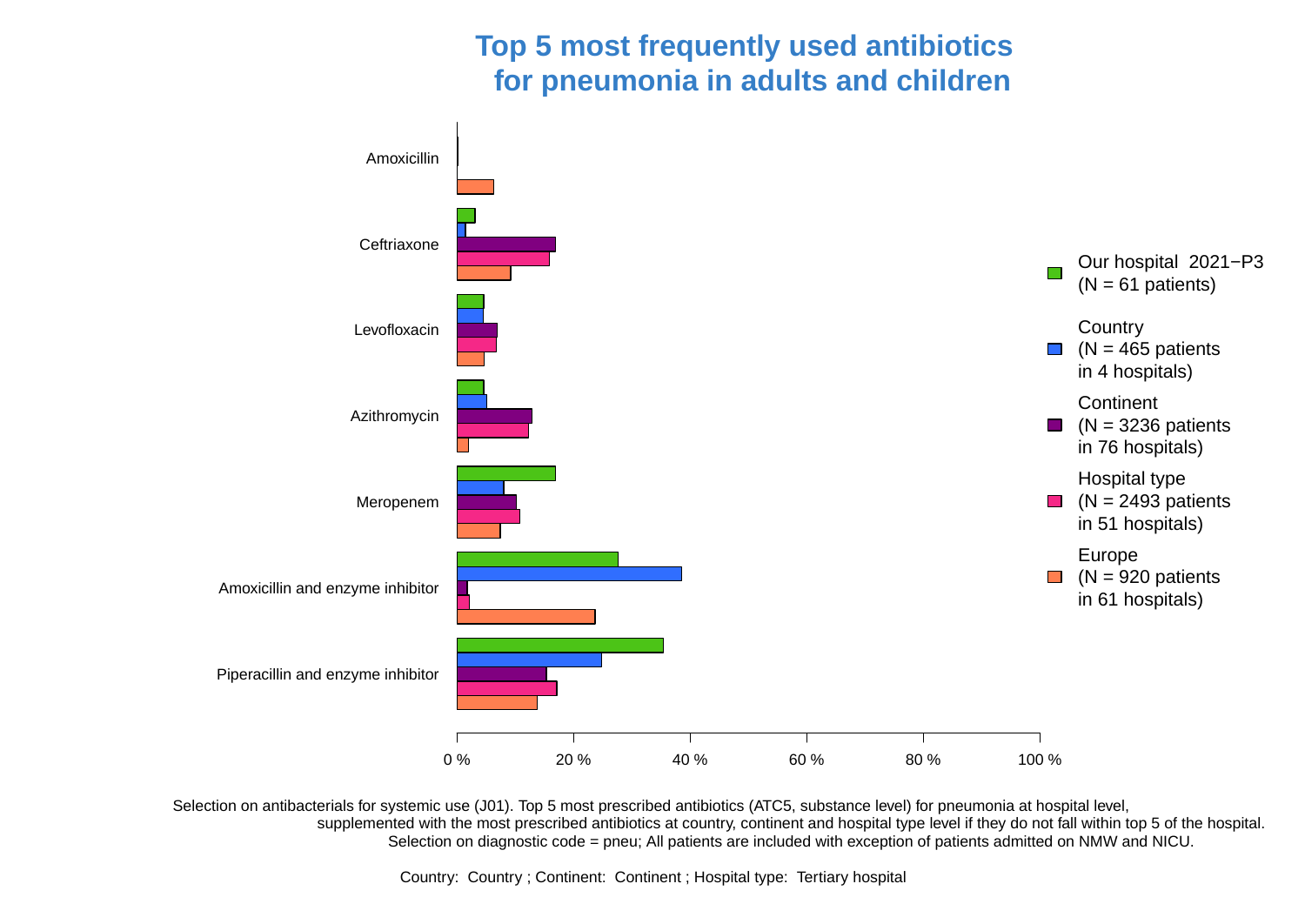#### **Top 5 most frequently used antimicrobials for medical prophylaxis in adults and children**



Top 5 most prescribed antimicrobials (ATC5, substance level) for medical prophylaxis at hospital level, supplemented with the most prescribed antimicrobials at country, continent and hospital type level if they do not fall within top 5 of the hospital. Selection on indication = MP; All patients are included with exception of patients admitted on NMW and NICU.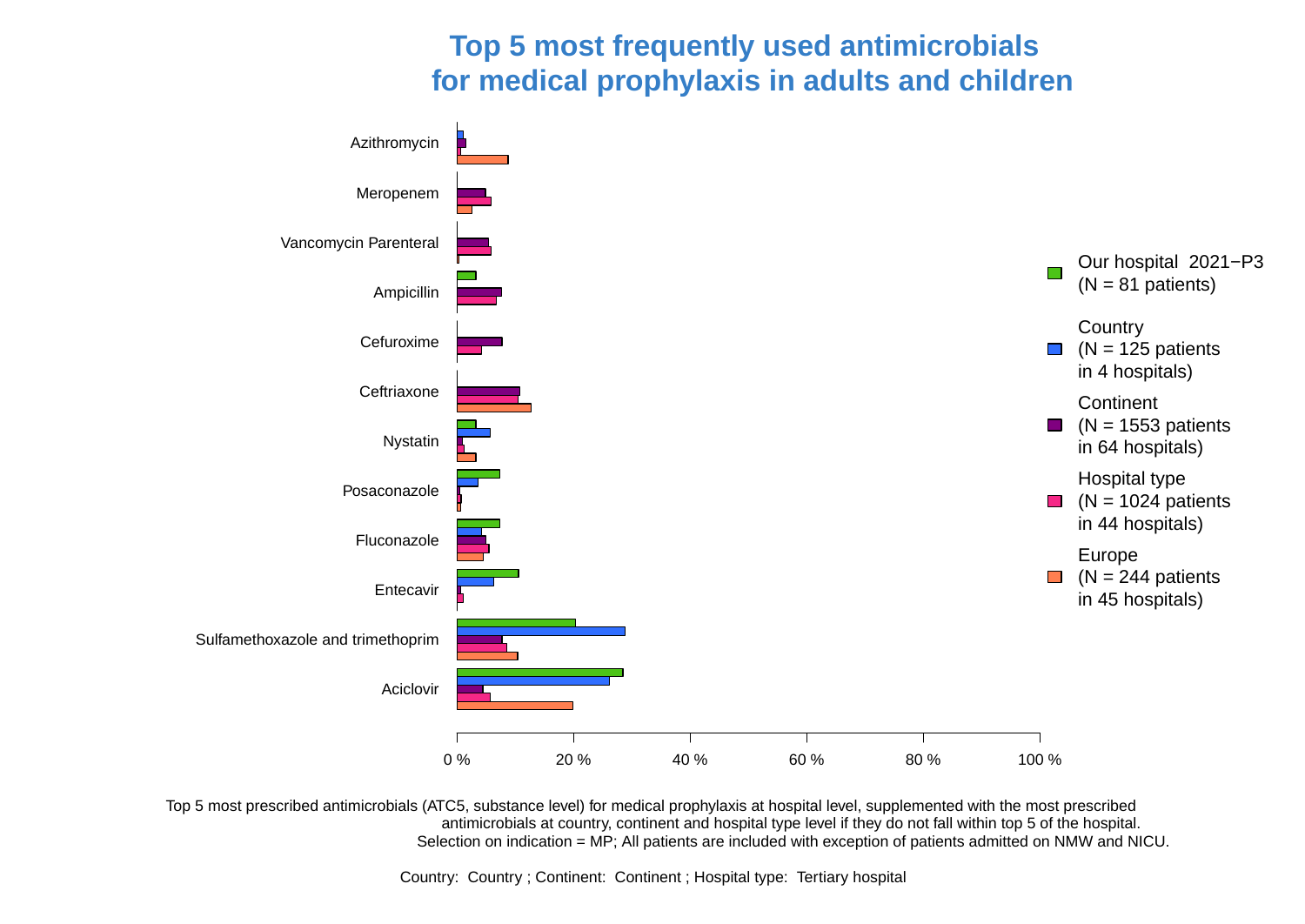#### **Top 5 most frequently used antibiotics for surgical prophylaxis in adults and children**



Top 5 most prescribed antibacterials for systemic use (ATC code J01) for surgical prophylaxis use at hospital level, supplemented with the most prescribed antibiotics at country, continent and hospital type level if they do not fall within the top 5 of the hospital. Selection on indication = SP; All patients are included with exception of patients admitted on NMW and NICU.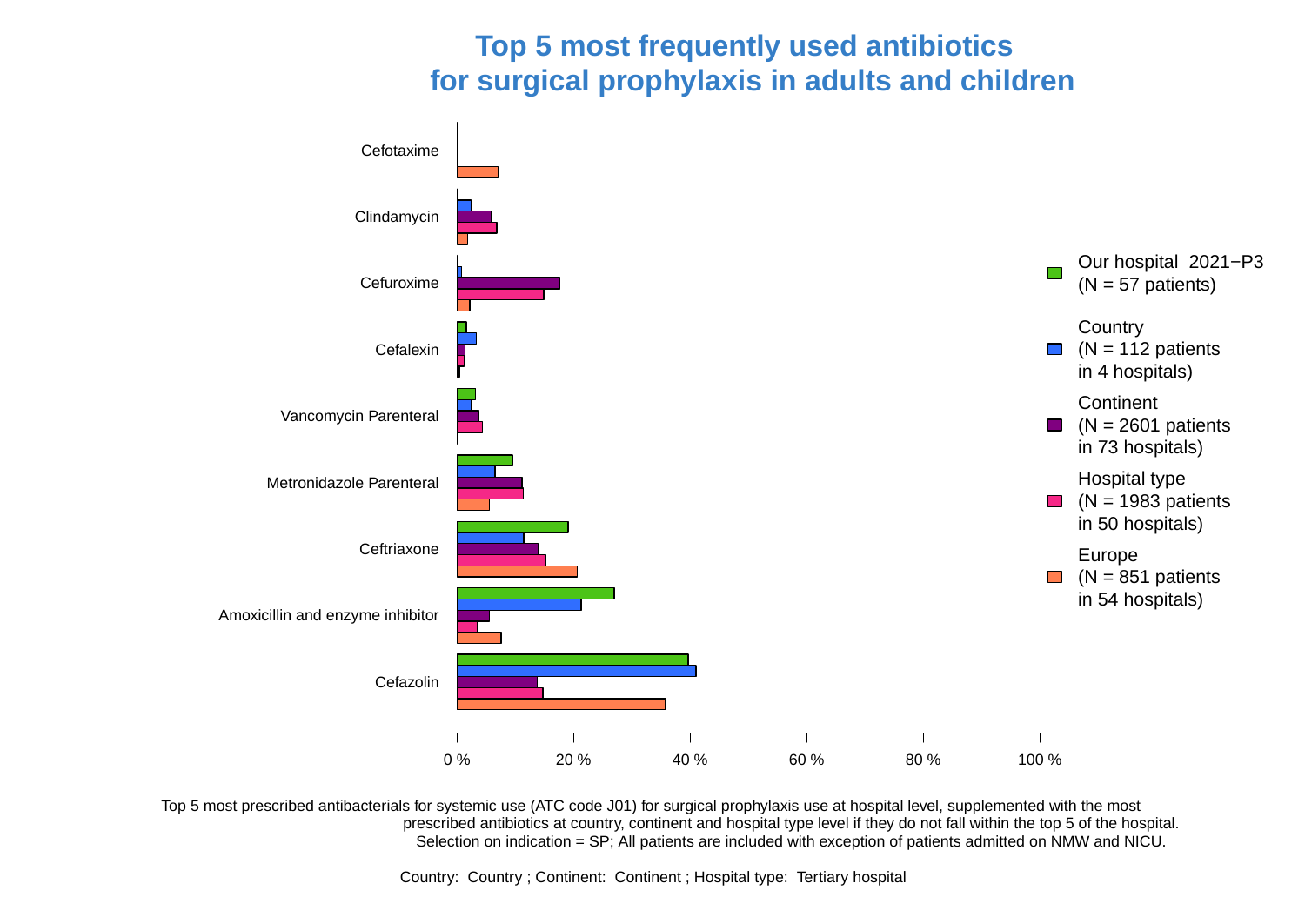### **Top 5 most frequently used antibiotics for surgical prophylaxis of the gastro−intestinal tract in adults and children**



Selection on antibacterials for systemic use (J01). Top 5 antibiotics (ATC5, substance level) prescribed for surgical prophylaxis of the gastro−intestinal tract at hospital level, supplemented with the most prescribed antibiotics at country, continent and hospital type level if they do not fall within top 5 of the hospital. Selection on diagnostic code = Proph GI and indication =  $SP$ ; All patients are included with exception of patients admitted on NMW and NICU.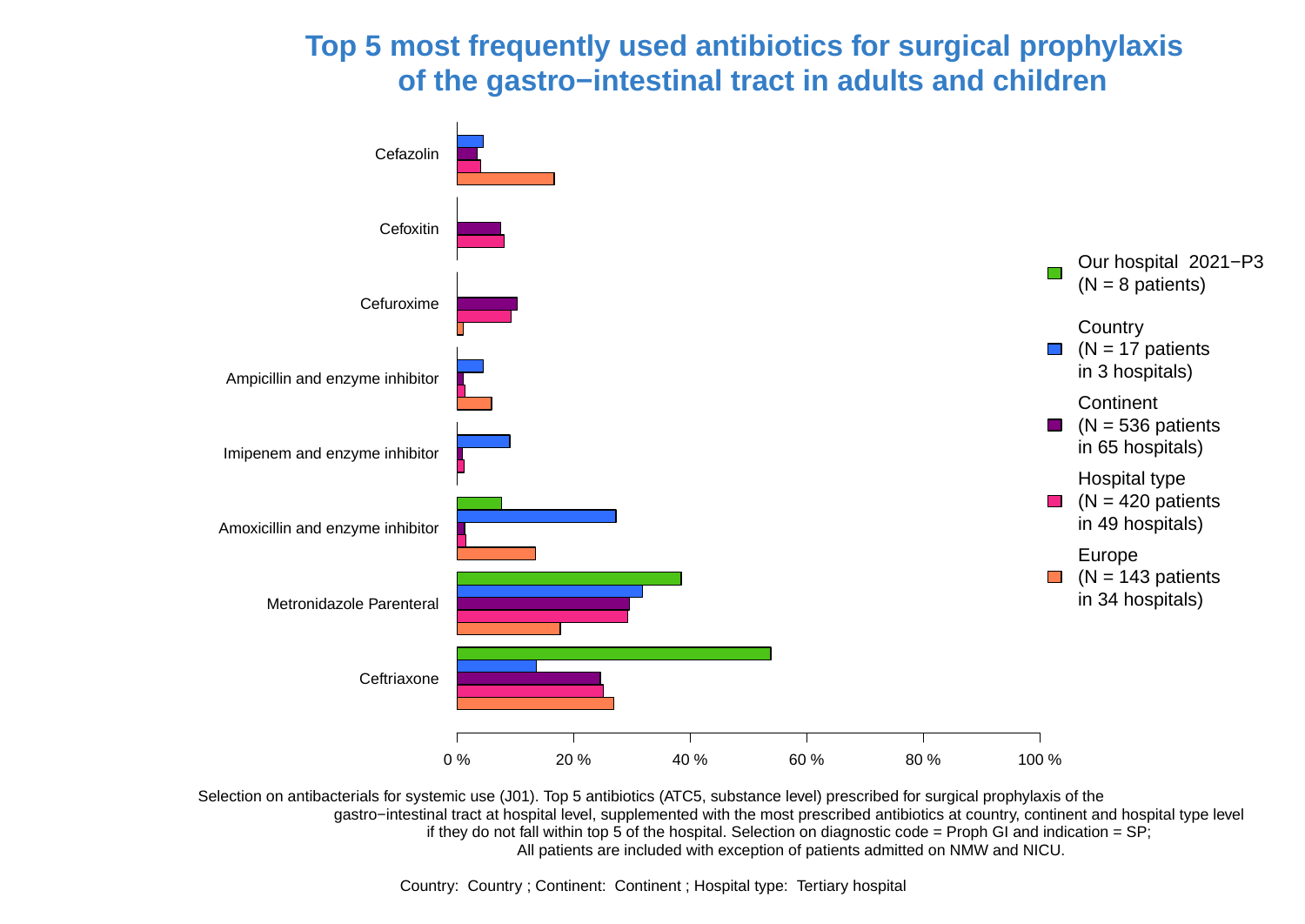#### **Top 5 most frequently used antimicrobials for medical prophylaxis of the gastro−intestinal tract**



Top 5 antimicrobials (ATC5, substance level) prescribed for medical prophylaxis of the gastro−intestinal tract at hospital level, supplemented with the most prescribed antimicrobials at country, continent and hospital type level if they do not fall within top 5 of the hospital. Selection on diagnostic code = Proph GI and indication = MP; All patients are included with exception of patients admitted on NMW and NICU.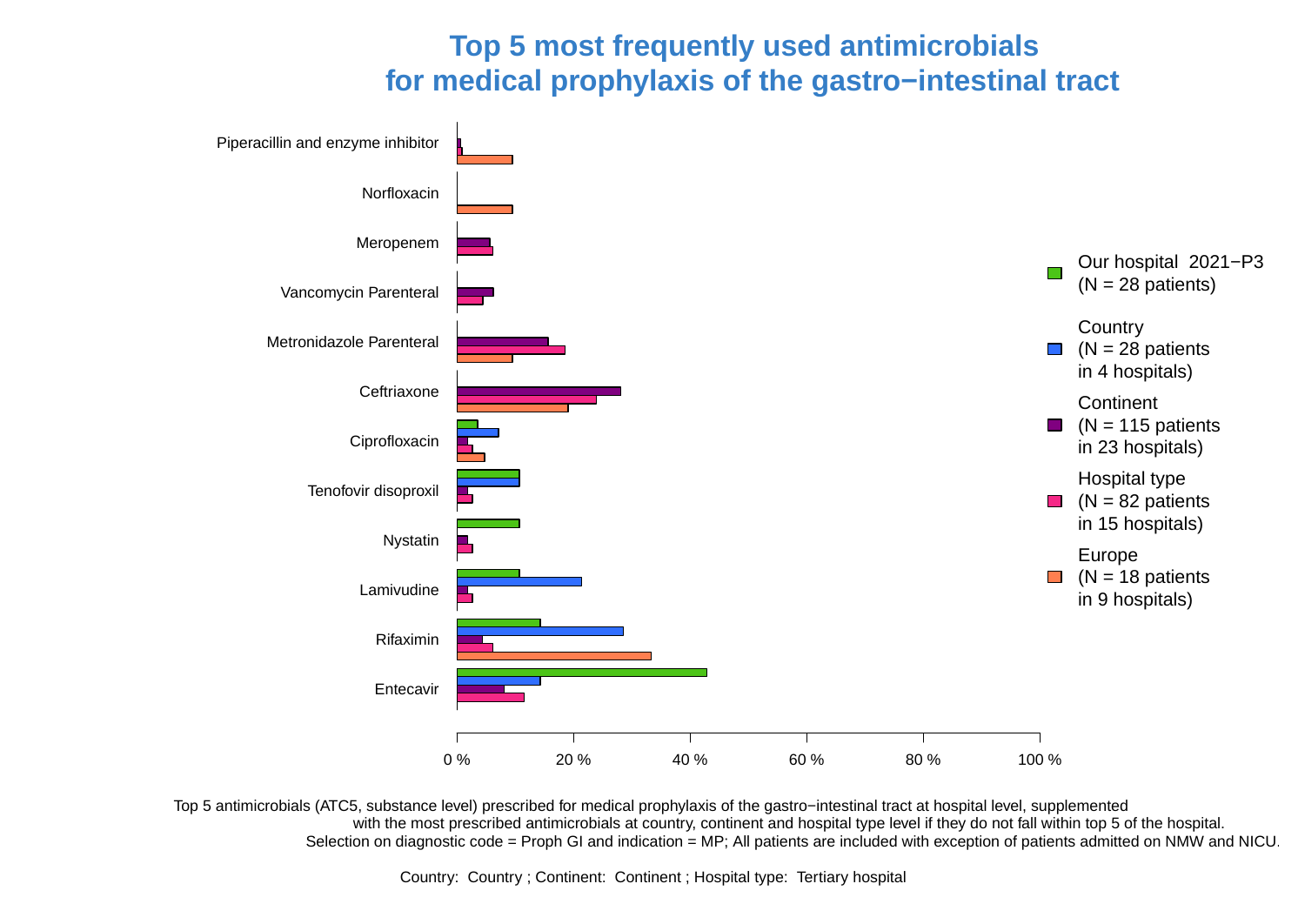# **Top 5 most frequently used antibiotics for surgical UTI prophylaxis**



Selection on antibacterials for systemic use (J01). Top 5 antibiotics (ATC5, substance level) prescribed for surgical prophylaxis of the urinary tract at hospital level, supplemented with the most prescribed antibiotics at country, continent and hospital type level if they do not fall within top 5 of the hospital. Selection on diagnostic code = Proph UTI and indication = SP; All patients are included with exception of patients admitted on NMW and NICU.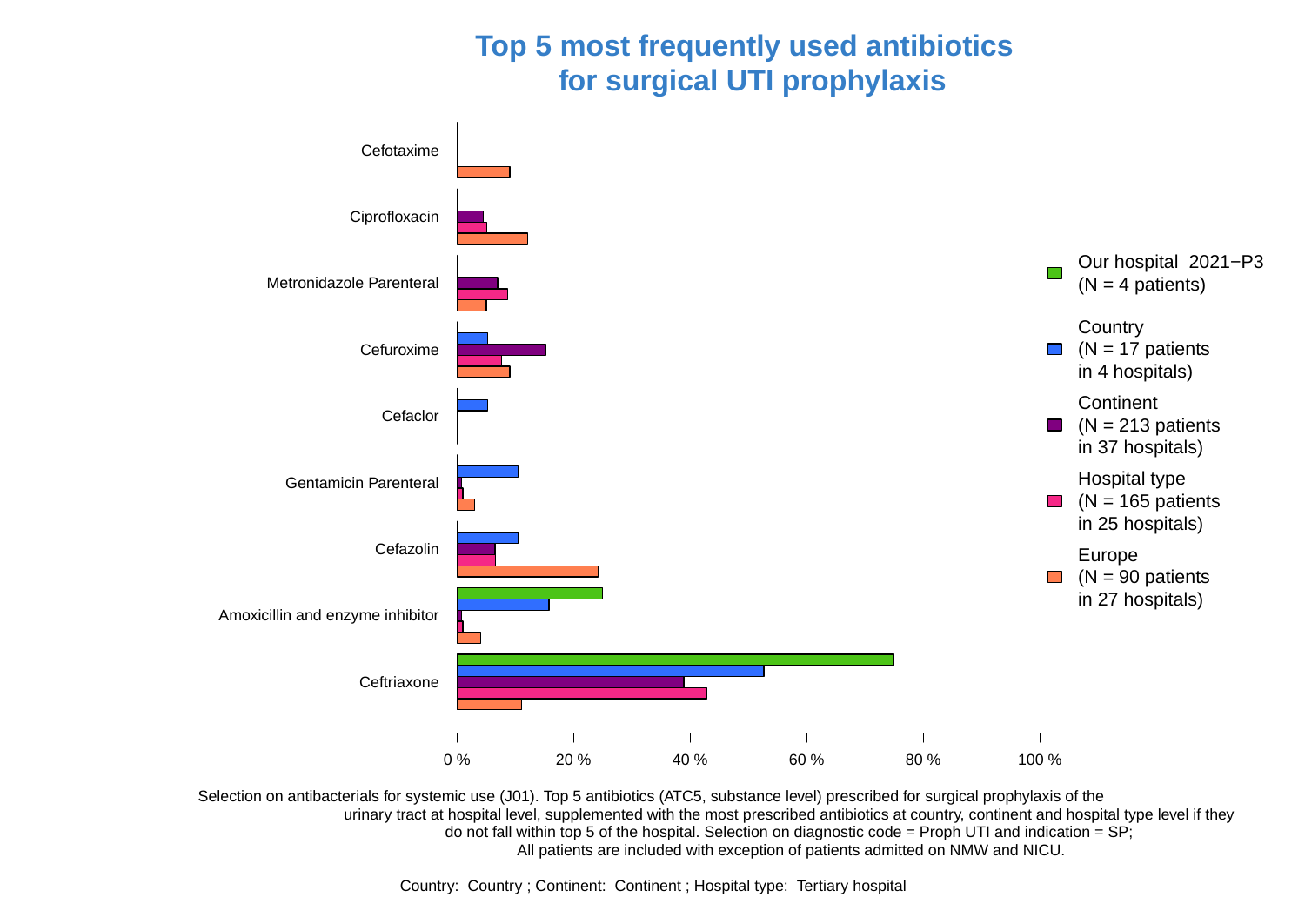# **Top 5 most frequently used antibiotics for lower (Cys) and upper (Pye) Urinary Tract Infections**



Selection on antibacterials for systemic use (J01). Top 5 most prescribed antibiotics (ATC5, substance level) for lower and upper urinary tract infections at hospital level, supplemented with the most prescribed antibiotics at country, continent and hospital type level if they do not fall within top 5 of the hospital. Selection on diagnostic code = Cys or Pye; All patients are included with exception of patients admitted on NMW and NICU.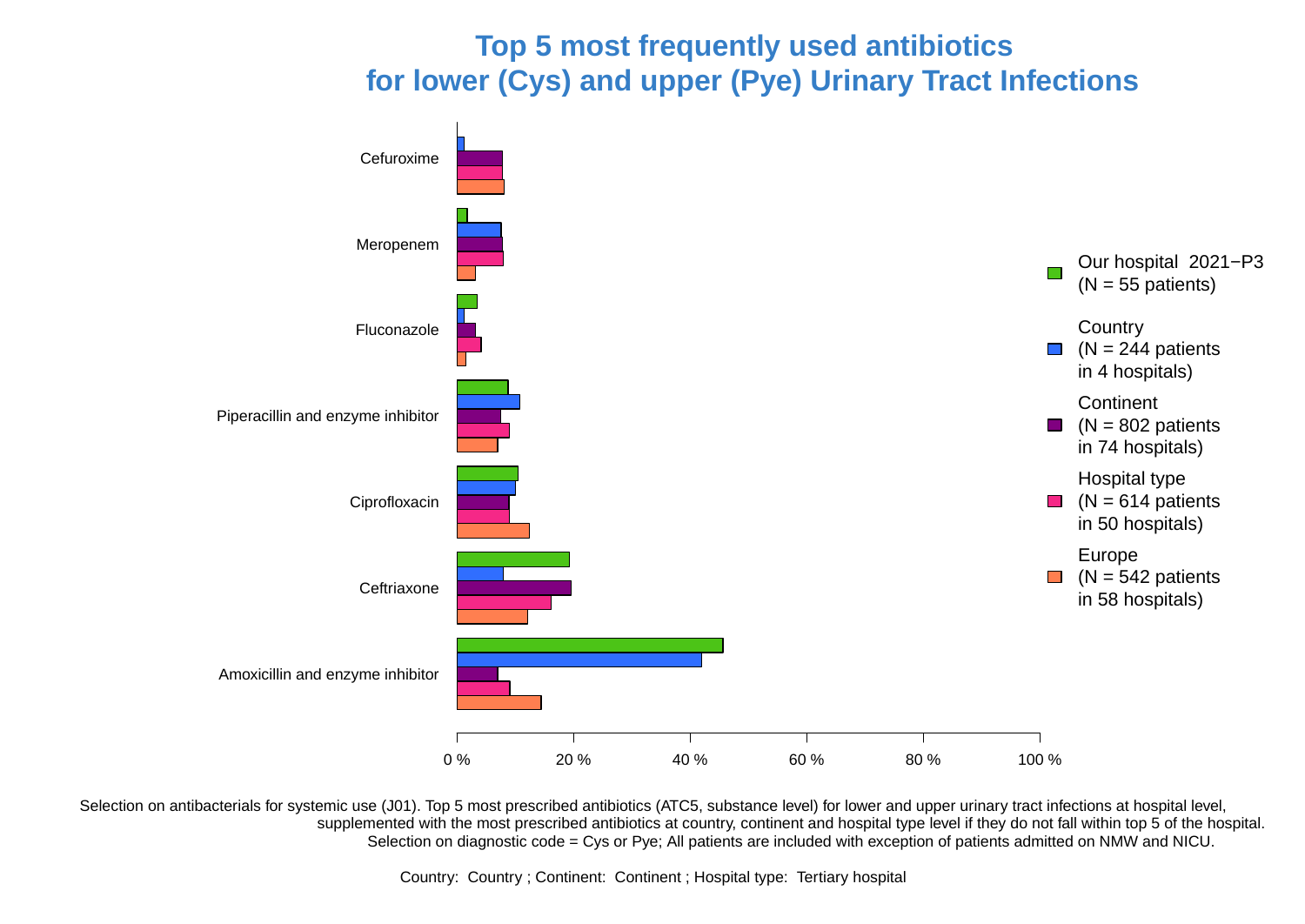# **Duration of surgical prophylaxis in adults and children**

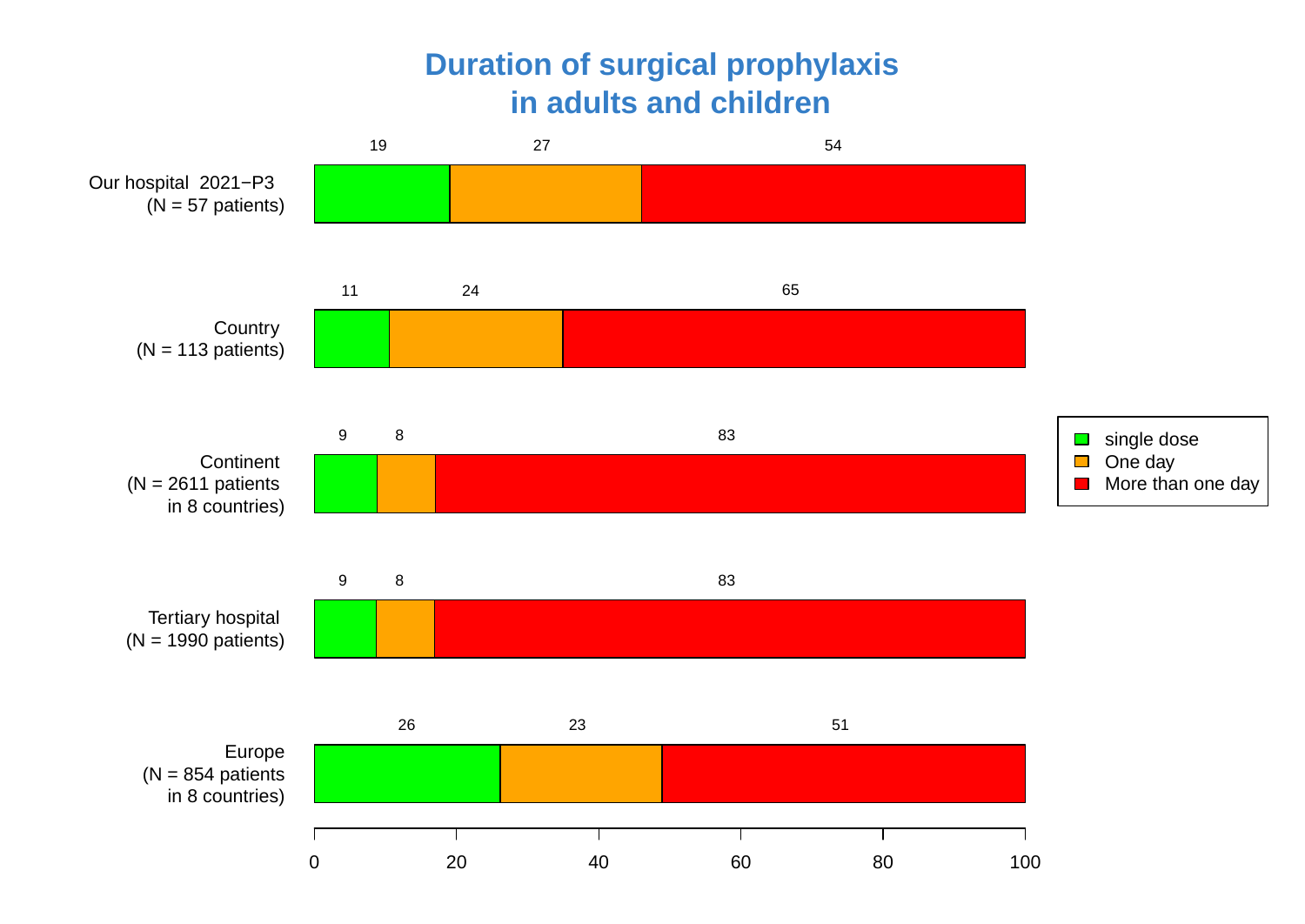# **Duration of UTI prophylaxis in adults and children**

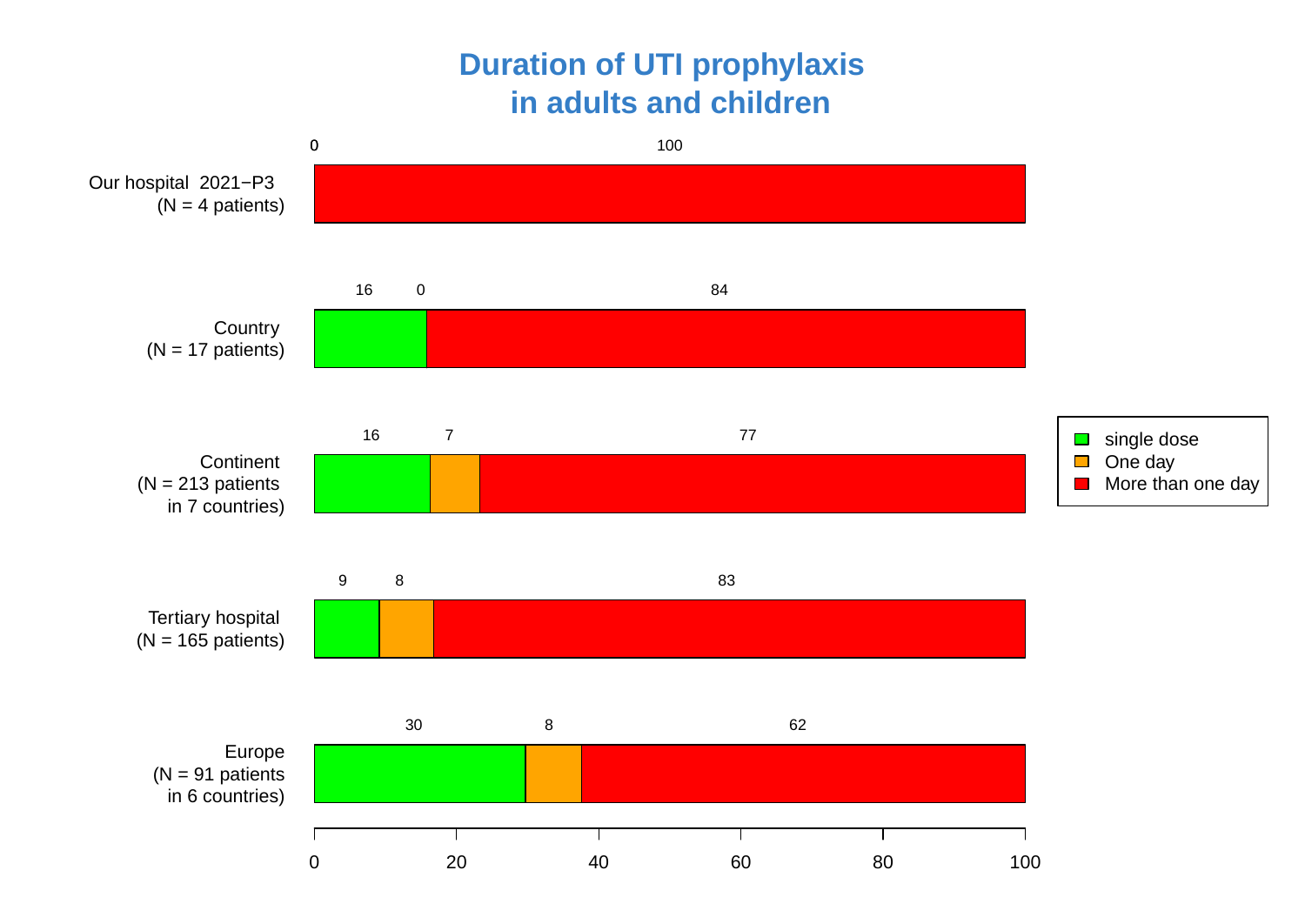# **Duration of prophylaxis for plastic and orthopedic surgery in adults and children**

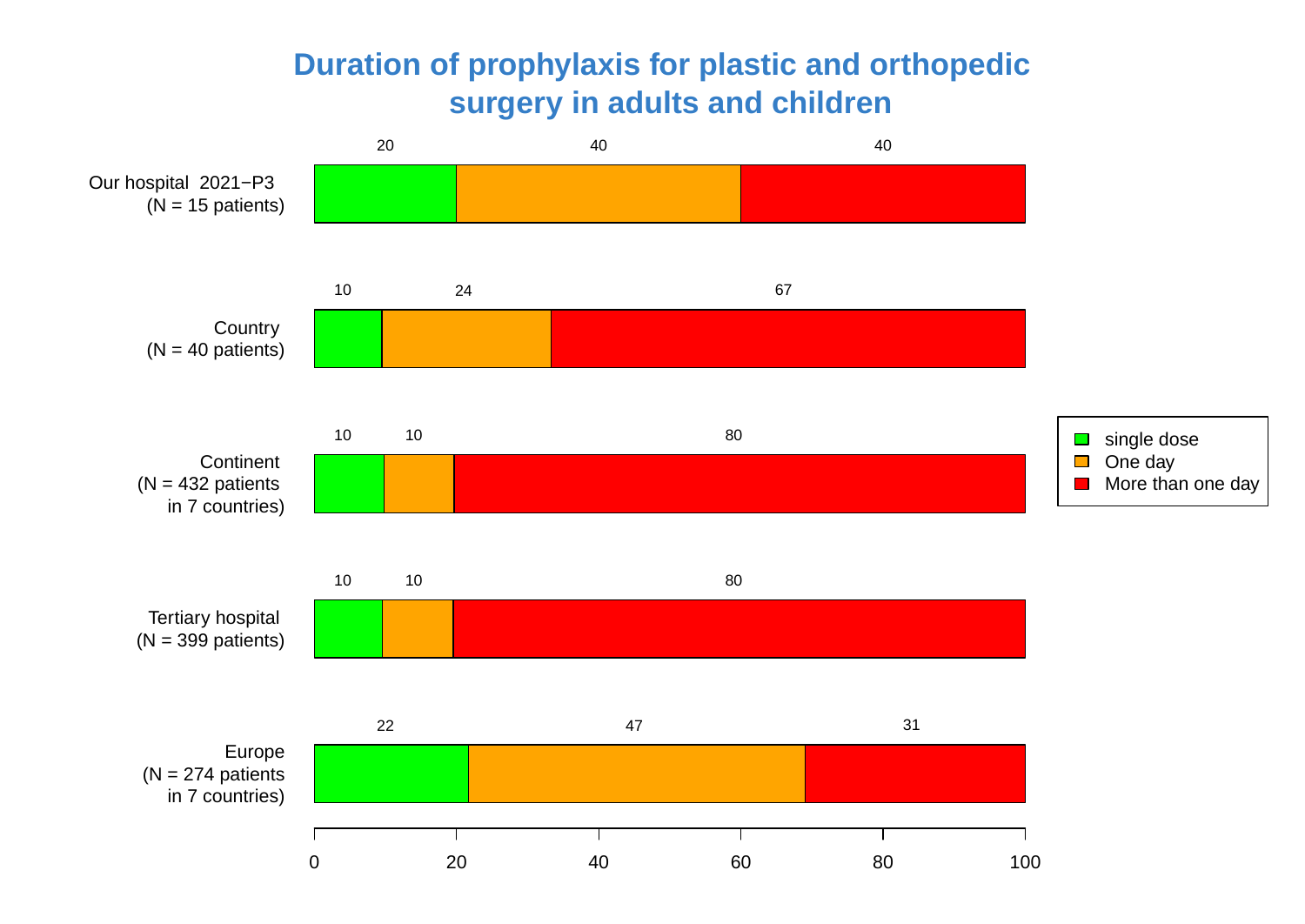# **Duration of GI prophylaxis in adults and children**

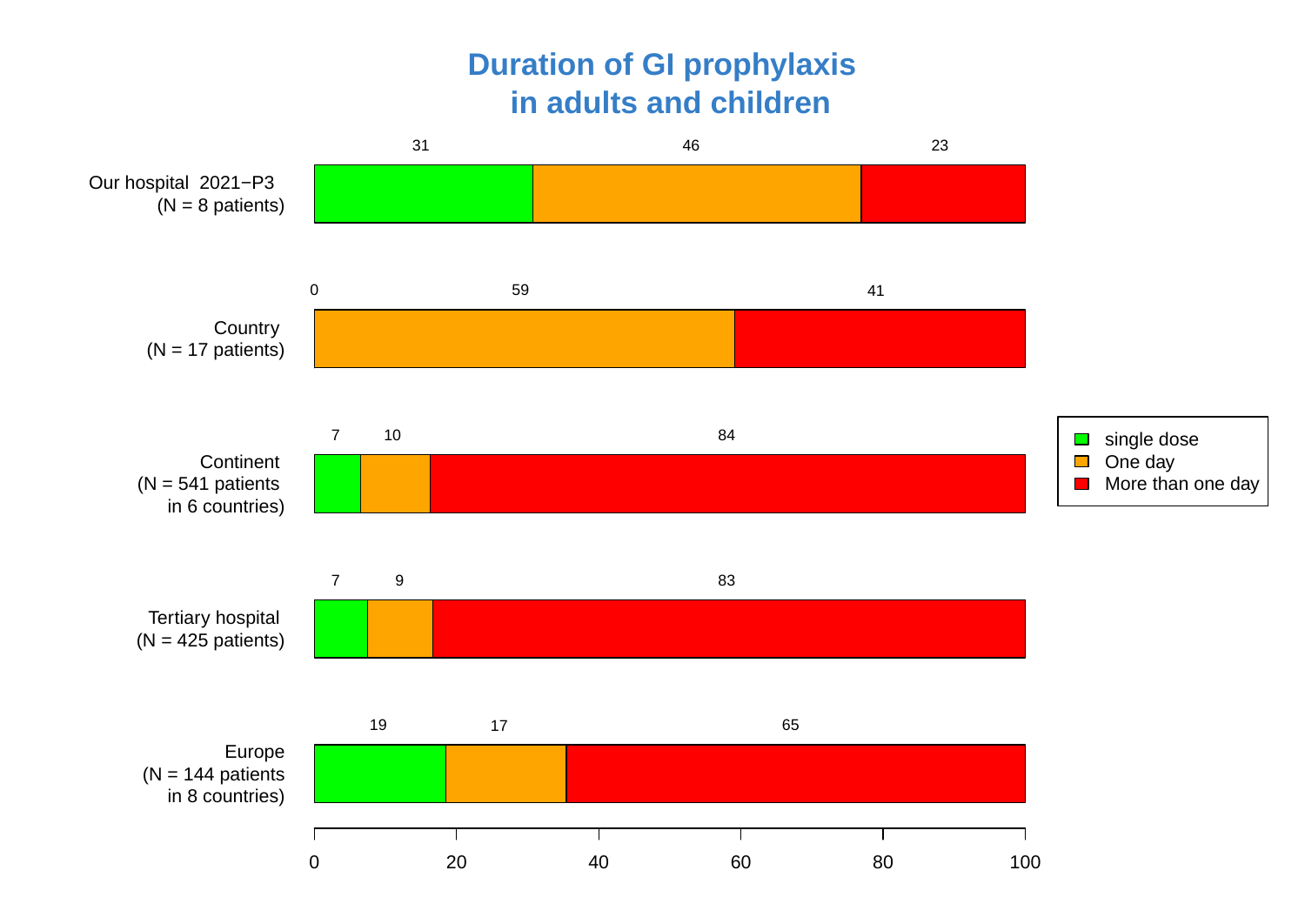# **Duration of obstetric or gynaecological prophylaxis in adult wards**

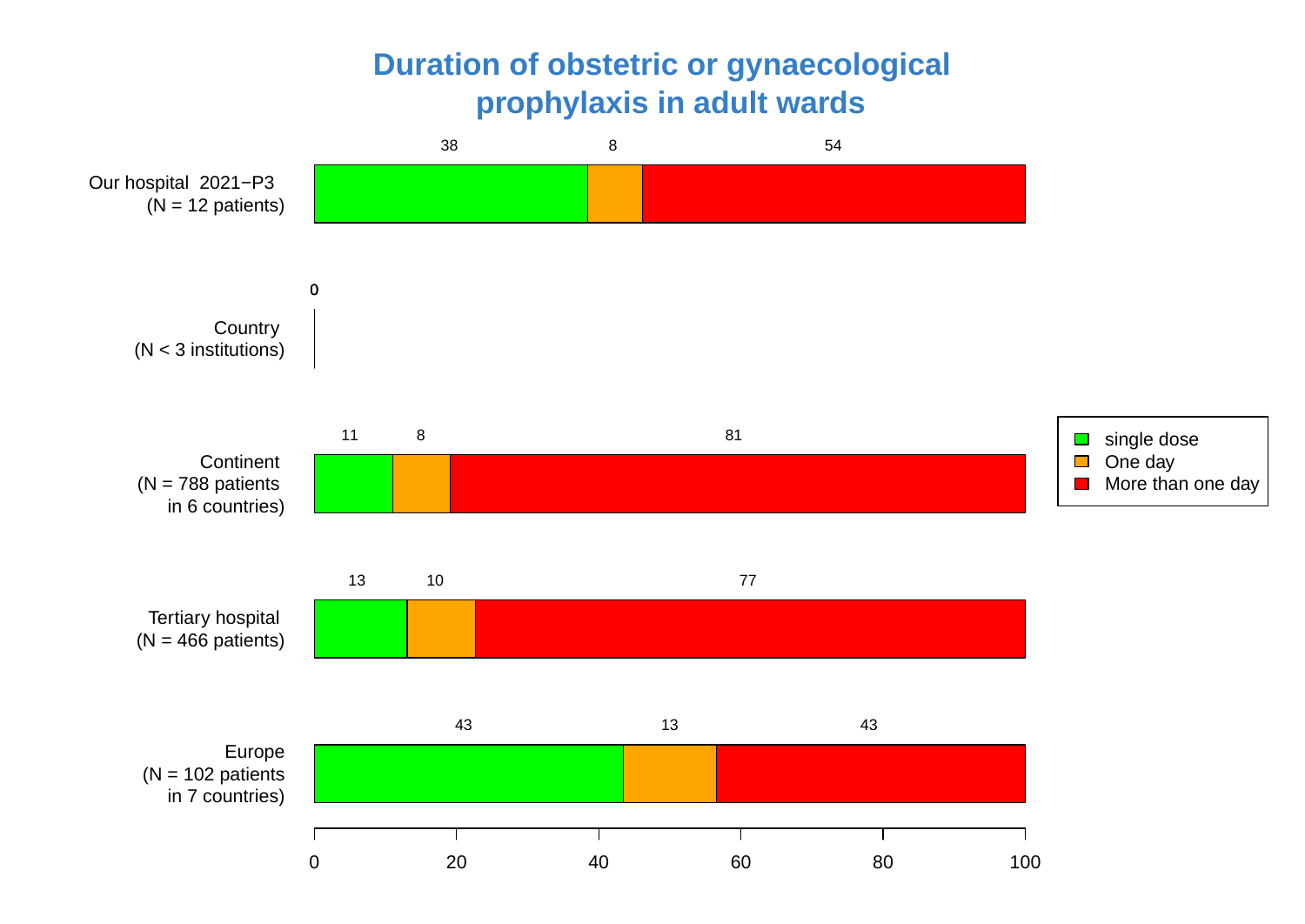# **Duration of CNS prophylaxis in adults and children**

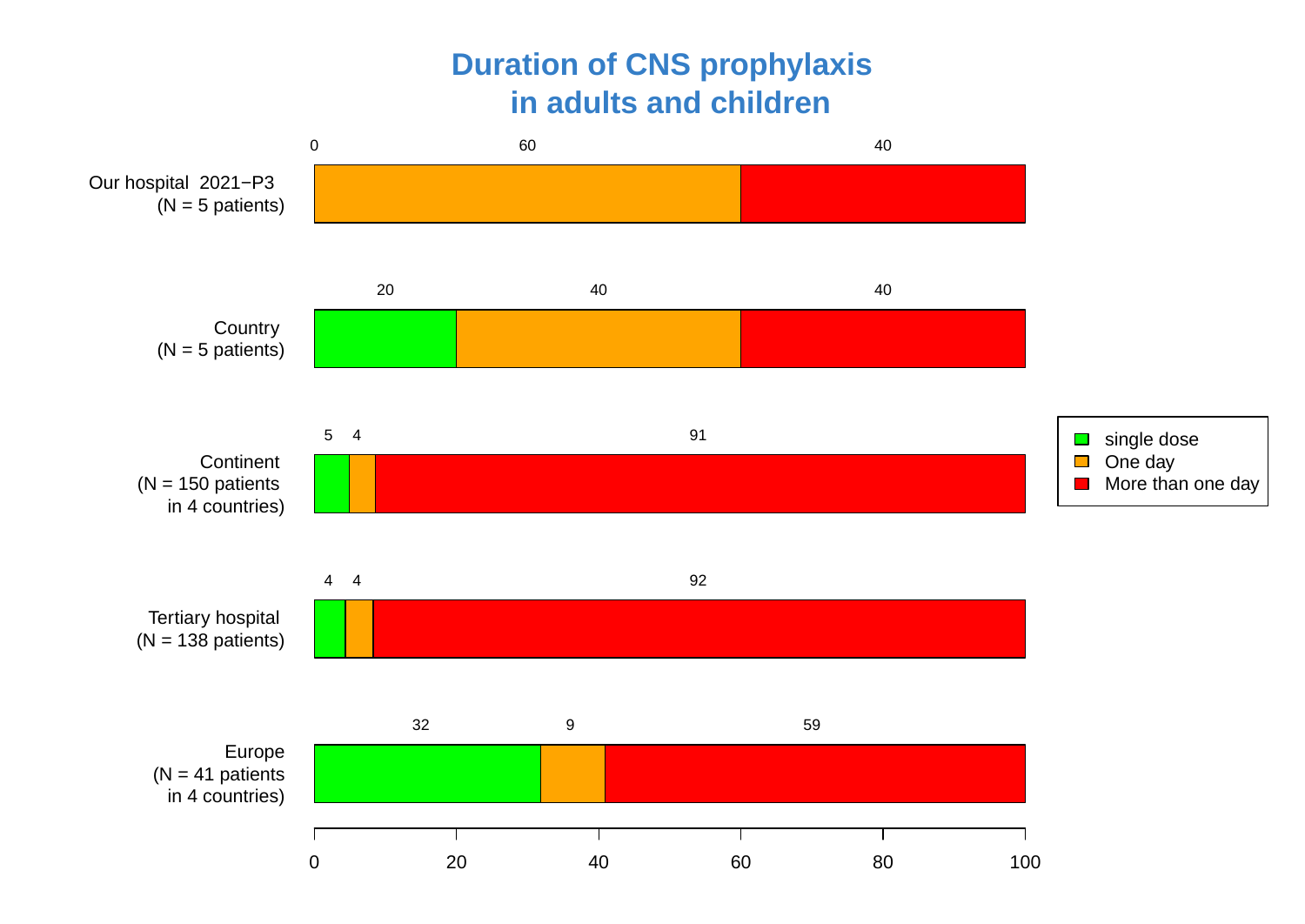### **Key prescription patterns (adults and children)**

|                               |                | Our hospital  |           |                |      |                  |                      |      |              |               |
|-------------------------------|----------------|---------------|-----------|----------------|------|------------------|----------------------|------|--------------|---------------|
|                               |                | $2021 - P3$   |           | <b>Country</b> |      | <b>Continent</b> | <b>Hospital type</b> |      |              | <b>Europe</b> |
|                               | N              | $\frac{0}{0}$ | ${\sf N}$ | %              | N    | $\frac{0}{0}$    | ${\sf N}$            | %    | $\mathsf{N}$ | %             |
| <b>All patients</b>           |                |               |           |                |      |                  |                      |      |              |               |
| IV therapy                    | 268            | 68.4          | 1160      | 65.4           | 9971 | 83.7             | 7748                 | 85.0 | 3549         | 78.9          |
| <b>Multiple ATB diagnosis</b> | 44             | 10.8          | 223       | 12.2           | 4167 | 33.1             | 3180                 | 33.0 | 775          | 16.8          |
| <b>Multiple ATB patient</b>   | 59             | 15.1          | 271       | 15.3           | 4596 | 38.6             | 3516                 | 38.6 | 850          | 18.9          |
| <b>Medical</b>                |                |               |           |                |      |                  |                      |      |              |               |
| IV therapy                    | 120            | 58.5          | 730       | 56.4           | 5706 | 73.0             | 4216                 | 73.1 | 1775         | 67.5          |
| <b>Multiple ATB diagnosis</b> | 11             | 5.2           | 149       | 11.7           | 2298 | 31.7             | 1629                 | 30.5 | 394          | 15.3          |
| <b>Multiple ATB patient</b>   | 23             | 11.6          | 183       | 14.9           | 2543 | 36.8             | 1824                 | 35.9 | 439          | 17.5          |
| <b>Surgical</b>               |                |               |           |                |      |                  |                      |      |              |               |
| IV therapy                    | 114            | 70.8          | 335       | 73.8           | 2559 | 75.7             | 2099                 | 79.4 | 1385         | 85.7          |
| <b>Multiple ATB diagnosis</b> | 27             | 16.8          | 54        | 12.2           | 953  | 28.2             | 802                  | 30.3 | 286          | 17.7          |
| <b>Multiple ATB patient</b>   | 29             | 18.2          | 63        | 14.5           | 1045 | 32.1             | 861                  | 33.6 | 303          | 19.2          |
| <b>ICU</b>                    |                |               |           |                |      |                  |                      |      |              |               |
| IV therapy                    | 34             | 87.2          | 95        | 82.6           | 1706 | 88.7             | 1433                 | 88.7 | 389          | 95.3          |
| <b>Multiple ATB diagnosis</b> | $\,6$          | 16.2          | 20        | 17.4           | 916  | 47.3             | 749                  | 45.7 | 95           | 22.5          |
| <b>Multiple ATB patient</b>   | $\overline{7}$ | 20.0          | 25        | 23.4           | 1008 | 57.4             | 831                  | 56.3 | 108          | 26.8          |

Analyses at patient level. Patients admitted on a NMW and NICU are excluded.

 Multiple ATB diagnosis is defined as receiving > 1 antibiotic (J01) for a single identified reason to treat (=diagnose code) at patient level. Multiple ATB patient is defined as receiving > 1 antibiotic (J01) at patient level.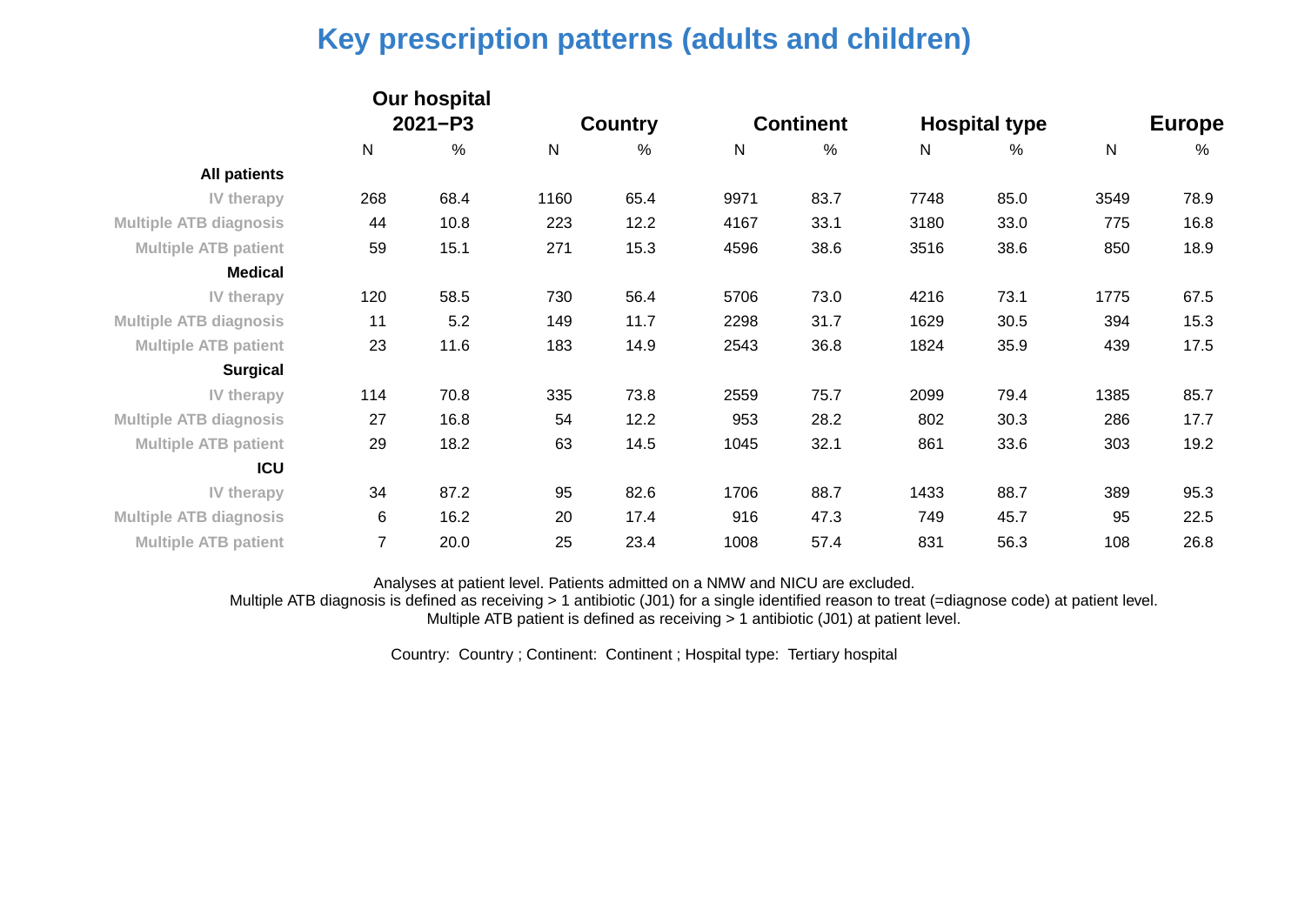# **Type of antibiotic treatment − Summary**

|                        |             | <b>Our hospital</b> |                |                |       |                  |                      |      |                           |               |
|------------------------|-------------|---------------------|----------------|----------------|-------|------------------|----------------------|------|---------------------------|---------------|
|                        |             | $2021 - P3$         |                | <b>Country</b> |       | <b>Continent</b> | <b>Hospital type</b> |      |                           | <b>Europe</b> |
|                        | $\mathbf N$ | $\%$                | N              | $\frac{9}{6}$  | N     | $\%$             | N                    | %    | $\boldsymbol{\mathsf{N}}$ | %             |
| <b>All patients</b>    |             |                     |                |                |       |                  |                      |      |                           |               |
| Empiric                | 363         | 79.1                | 1599           | 78.0           | 16501 | 90.0             | 12262                | 88.8 | 4401                      | 80.9          |
| Targeted               | 96          | 20.9                | 452            | 22.0           | 1842  | 10.0             | 1549                 | 11.2 | 1037                      | 19.1          |
| Adults (>= 18 years)   |             |                     |                |                |       |                  |                      |      |                           |               |
| Empiric                | 334         | 78.6                | 1541           | 77.4           | 11271 | 88.7             | 9271                 | 87.9 | 4015                      | 80.2          |
| <b>Targeted</b>        | 91          | 21.4                | 449            | 22.6           | 1432  | 11.3             | 1271                 | 12.1 | 989                       | 19.8          |
| Children (< 18 years)  |             |                     |                |                |       |                  |                      |      |                           |               |
| Empiric                | 23          | 85.2                | 53             | 98.1           | 3910  | 92.6             | 2128                 | 91.1 | 323                       | 88.0          |
| <b>Targeted</b>        | 4           | 14.8                | 1              | 1.9            | 312   | 7.4              | 208                  | 8.9  | 44                        | 12.0          |
| <b>Neonates (NICU)</b> |             |                     |                |                |       |                  |                      |      |                           |               |
| Empiric                | 6           | 85.7                | 5              | 71.4           | 1320  | 93.1             | 863                  | 92.5 | 63                        | 94.0          |
| <b>Targeted</b>        |             | 14.3                | $\overline{2}$ | 28.6           | 98    | 6.9              | 70                   | 7.5  | 4                         | 6.0           |

Selection on antibiotic treatments.

N = number of antibiotics (J01) included per type of treatment and subgroup (all patients, adults, children and neonates).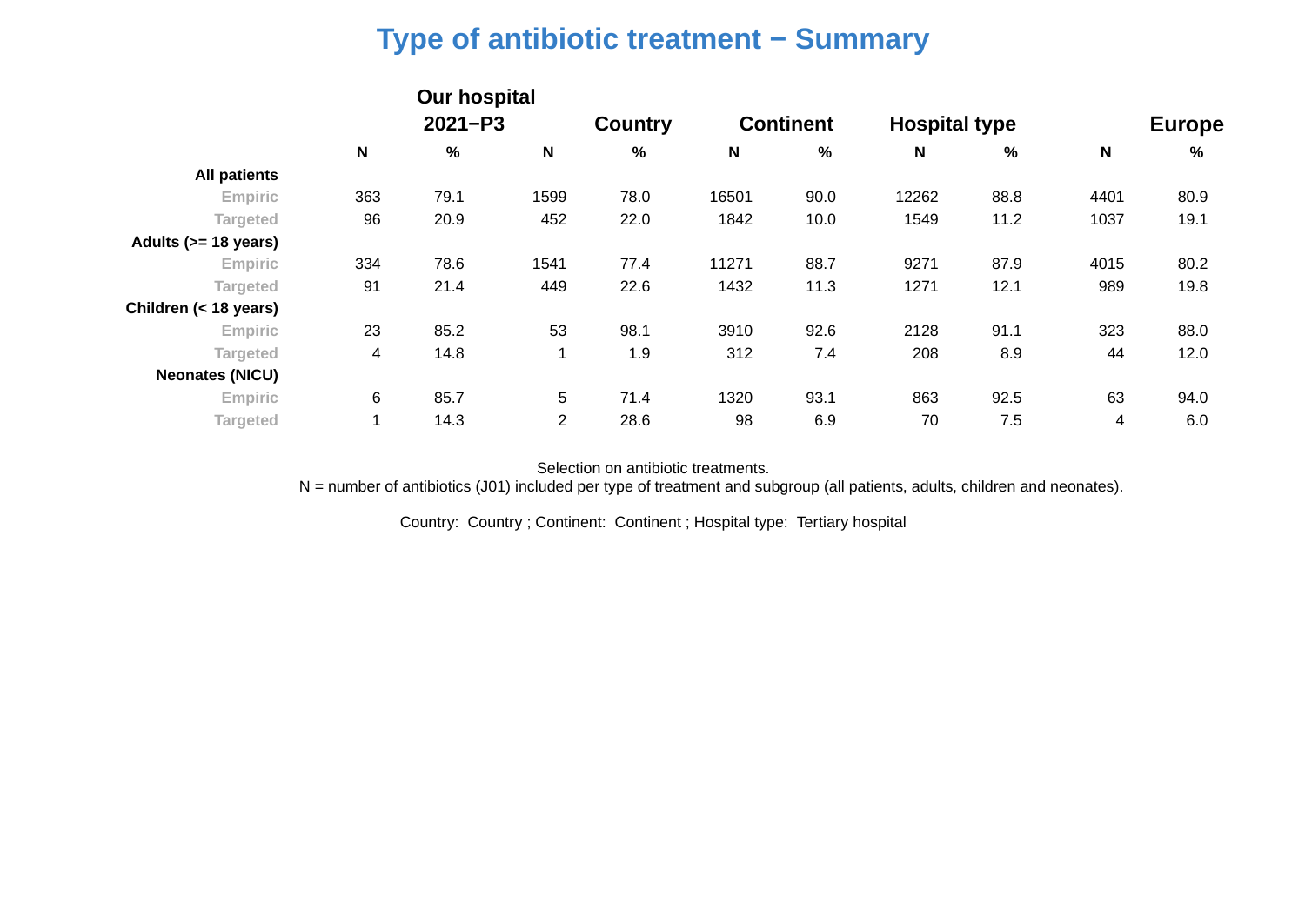#### **Type of antibiotic treatment by activity**

|                     |             | Our hospital |                           |                |              |                  |      |                      |             |               |  |
|---------------------|-------------|--------------|---------------------------|----------------|--------------|------------------|------|----------------------|-------------|---------------|--|
|                     | $2021 - P3$ |              |                           | <b>Country</b> |              | <b>Continent</b> |      | <b>Hospital type</b> |             | <b>Europe</b> |  |
|                     | N           | %            | $\boldsymbol{\mathsf{N}}$ | $\%$           | $\mathsf{N}$ | %                | N    | %                    | $\mathbf N$ | $\%$          |  |
| <b>All patients</b> |             |              |                           |                |              |                  |      |                      |             |               |  |
| Empiric             | 254         | 73.0         | 1353                      | 75.1           | 10779        | 86.1             | 8072 | 84.6                 | 3124        | 75.5          |  |
| <b>Targeted</b>     | 94          | 27.0         | 449                       | 24.9           | 1737         | 13.9             | 1472 | 15.4                 | 1014        | 24.5          |  |
| <b>Medical</b>      |             |              |                           |                |              |                  |      |                      |             |               |  |
| Empiric             | 142         | 77.2         | 997                       | 76.9           | 7135         | 88.3             | 5222 | 87.1                 | 2024        | 76.1          |  |
| <b>Targeted</b>     | 42          | 22.8         | 300                       | 23.1           | 946          | 11.7             | 770  | 12.9                 | 635         | 23.9          |  |
| <b>Surgical</b>     |             |              |                           |                |              |                  |      |                      |             |               |  |
| <b>Empiric</b>      | 83          | 66.4         | 270                       | 70.3           | 1319         | 83.9             | 1102 | 82.1                 | 739         | 76.1          |  |
| <b>Targeted</b>     | 42          | 33.6         | 114                       | 29.7           | 254          | 16.1             | 241  | 17.9                 | 232         | 23.9          |  |
| <b>ICU</b>          |             |              |                           |                |              |                  |      |                      |             |               |  |
| Empiric             | 29          | 74.4         | 86                        | 71.1           | 2325         | 81.2             | 1748 | 79.1                 | 361         | 71.1          |  |
| Targeted            | 10          | 25.6         | 35                        | 28.9           | 537          | 18.8             | 461  | 20.9                 | 147         | 28.9          |  |

Selection on antibiotic treatments (prophylactic and unknown prescribing are excluded) by activity.  $N =$  number of antibiotics (J01) included per type of treatment and activity (medical, surgical, ICU).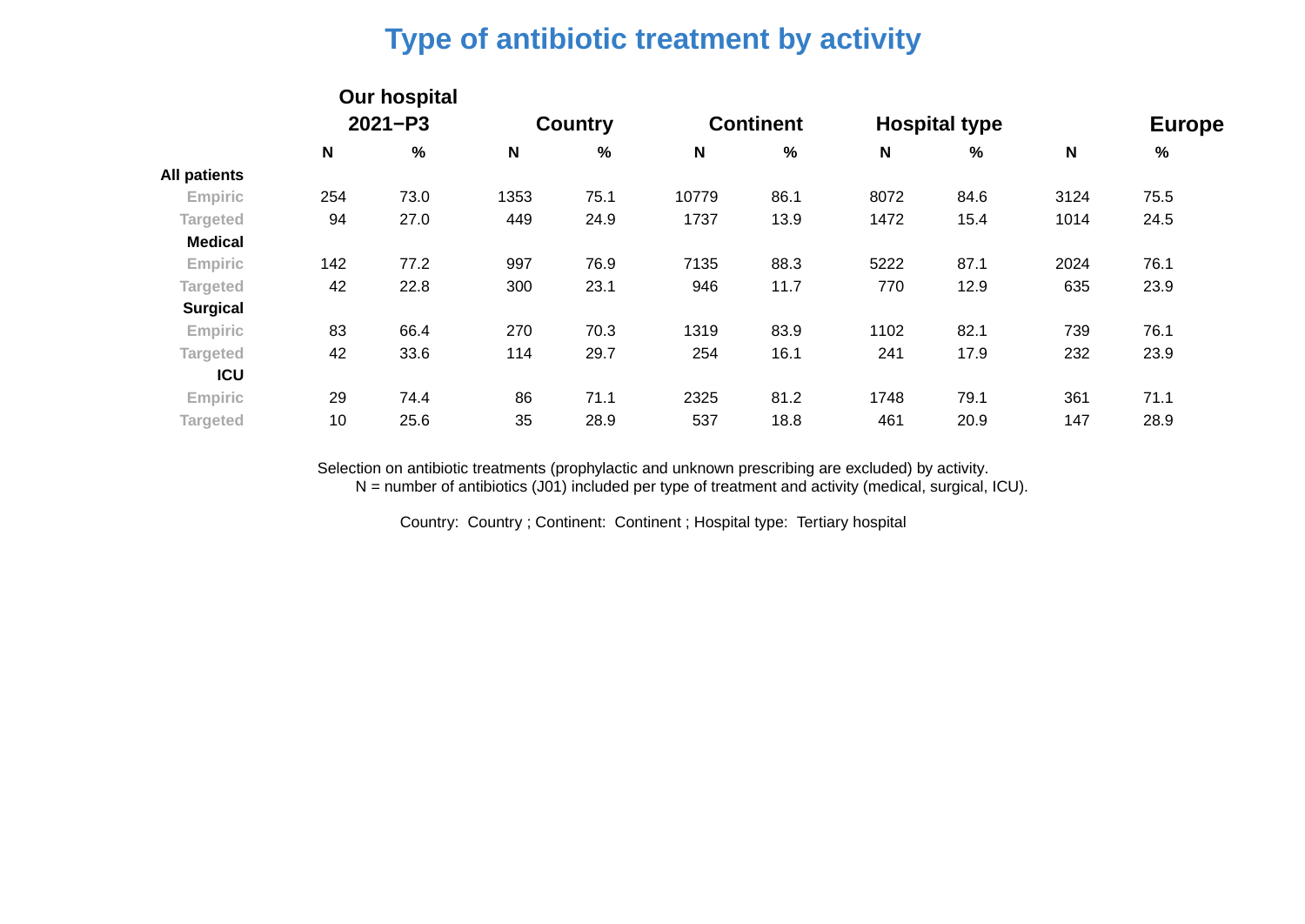#### **Treatment based on microbiology data**

|                  |                | <b>Our hospital</b> |                 |               |                  |               |                      |               |                |               |
|------------------|----------------|---------------------|-----------------|---------------|------------------|---------------|----------------------|---------------|----------------|---------------|
|                  |                | $2021 - P3$         | <b>Country</b>  |               | <b>Continent</b> |               | <b>Hospital type</b> |               |                | <b>Europe</b> |
|                  | N              | $\frac{0}{0}$       | N               | $\frac{0}{0}$ | N                | $\frac{0}{0}$ | N                    | $\frac{0}{0}$ | N              | $\frac{0}{0}$ |
| <b>MRSA</b>      | $\overline{4}$ | 1.3                 | 11              | 0.7           | 63               | 0.7           | 53                   | 0.8           | 32             | 1.0           |
| <b>MRCoNS</b>    | $\overline{0}$ | 0.0                 | 3               | 0.2           | 74               | 0.9           | 53                   | 0.8           | 21             | 0.6           |
| <b>VRE</b>       | $\mathbf{1}$   | 0.3                 | $\overline{2}$  | 0.1           | 28               | 0.3           | 26                   | 0.4           | 11             | 0.3           |
| <b>ESBL</b>      | $\overline{0}$ | 0.0                 | $6\phantom{1}6$ | 0.4           | 209              | 2.5           | 190                  | 2.9           | 58             | 1.7           |
| <b>3GCREB</b>    | 23             | 7.5                 | 19              | 1.2           | 110              | 1.3           | 95                   | 1.5           | 41             | 1.2           |
| <b>CRE</b>       | $\overline{0}$ | 0.0                 | $\overline{2}$  | 0.1           | 55               | 0.7           | 51                   | 0.8           | 20             | 0.6           |
| <b>ESBL-NF</b>   | $\theta$       | 0.0                 | $6\phantom{1}6$ | 0.4           | 77               | 0.9           | 68                   | 1.0           | 18             | 0.5           |
| <b>CR-NF</b>     | 5              | 1.6                 | 13              | 0.8           | 123              | 1.5           | 108                  | 1.7           | 19             | 0.6           |
| <b>Other MDR</b> | $\overline{0}$ | 0.0                 | 21              | 1.3           | $\overline{0}$   | 0.0           | $\theta$             | 0.0           | $\overline{0}$ | 0.0           |
| <b>PNSP</b>      | $\overline{0}$ | 0.0                 | $\theta$        | 0.0           | $\overline{2}$   | 0.0           | $\mathbf 0$          | 0.0           | $\overline{0}$ | 0.0           |
| <b>MLS</b>       | $\overline{0}$ | 0.0                 | $\mathbf 0$     | 0.0           | 8                | 0.1           | $\overline{7}$       | 0.1           | 6              | 0.2           |
| of the above     | 31             | 10.1                | 74              | 4.7           | 655              | 7.8           | 566                  | 8.7           | 195            | 5.8           |

N = the number of patients reported to have received a microbiology−based treatment for the respective pathogen. % = 100\*(the number of patients reported to have received a microbiology−based treatment for the respective pathogen/total number of patients receiving a therapeutic treatment (CAI or HAI) with at least one antibacterial for systemic use (J01)).

Country: Country ; Continent: Continent ; Hospital type: Tertiary hospital

Any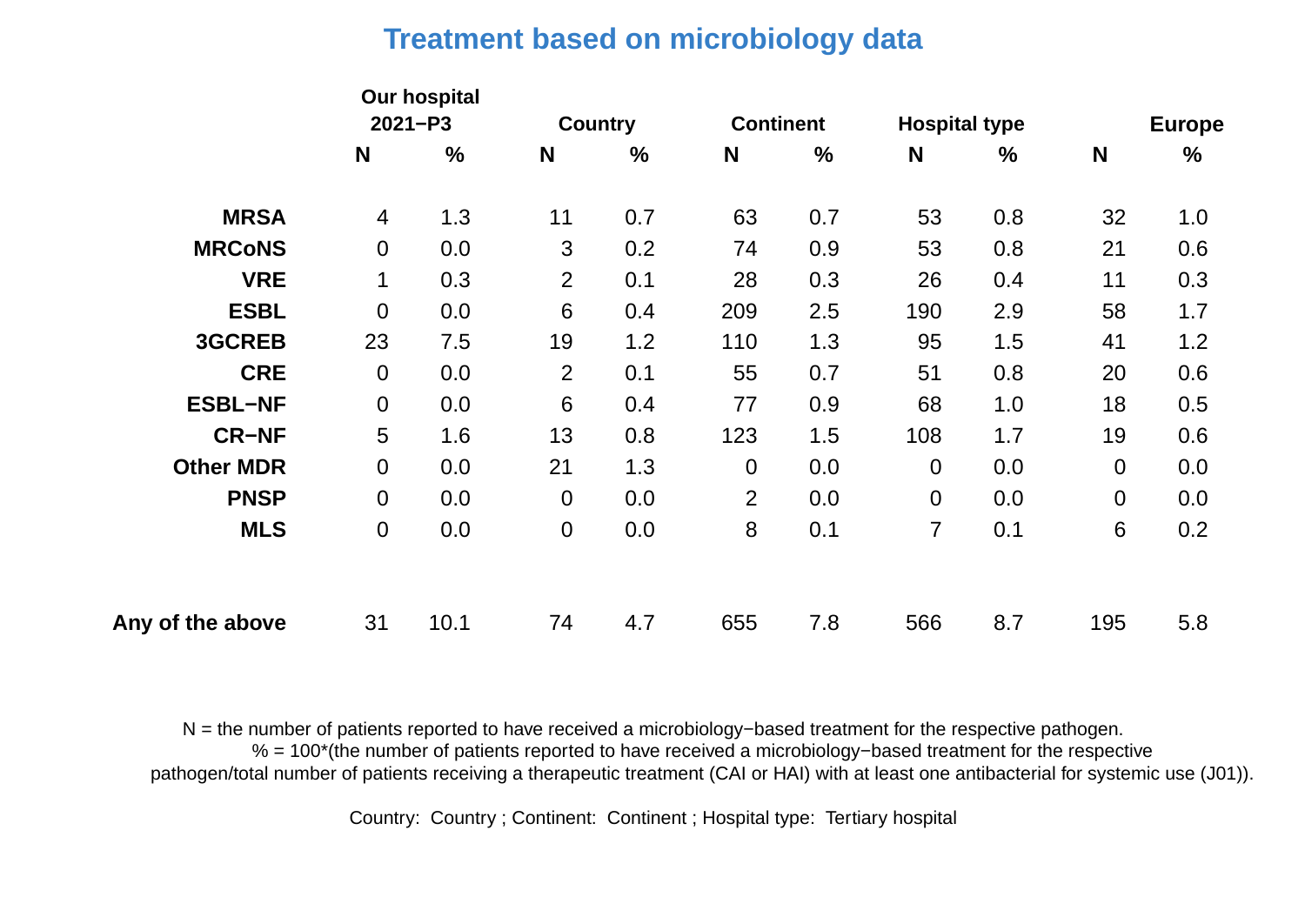## **Prevalence (%) of Healthcare Associated Infections: Hospital−wide**

|                                            | <b>Hospital</b><br>$2021 - P3$ |      | <b>Country Continent Hospital</b> | type  | <b>Europe</b> |
|--------------------------------------------|--------------------------------|------|-----------------------------------|-------|---------------|
| <b>Numerator (N patients)</b>              | 135                            | 504  | 2344                              | 1989  | 1059          |
| <b>Denominator (N admitted patients)</b>   | 889                            | 4116 | 24415                             | 18395 | 14603         |
| HAI rate $(\%)$                            | 15.2                           | 12.2 | 9.6                               | 10.8  | 7.3           |
| Post-operative surgical site infection (%) | 1.7                            | 1.2  | 1.2                               | 1.5   | 1.2           |
| Intervention related infection (%)         | 3.8                            | 2.2  | 2.5                               | 3.1   | 1.9           |
| CDAD (%)                                   | 0.7                            | 0.2  | 0.1                               | 0.1   | 0.1           |
| Other HAI (%)                              | 7.8                            | 6.4  | 5.7                               | 6.1   | 3.7           |
| HAI from another hospital (%)              | 1.6                            | 0.5  | 0.2                               | 0.3   | 0.1           |
| HAI from LTCF or nursing home (%)          | 0.3                            | 2.1  | 0.2                               | 0.3   | 0.4           |
|                                            |                                |      |                                   |       |               |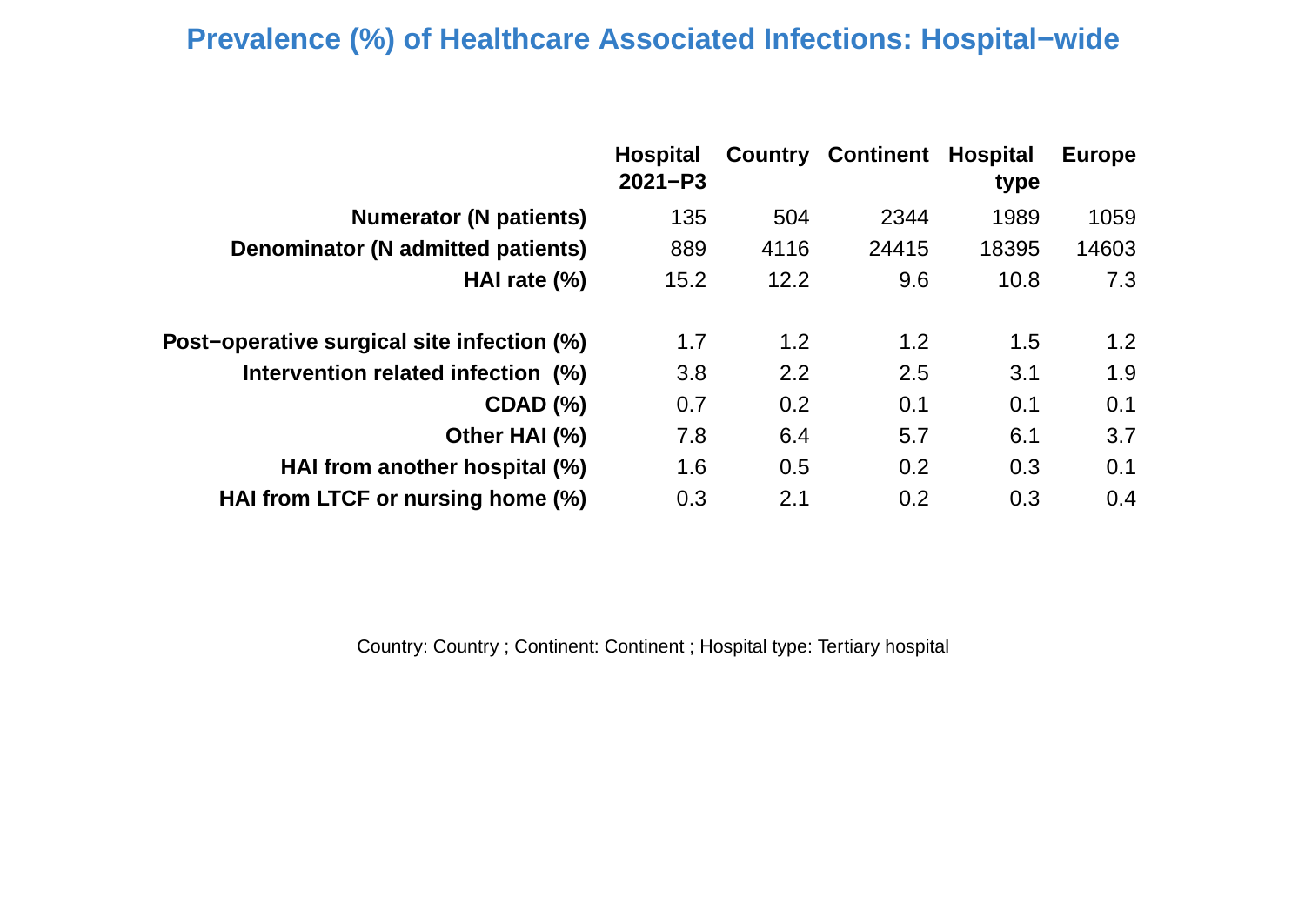### **Prevalence (%) of Intervention−related versus Other Hospital−Associated Infections Hospital−wide**

|                                              | <b>Hospital</b><br>$2021 - P3$ | Country | <b>Continent</b> | <b>Hospital</b><br>type | <b>Europe</b> |
|----------------------------------------------|--------------------------------|---------|------------------|-------------------------|---------------|
| <b>Numerator (N patients)</b>                | 135                            | 504     | 2344             | 1989                    | 1059          |
| Denominator (N admitted patients)            | 889                            | 4116    | 24415            | 18395                   | 14603         |
| HAI rate (%)                                 | 15.2                           | 12.2    | 9.6              | 10.8                    | 7.3           |
| Intervention-related infections (%)          |                                |         |                  |                         |               |
| <b>Mixed origin</b>                          | 1.6                            | 2.1     | 1.1              | 1.4                     | 0.5           |
| <b>CVC-BSI</b>                               | 0.2                            | 0.0     | 0.3              | 0.3                     | 0.2           |
| <b>PVC-BSI</b>                               | 0.0                            | 0.0     | 0.1              | 0.2                     | 0.0           |
| <b>Ventilator-Associated Pneumonia (VAP)</b> | 0.6                            | 0.0     | 0.8              | 1.0                     | 0.7           |
| <b>CAUTI</b>                                 | 1.5                            | 0.1     | 0.4              | 0.5                     | 0.5           |
| Other Hospital–Associated Infections (%)     |                                |         |                  |                         |               |
| HAI of mixed or undefined origin             | 4.6                            | 4.8     | 2.8              | 2.9                     | 1.7           |
| <b>Blood Stream Infection (BSI)</b>          | 0.3                            | 0.1     | 0.7              | 0.7                     | 0.2           |
| <b>Hospital-Acquired Pneumonia (not VAP)</b> | 2.2                            | 1.2     | 1.8              | 2.1                     | 1.1           |
| <b>Urinary Tract Infection (UTI)</b>         | 0.7                            | 0.2     | 0.5              | 0.5                     | 0.7           |

CVC−BSI = Central Venous Catheter−related Blood Stream Infection

PVC−BSI = Peripheral Vascular Catheter−related Blood Stream Infection

CAUTI = Catheter−Associated Urinary Tract Infection

Intervention−related infections are scored by code HAI2 and Other Hospital−Associated Infections by HAI4 of the variable Indication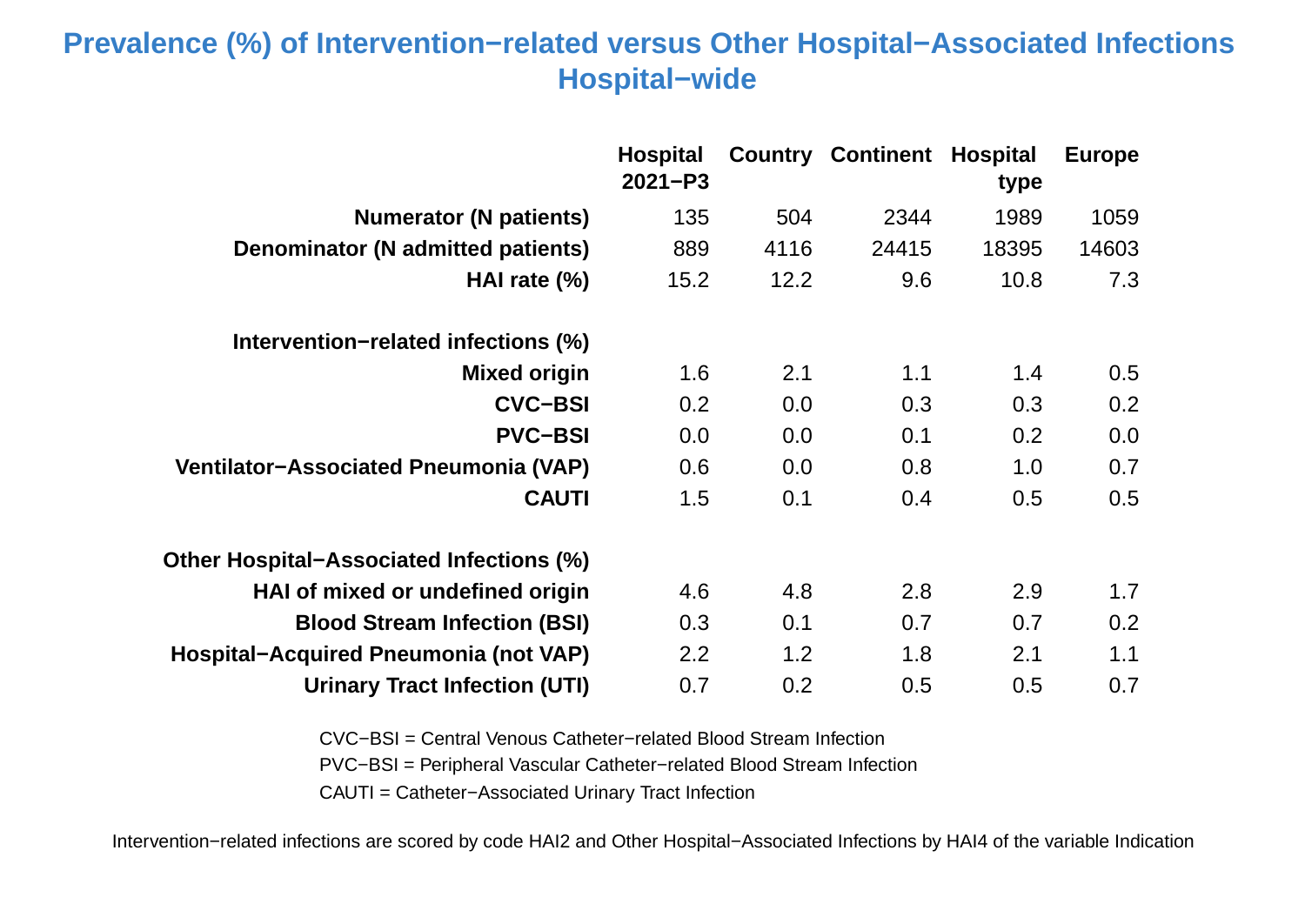#### **Prevalence (%) of Healthcare Associated Infections: Adult wards**

|                                            | <b>Hospital</b><br>$2021 - P3$ | Country | <b>Continent Hospital</b> | type  | <b>Europe</b>    |
|--------------------------------------------|--------------------------------|---------|---------------------------|-------|------------------|
| <b>Numerator (N patients)</b>              | 129                            | 499     | 1742                      | 1567  | 1023             |
| Denominator (N admitted patients)          | 784                            | 3972    | 18566                     | 15173 | 13195            |
| HAI rate $(\%)$                            | 16.5                           | 12.6    | 9.4                       | 10.3  | 7.8              |
| Post–operative surgical site infection (%) | 1.7                            | 1.3     | 1.4                       | 1.6   | 1.2 <sub>2</sub> |
| Intervention related infection (%)         | 4.1                            | 2.3     | 2.4                       | 2.7   | 2.0              |
| CDAD (%)                                   | 0.8                            | 0.2     | 0.2                       | 0.2   | 0.1              |
| Other HAI (%)                              | 8.5                            | 6.5     | 5.3                       | 5.7   | 3.9              |
| HAI from another hospital (%)              | 1.8                            | 0.5     | 0.3                       | 0.3   | 0.1              |
| HAI from LTCF or nursing home (%)          | 0.4                            | 2.1     | 0.3                       | 0.3   | 0.4              |
|                                            |                                |         |                           |       |                  |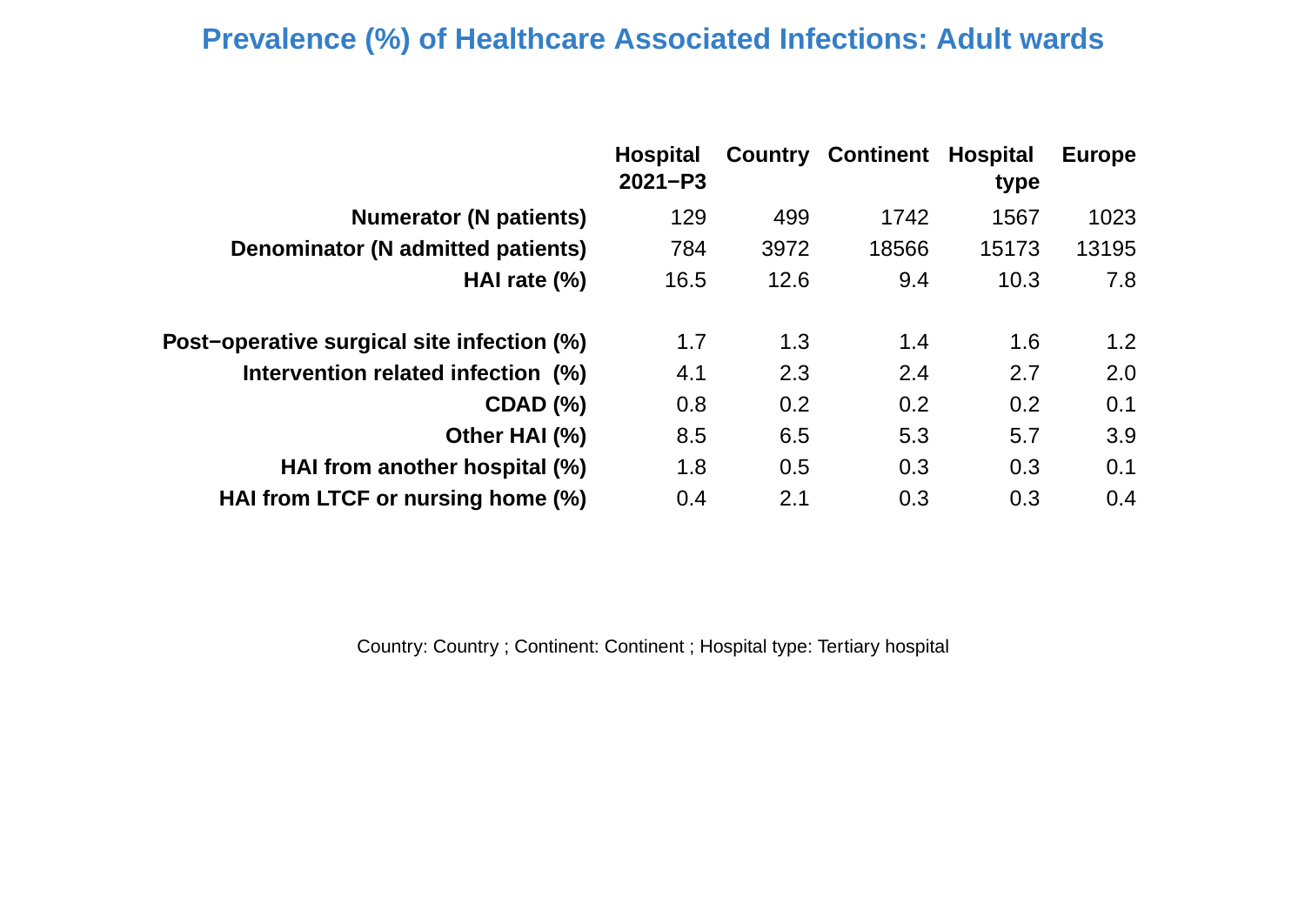#### **Prevalence (%) of Intervention−related versus Other Hospital−Associated Infections Adult Wards**

|                                              | <b>Hospital</b><br>$2021 - P3$ |      | <b>Country Continent Hospital</b> | type  | <b>Europe</b> |
|----------------------------------------------|--------------------------------|------|-----------------------------------|-------|---------------|
| <b>Numerator (N patients)</b>                | 129                            | 499  | 1742                              | 1567  | 1023          |
| Denominator (N admitted patients)            | 784                            | 3972 | 18566                             | 15173 | 13195         |
| HAI rate $(\%)$                              | 16.5                           | 12.6 | 9.4                               | 10.3  | 7.8           |
| Intervention-related infections (%)          |                                |      |                                   |       |               |
| <b>Mixed origin</b>                          | 1.8                            | 2.1  | 1.0                               | 1.2   | 0.5           |
| <b>CVC-BSI</b>                               | 0.3                            | 0.1  | 0.3                               | 0.3   | 0.2           |
| <b>PVC-BSI</b>                               | 0.0                            | 0.0  | 0.1                               | 0.1   | 0.0           |
| <b>Ventilator-Associated Pneumonia (VAP)</b> | 0.6                            | 0.0  | 0.8                               | 0.9   | 0.8           |
| <b>CAUTI</b>                                 | 1.4                            | 0.1  | 0.4                               | 0.5   | 0.6           |
| Other Hospital–Associated Infections (%)     |                                |      |                                   |       |               |
| HAI of mixed or undefined origin             | 5.0                            | 4.9  | 2.6                               | 2.7   | 1.8           |
| <b>Blood Stream Infection (BSI)</b>          | 0.4                            | 0.1  | 0.4                               | 0.4   | 0.2           |
| Hospital-Acquired Pneumonia (not VAP)        | 2.6                            | 1.3  | 2.0                               | 2.2   | 1.2           |
| <b>Urinary Tract Infection (UTI)</b>         | 0.8                            | 0.3  | 0.5                               | 0.5   | 0.7           |

CVC−BSI = Central Venous Catheter−related Blood Stream Infection

PVC−BSI = Peripheral Vascular Catheter−related Blood Stream Infection

CAUTI = Catheter−Associated Urinary Tract Infection

Intervention−related infections are scored by code HAI2 and Other Hospital−Associated Infections by HAI4 of the variable Indication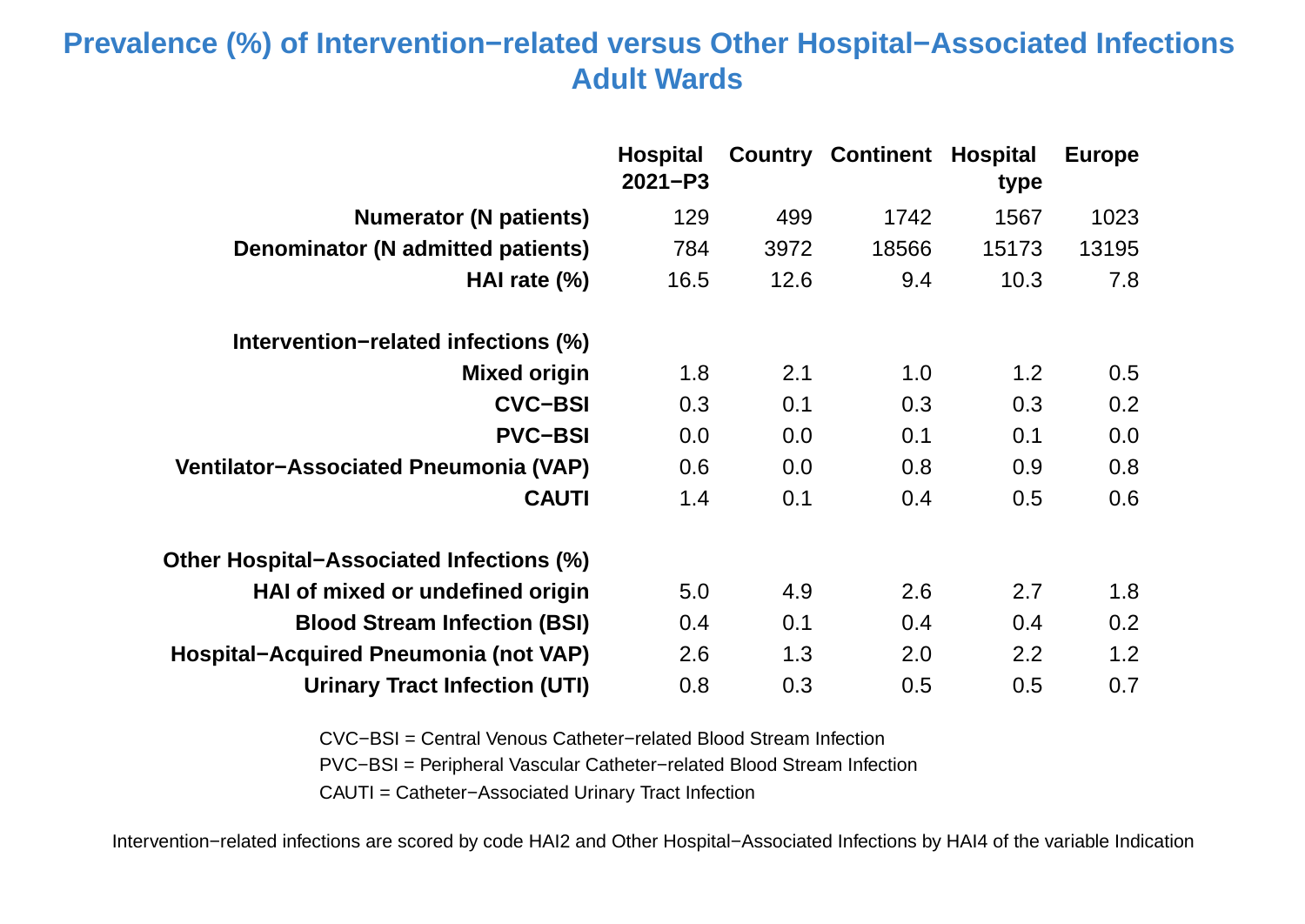#### **Prevalence (%) of Healthcare Associated Infections: Child and Neonatal Wards**

|                                            | <b>Hospital</b><br>$2021 - P3$ | <b>Country Continent Hospital</b> | type | <b>Europe</b> |
|--------------------------------------------|--------------------------------|-----------------------------------|------|---------------|
| <b>Numerator (N patients)</b>              | 6                              | 602                               | 422  | 36            |
| <b>Denominator (N admitted patients)</b>   | 105                            | 5849                              | 3222 | 1408          |
| HAI rate $(\%)$                            | 5.7                            | 10.3                              | 13.1 | 2.6           |
| Post-operative surgical site infection (%) | 1.9                            | 0.8                               | 1.0  | 0.7           |
| Intervention related infection (%)         | 1.9                            | 2.9                               | 4.7  | 0.9           |
| <b>CDAD (%)</b>                            | 0.0                            | 0.1                               | 0.0  | 0.0           |
| Other HAI (%)                              | 1.9                            | 6.8                               | 7.8  | 0.9           |
| HAI from another hospital (%)              | 0.0                            | 0.2                               | 0.3  | 0.0           |
| HAI from LTCF or nursing home (%)          | 0.0                            | 0.1                               | 0.1  | 0.0           |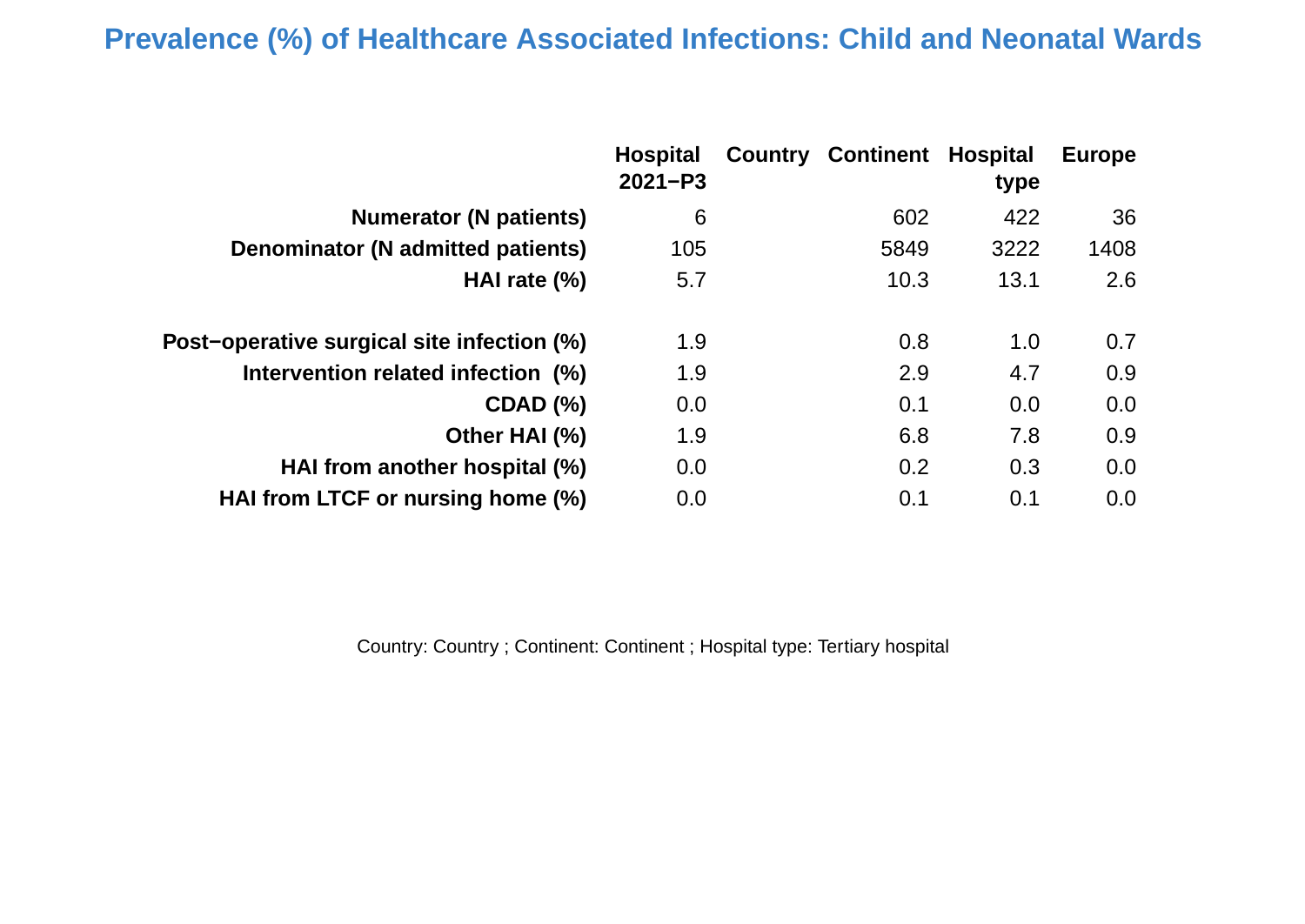### **Prevalence (%) of Intervention−related versus Other Hospital−Associated Infections Child and Neonatal Wards**

|                                              | <b>Hospital</b><br>$2021 - P3$ | Country | <b>Continent Hospital</b> | type | <b>Europe</b> |
|----------------------------------------------|--------------------------------|---------|---------------------------|------|---------------|
| <b>Numerator (N patients)</b>                | 6                              |         | 602                       | 422  | 36            |
| <b>Denominator (N admitted patients)</b>     | 105                            |         | 5849                      | 3222 | 1408          |
| HAI rate $(\%)$                              | 5.7                            |         | 10.3                      | 13.1 | 2.6           |
| Intervention–related infections (%)          |                                |         |                           |      |               |
| <b>Mixed origin</b>                          | 0.0                            |         | 1.5                       | 2.5  | 0.7           |
| <b>CVC-BSI</b>                               | 0.0                            |         | 0.2                       | 0.3  | 0.1           |
| <b>PVC-BSI</b>                               | 0.0                            |         | 0.3                       | 0.4  | 0.1           |
| <b>Ventilator-Associated Pneumonia (VAP)</b> | 0.0                            |         | 0.9                       | 1.4  | 0.1           |
| <b>CAUTI</b>                                 | 1.9                            |         | 0.3                       | 0.5  | 0.0           |
| Other Hospital–Associated Infections (%)     |                                |         |                           |      |               |
| HAI of mixed or undefined origin             | 1.9                            |         | 3.5                       | 3.9  | 0.6           |
| <b>Blood Stream Infection (BSI)</b>          | 0.0                            |         | 1.8                       | 2.2  | 0.1           |
| Hospital-Acquired Pneumonia (not VAP)        | 0.0                            |         | 1.3                       | 1.7  | 0.1           |
| <b>Urinary Tract Infection (UTI)</b>         | 0.0                            |         | 0.4                       | 0.4  | 0.1           |

CVC−BSI = Central Venous Catheter−related Blood Stream Infection

PVC−BSI = Peripheral Vascular Catheter−related Blood Stream Infection

CAUTI = Catheter−Associated Urinary Tract Infection

Intervention−related infections are scored by code HAI2 and Other Hospital−Associated Infections by HAI4 of the variable Indication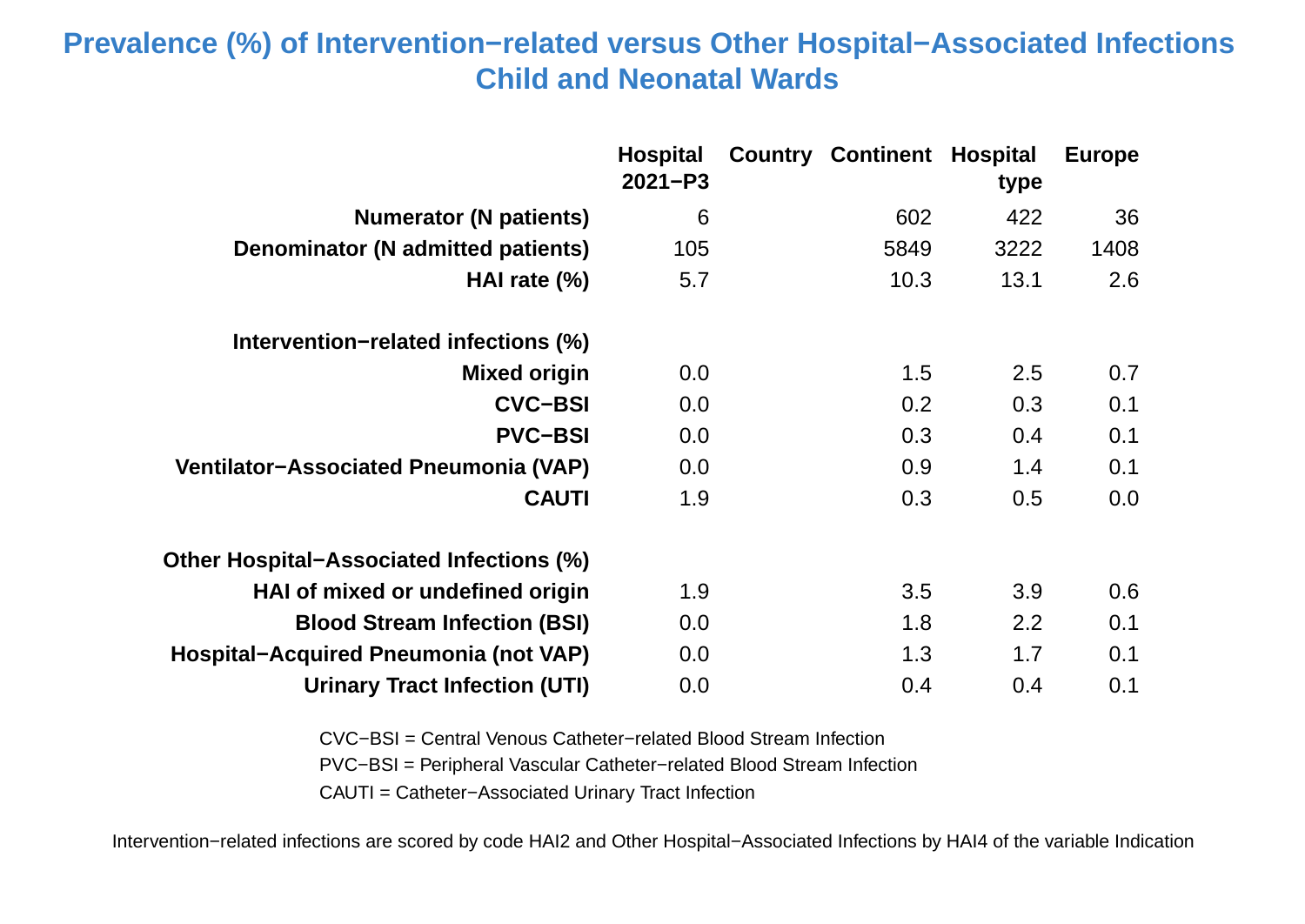## **Prevalence (%) of Healthcare Associated Infections: Adult − ICU**

|                                                                        | 173<br>597 |
|------------------------------------------------------------------------|------------|
| 391<br>24<br>422<br><b>Numerator (N patients)</b><br>40                |            |
| Denominator (N admitted patients)<br>58<br>1842<br>1701<br>157         |            |
| 25.5<br>22.9<br>23.0<br>HAI rate $(\%)$<br>41.4                        | 29.0       |
| Post-operative surgical site infection (%)<br>1.8<br>1.9<br>0.0<br>1.3 | 2.0        |
| Intervention related infection (%)<br>9.3<br>7.0<br>9.3<br>22.4        | 14.2       |
| 0.3<br>CDAD (%)<br>1.7<br>0.6<br>0.3                                   | 0.5        |
| Other HAI (%)<br>16.6<br>12.2<br>12.1<br>20.7                          | 11.7       |
| 1.1<br>1.3<br>1.0<br>HAI from another hospital (%)<br>5.2              | 0.5        |
| HAI from LTCF or nursing home (%)<br>0.0<br>0.0<br>0.4<br>0.4          | 0.2        |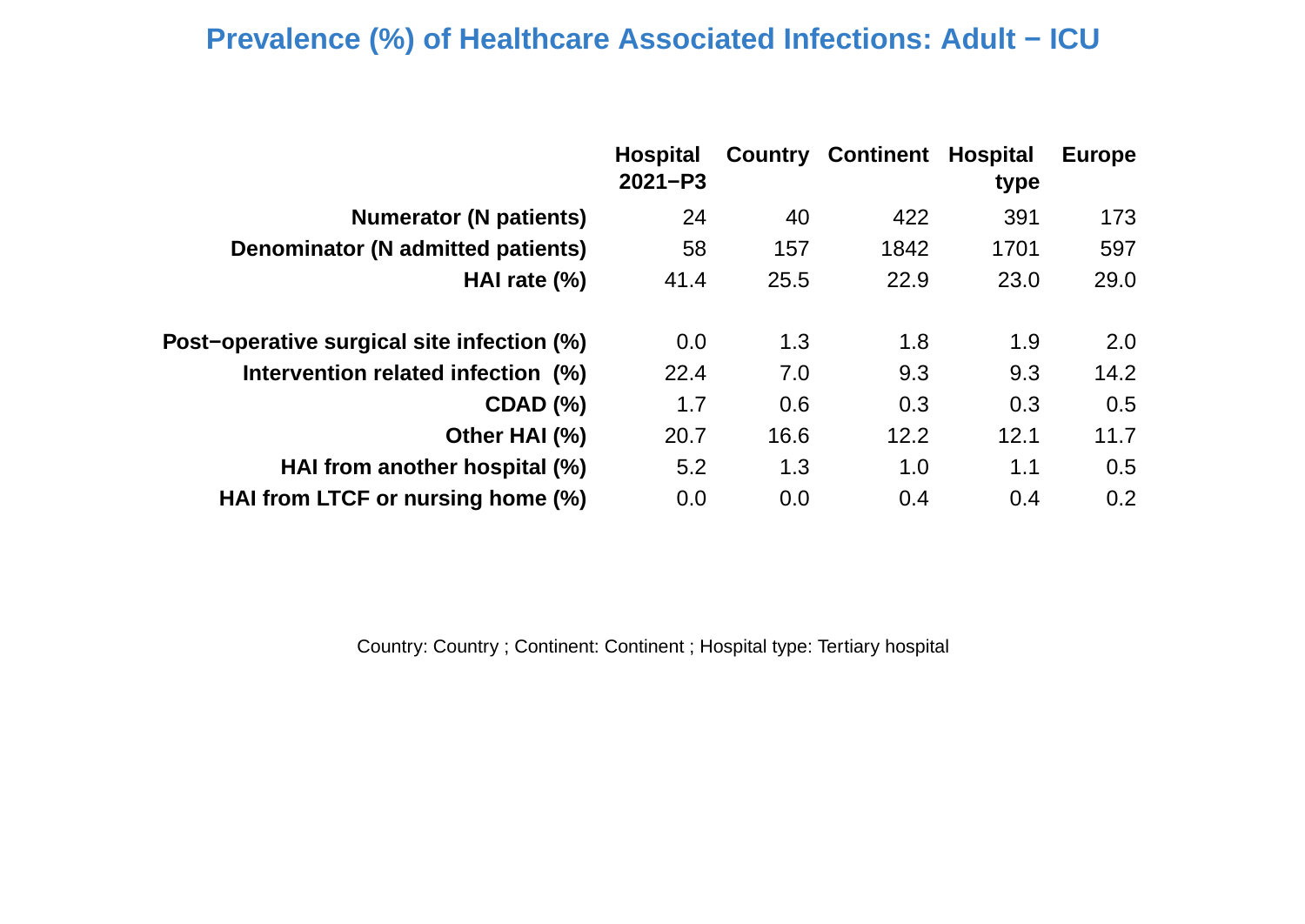#### **Prevalence (%) of Intervention−related versus Other Hospital−Associated Infections Adult − ICU**

|                                              | <b>Hospital</b><br>$2021 - P3$ | Country | <b>Continent</b> | <b>Hospital</b><br>type | <b>Europe</b> |
|----------------------------------------------|--------------------------------|---------|------------------|-------------------------|---------------|
| <b>Numerator (N patients)</b>                | 24                             | 40      | 422              | 391                     | 173           |
| <b>Denominator (N admitted patients)</b>     | 58                             | 157     | 1842             | 1701                    | 597           |
| HAI rate $(\%)$                              | 41.4                           | 25.5    | 22.9             | 23.0                    | 29.0          |
| Intervention–related infections (%)          |                                |         |                  |                         |               |
| <b>Mixed origin</b>                          | 10.3                           | 7.0     | 2.8              | 3.1                     | 2.2           |
| <b>CVC-BSI</b>                               | 1.7                            | 0.0     | 0.7              | 0.6                     | 0.8           |
| <b>PVC-BSI</b>                               | 0.0                            | 0.0     | 0.2              | 0.2                     | 0.0           |
| <b>Ventilator-Associated Pneumonia (VAP)</b> | 8.6                            | 0.0     | 5.5              | 5.4                     | 11.2          |
| <b>CAUTI</b>                                 | 1.7                            | 0.0     | 1.4              | 1.4                     | 0.3           |
| Other Hospital–Associated Infections (%)     |                                |         |                  |                         |               |
| HAI of mixed or undefined origin             | 12.1                           | 15.9    | 5.2              | 5.1                     | 5.0           |
| <b>Blood Stream Infection (BSI)</b>          | 1.7                            | 0.0     | 1.4              | 1.4                     | 1.0           |
| <b>Hospital-Acquired Pneumonia (not VAP)</b> | 6.9                            | 0.6     | 5.6              | 5.7                     | 5.7           |
| <b>Urinary Tract Infection (UTI)</b>         | 0.0                            | 0.0     | 0.6              | 0.5                     | 0.2           |

CVC−BSI = Central Venous Catheter−related Blood Stream Infection

PVC−BSI = Peripheral Vascular Catheter−related Blood Stream Infection

CAUTI = Catheter−Associated Urinary Tract Infection

Intervention−related infections are scored by code HAI2 and Other Hospital−Associated Infections by HAI4 of the variable Indication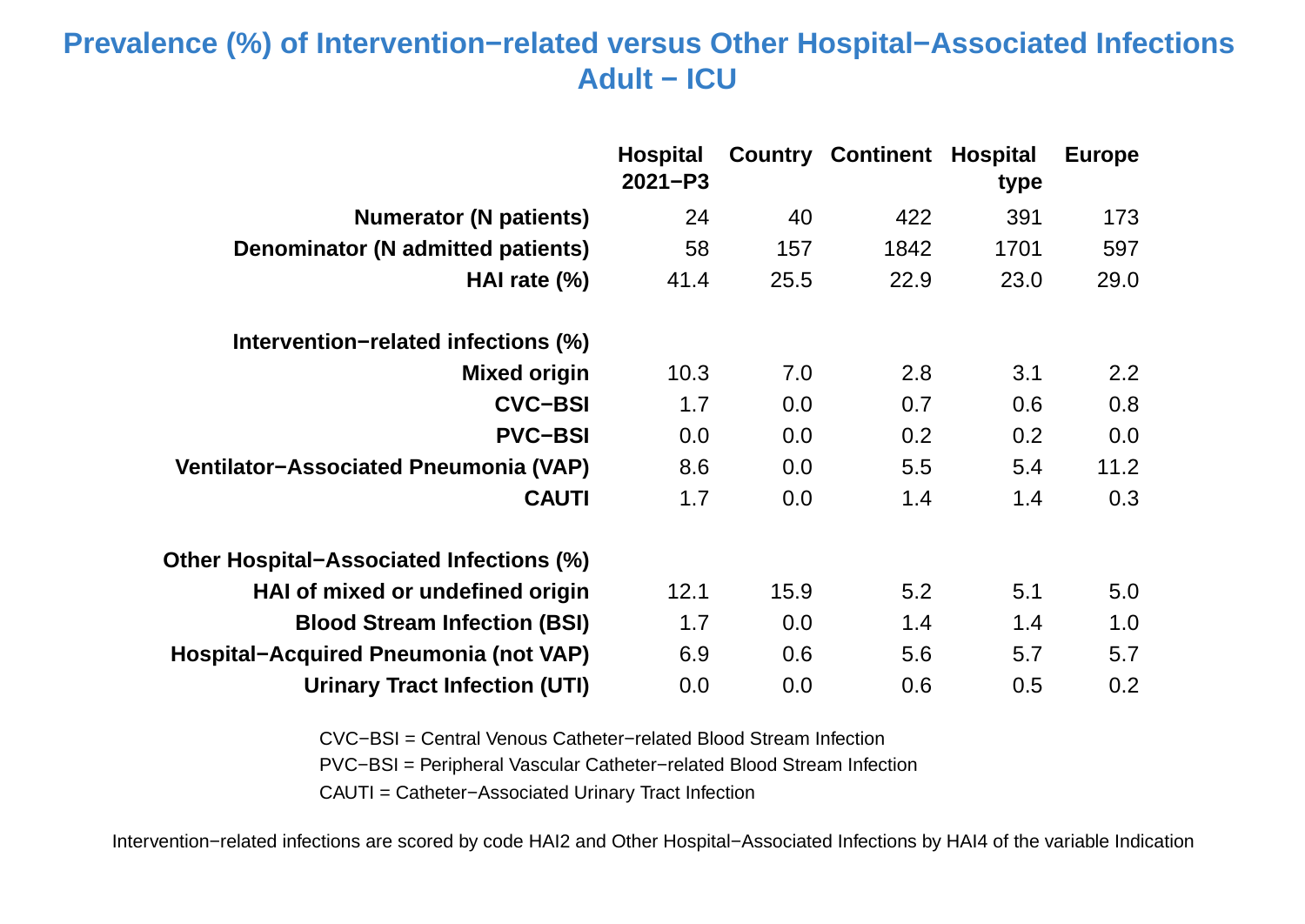#### **Prevalence (%) of Healthcare Associated Infections: Adult Medical Wards**

| 862<br>985<br><b>Numerator (N patients)</b><br>69<br>364<br>Denominator (N admitted patients)<br>426<br>11868<br>9285<br>2927<br>9.3<br>12.4<br>8.3<br>HAI rate $(\%)$<br>16.2 | <b>Europe</b> |
|--------------------------------------------------------------------------------------------------------------------------------------------------------------------------------|---------------|
|                                                                                                                                                                                | 575           |
|                                                                                                                                                                                | 8677          |
|                                                                                                                                                                                | 6.6           |
| 0.6<br>0.7<br>Post-operative surgical site infection (%)<br>1.2<br>0.8                                                                                                         | 0.4           |
| Intervention related infection (%)<br>1.8<br>2.0<br>1.6<br>2.4                                                                                                                 | 1.5           |
| 0.3<br>0.2<br>0.2<br><b>CDAD (%)</b><br>1.2                                                                                                                                    | 0.1           |
| Other HAI (%)<br>6.3<br>5.9<br>9.6<br>5.4                                                                                                                                      | 4.0           |
| HAI from another hospital (%)<br>2.1<br>0.4<br>0.2<br>0.3                                                                                                                      | 0.1           |
| HAI from LTCF or nursing home (%)<br>0.3<br>0.7<br>2.7<br>0.4                                                                                                                  | 0.6           |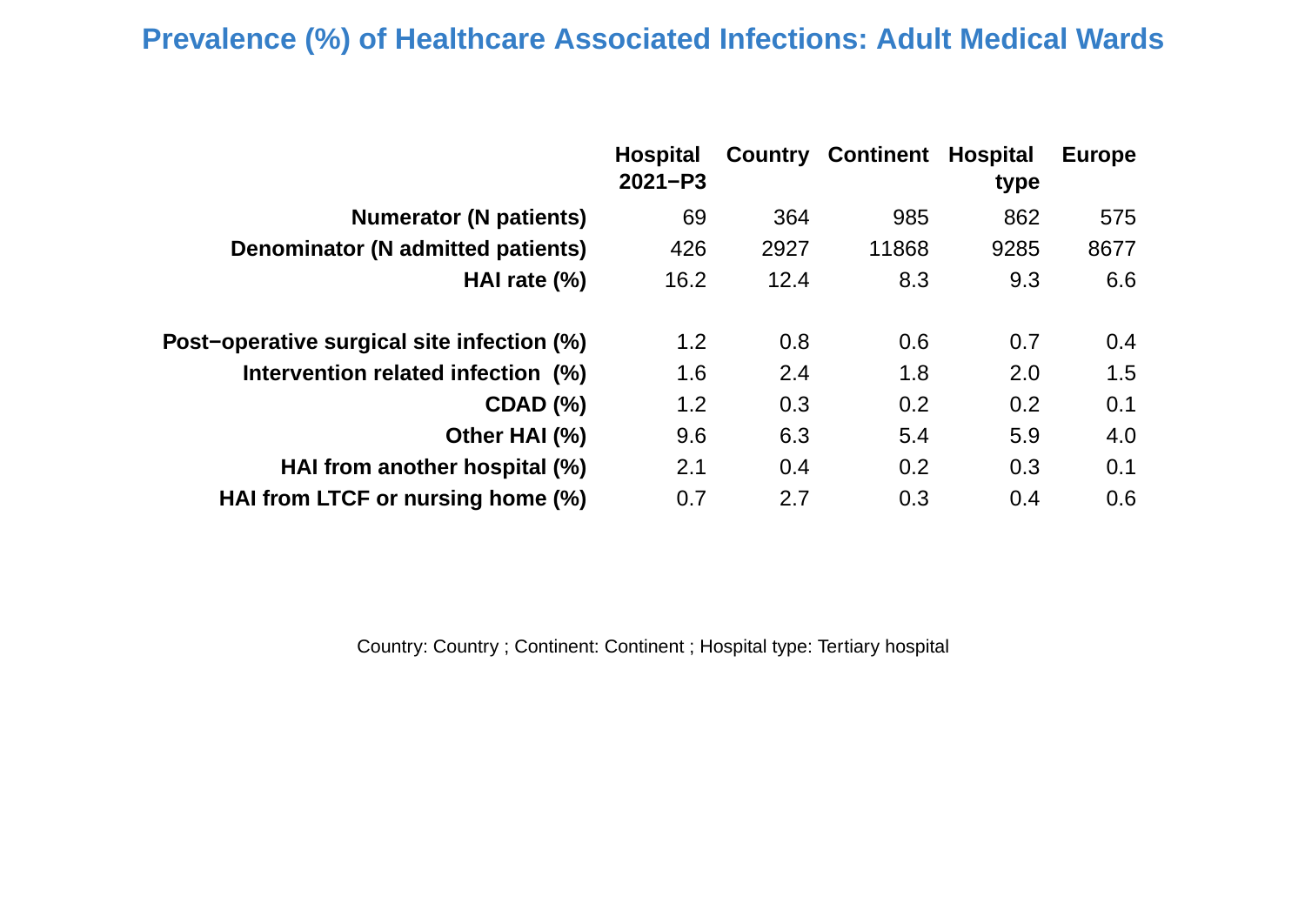### **Prevalence (%) of Intervention−related versus Other Hospital−Associated Infections Adult Medical Wards**

|                                              | <b>Hospital</b><br>$2021 - P3$ |      | <b>Country Continent</b> | <b>Hospital</b><br>type | <b>Europe</b> |
|----------------------------------------------|--------------------------------|------|--------------------------|-------------------------|---------------|
| <b>Numerator (N patients)</b>                | 69                             | 364  | 985                      | 862                     | 575           |
| <b>Denominator (N admitted patients)</b>     | 426                            | 2927 | 11868                    | 9285                    | 8677          |
| HAI rate $(\%)$                              | 16.2                           | 12.4 | 8.3                      | 9.3                     | 6.6           |
| Intervention–related infections (%)          |                                |      |                          |                         |               |
| <b>Mixed origin</b>                          | 0.7                            | 2.2  | 0.8                      | 1.0                     | 0.3           |
| <b>CVC-BSI</b>                               | 0.2                            | 0.0  | 0.3                      | 0.3                     | 0.2           |
| <b>PVC-BSI</b>                               | 0.0                            | 0.0  | 0.1                      | 0.2                     | 0.0           |
| <b>Ventilator-Associated Pneumonia (VAP)</b> | 0.0                            | 0.0  | 0.3                      | 0.4                     | 0.3           |
| <b>CAUTI</b>                                 | 0.7                            | 0.1  | 0.3                      | 0.3                     | 0.7           |
| Other Hospital–Associated Infections (%)     |                                |      |                          |                         |               |
| HAI of mixed or undefined origin             | 5.6                            | 4.4  | 2.8                      | 3.0                     | 1.9           |
| <b>Blood Stream Infection (BSI)</b>          | 0.5                            | 0.1  | 0.4                      | 0.4                     | 0.2           |
| <b>Hospital-Acquired Pneumonia (not VAP)</b> | 2.8                            | 1.5  | 1.8                      | 2.1                     | 1.2           |
| <b>Urinary Tract Infection (UTI)</b>         | 0.9                            | 0.3  | 0.6                      | 0.6                     | 0.7           |

CVC−BSI = Central Venous Catheter−related Blood Stream Infection

PVC−BSI = Peripheral Vascular Catheter−related Blood Stream Infection

CAUTI = Catheter−Associated Urinary Tract Infection

Intervention−related infections are scored by code HAI2 and Other Hospital−Associated Infections by HAI4 of the variable Indication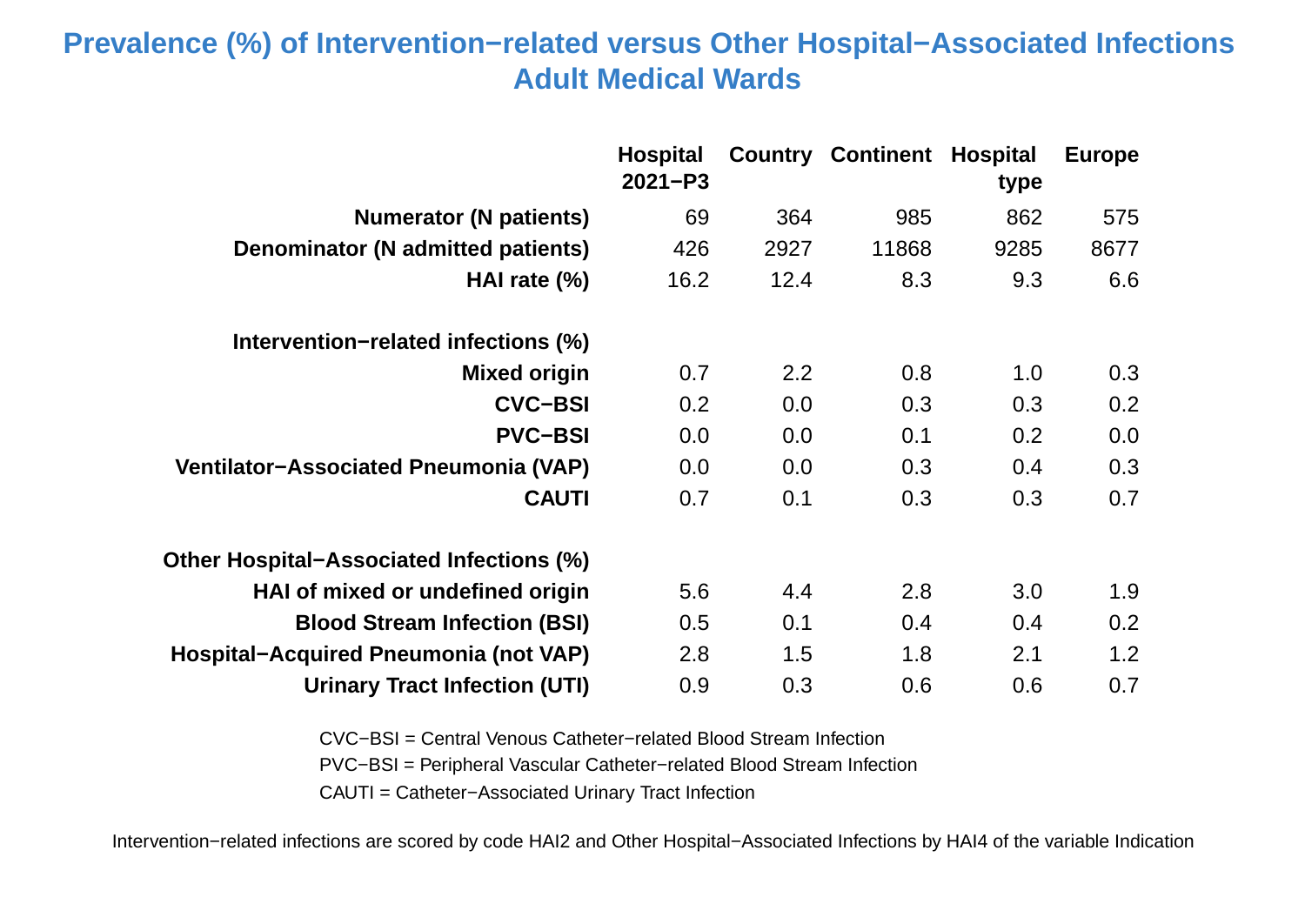## **Prevalence (%) of Healthcare Associated Infections: Adult Surgical Ward**

| <b>Numerator (N patients)</b><br>36<br>95<br>314<br>335<br>Denominator (N admitted patients)<br>888<br>4856<br>4187<br>300<br>7.5<br>HAI rate $(\%)$<br>10.7<br>6.9<br>12.0<br>2.9<br>Post-operative surgical site infection (%)<br>2.7<br>3.1<br>3.5<br>Intervention related infection (%)<br>1.1<br>1.4<br>1.6<br>4.0<br><b>CDAD (%)</b><br>0.0<br>0.0<br>0.0<br>0.0<br>Other HAI (%)<br>2.5<br>5.7<br>2.6<br>4.7<br>HAI from another hospital (%)<br>0.7<br>0.6<br>0.0<br>0.0<br>HAI from LTCF or nursing home (%)<br>0.6<br>0.0<br>0.0<br>0.0 | <b>Hospital</b><br>$2021 - P3$ | <b>Country Continent Hospital</b> | type | <b>Europe</b> |
|---------------------------------------------------------------------------------------------------------------------------------------------------------------------------------------------------------------------------------------------------------------------------------------------------------------------------------------------------------------------------------------------------------------------------------------------------------------------------------------------------------------------------------------------------|--------------------------------|-----------------------------------|------|---------------|
|                                                                                                                                                                                                                                                                                                                                                                                                                                                                                                                                                   |                                |                                   |      | 275           |
|                                                                                                                                                                                                                                                                                                                                                                                                                                                                                                                                                   |                                |                                   |      | 3921          |
|                                                                                                                                                                                                                                                                                                                                                                                                                                                                                                                                                   |                                |                                   |      | 7.0           |
|                                                                                                                                                                                                                                                                                                                                                                                                                                                                                                                                                   |                                |                                   |      | 2.8           |
|                                                                                                                                                                                                                                                                                                                                                                                                                                                                                                                                                   |                                |                                   |      | 1.4           |
|                                                                                                                                                                                                                                                                                                                                                                                                                                                                                                                                                   |                                |                                   |      | 0.2           |
|                                                                                                                                                                                                                                                                                                                                                                                                                                                                                                                                                   |                                |                                   |      | 2.6           |
|                                                                                                                                                                                                                                                                                                                                                                                                                                                                                                                                                   |                                |                                   |      | 0.1           |
|                                                                                                                                                                                                                                                                                                                                                                                                                                                                                                                                                   |                                |                                   |      | 0.1           |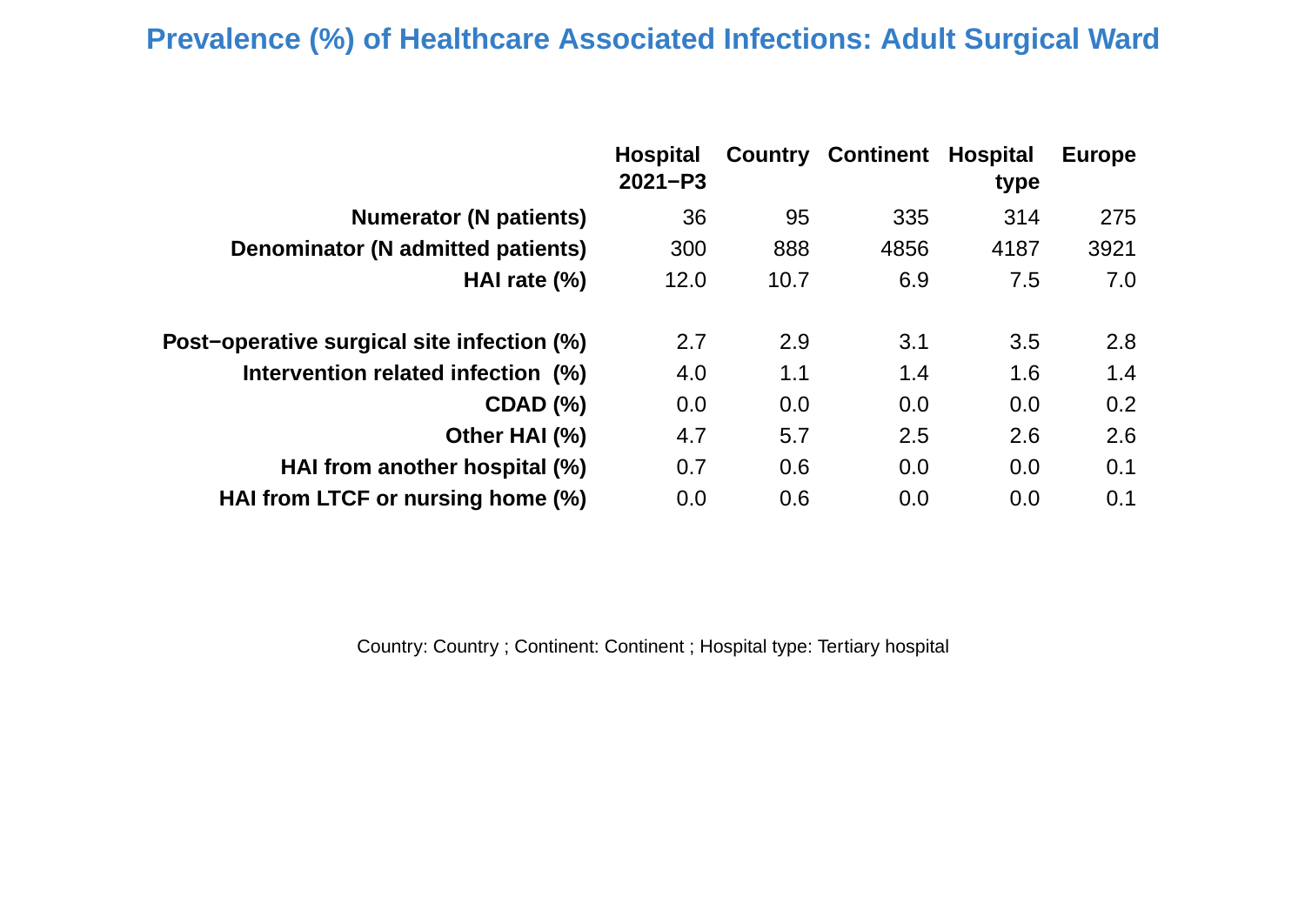## **Prevalence (%) of Intervention−related versus Other Hospital−Associated Infections Adult Surgical Ward**

|                                              | <b>Hospital</b><br>$2021 - P3$ |      | <b>Country Continent Hospital</b> | type | <b>Europe</b> |
|----------------------------------------------|--------------------------------|------|-----------------------------------|------|---------------|
| <b>Numerator (N patients)</b>                | 36                             | 95   | 335                               | 314  | 275           |
| <b>Denominator (N admitted patients)</b>     | 300                            | 888  | 4856                              | 4187 | 3921          |
| HAI rate $(\%)$                              | 12.0                           | 10.7 | 6.9                               | 7.5  | 7.0           |
| Intervention-related infections (%)          |                                |      |                                   |      |               |
| <b>Mixed origin</b>                          | 1.7                            | 0.9  | 0.8                               | 0.9  | 0.6           |
| <b>CVC-BSI</b>                               | 0.0                            | 0.1  | 0.2                               | 0.2  | 0.1           |
| <b>PVC-BSI</b>                               | 0.0                            | 0.0  | 0.0                               | 0.0  | 0.1           |
| Ventilator-Associated Pneumonia (VAP)        | 0.0                            | 0.0  | 0.1                               | 0.2  | 0.4           |
| <b>CAUTI</b>                                 | 2.3                            | 0.1  | 0.4                               | 0.5  | 0.3           |
| Other Hospital–Associated Infections (%)     |                                |      |                                   |      |               |
| HAI of mixed or undefined origin             | 2.7                            | 4.8  | 1.2                               | 1.2  | 1.1           |
| <b>Blood Stream Infection (BSI)</b>          | 0.0                            | 0.1  | 0.1                               | 0.1  | 0.2           |
| <b>Hospital-Acquired Pneumonia (not VAP)</b> | 1.3                            | 0.7  | 0.9                               | 0.9  | 0.5           |
| <b>Urinary Tract Infection (UTI)</b>         | 0.7                            | 0.2  | 0.3                               | 0.4  | 0.8           |

CVC−BSI = Central Venous Catheter−related Blood Stream Infection

PVC−BSI = Peripheral Vascular Catheter−related Blood Stream Infection

CAUTI = Catheter−Associated Urinary Tract Infection

Intervention−related infections are scored by code HAI2 and Other Hospital−Associated Infections by HAI4 of the variable Indication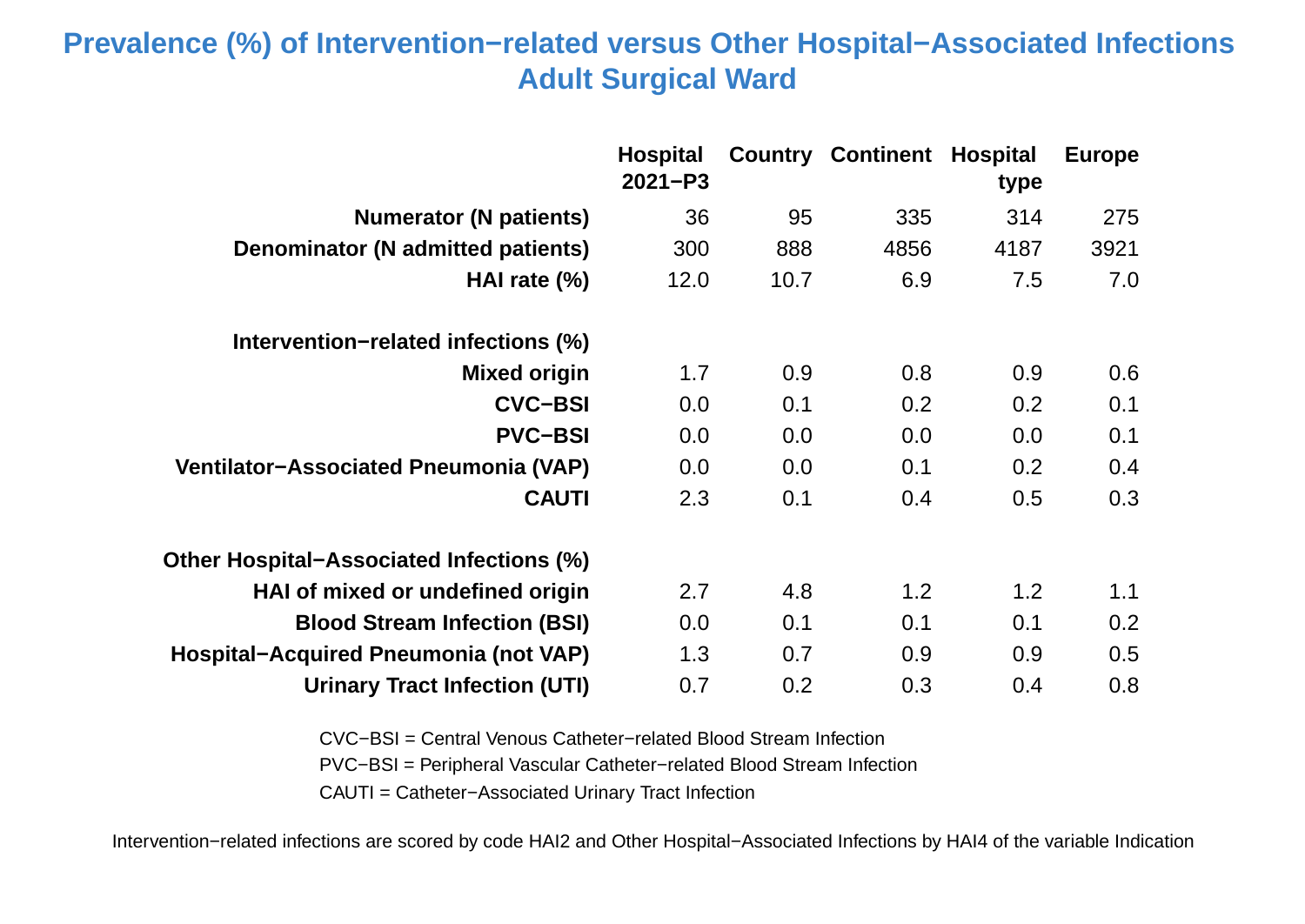#### **Invasive device use hospital−wide**

|                                  | <b>Our hospital</b> | $2021 - P3$ | <b>Continent</b><br><b>Country</b> |   |       |               | <b>Hospital type</b> |      | <b>Europe</b> |      |
|----------------------------------|---------------------|-------------|------------------------------------|---|-------|---------------|----------------------|------|---------------|------|
|                                  | N                   | %           | N                                  | % | N     | $\frac{0}{0}$ | N                    | %    | N             | %    |
| <b>N</b> total admitted patients | 889                 |             |                                    |   | 18084 |               | 13051                |      | 9276          |      |
| N admitted patients with:        |                     |             |                                    |   |       |               |                      |      |               |      |
| <b>PVC</b>                       | 531                 | 59.7        |                                    |   | 11652 | 64.4          | 8369                 | 64.1 | 4194          | 45.2 |
| <b>CVC</b>                       | 115                 | 12.9        |                                    |   | 1588  | 8.8           | 1221                 | 9.4  | 744           | 8.0  |
| <b>Indwelling UC</b>             | 136                 | 15.3        |                                    |   | 2533  | 14.0          | 2042                 | 15.6 | 1590          | 17.1 |
| <b>Tubes/Drains</b>              | 93                  | 10.5        |                                    |   | 1785  | 9.9           | 1482                 | 11.4 | 601           | 6.5  |
| <b>IRI</b>                       | 46                  | 5.2         |                                    |   | 803   | 4.4           | 626                  | 4.8  | 239           | 2.6  |
| <b>CiPAP-BiPAP</b>               | 27                  | 3.0         |                                    |   | 777   | 4.3           | 599                  | 4.6  | 188           | 2.0  |

CVC = Central Venous Catheter; PVC = Peripheral Vascular Catheter; UC = Urinary Catheter; IRI = Invasive endotracheal Respiratory Intubation; CiPAP, BiPAP = Non−invasive mechanical ventilation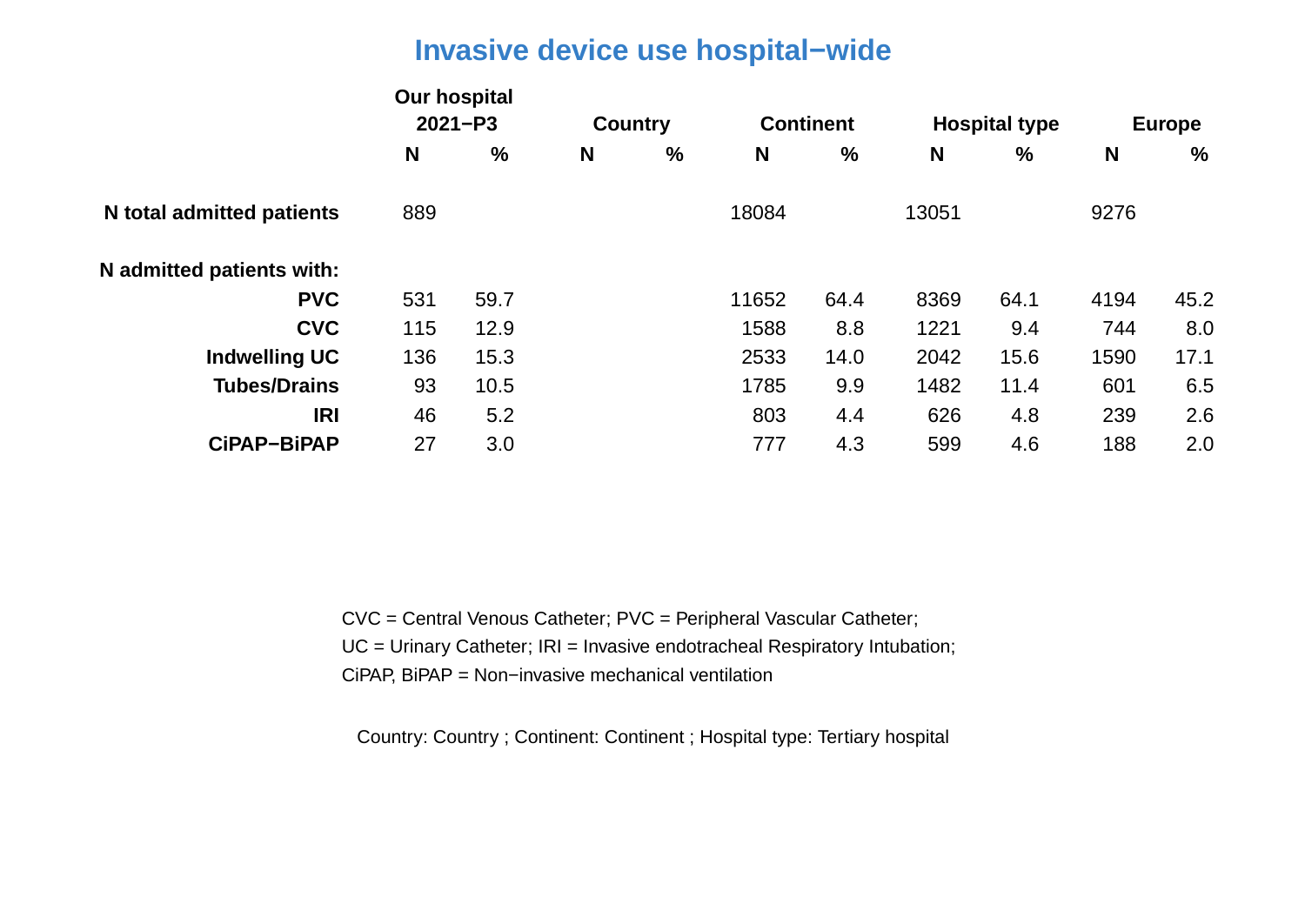#### **Invasive device use − Adult wards**

|                           | <b>Our hospital</b><br>$2021 - P3$<br><b>Continent</b><br><b>Country</b> |      |   |   |       | <b>Hospital type</b> |       | <b>Europe</b> |      |               |
|---------------------------|--------------------------------------------------------------------------|------|---|---|-------|----------------------|-------|---------------|------|---------------|
|                           | N                                                                        | %    | N | % | N     | $\frac{0}{0}$        | N     | %             | N    | $\frac{0}{0}$ |
| N total admitted patients | 784                                                                      |      |   |   | 13810 |                      | 10722 |               | 8407 |               |
| N admitted patients with: |                                                                          |      |   |   |       |                      |       |               |      |               |
| <b>PVC</b>                | 490                                                                      | 62.5 |   |   | 8676  | 62.8                 | 6891  | 64.3          | 3841 | 45.7          |
| <b>CVC</b>                | 108                                                                      | 13.8 |   |   | 1271  | 9.2                  | 1024  | 9.6           | 705  | 8.4           |
| <b>Indwelling UC</b>      | 129                                                                      | 16.5 |   |   | 2264  | 16.4                 | 1900  | 17.7          | 1570 | 18.7          |
| <b>Tubes/Drains</b>       | 86                                                                       | 11.0 |   |   | 1435  | 10.4                 | 1212  | 11.3          | 582  | 6.9           |
| <b>IRI</b>                | 43                                                                       | 5.5  |   |   | 575   | 4.2                  | 483   | 4.5           | 232  | 2.8           |
| <b>CiPAP-BiPAP</b>        | 20                                                                       | 2.6  |   |   | 537   | 3.9                  | 445   | 4.2           | 139  | 1.7           |

CVC = Central Venous Catheter; PVC = Peripheral Vascular Catheter; UC = Urinary Catheter; IRI = Invasive endotracheal Respiratory Intubation; CiPAP, BiPAP = Non−invasive mechanical ventilation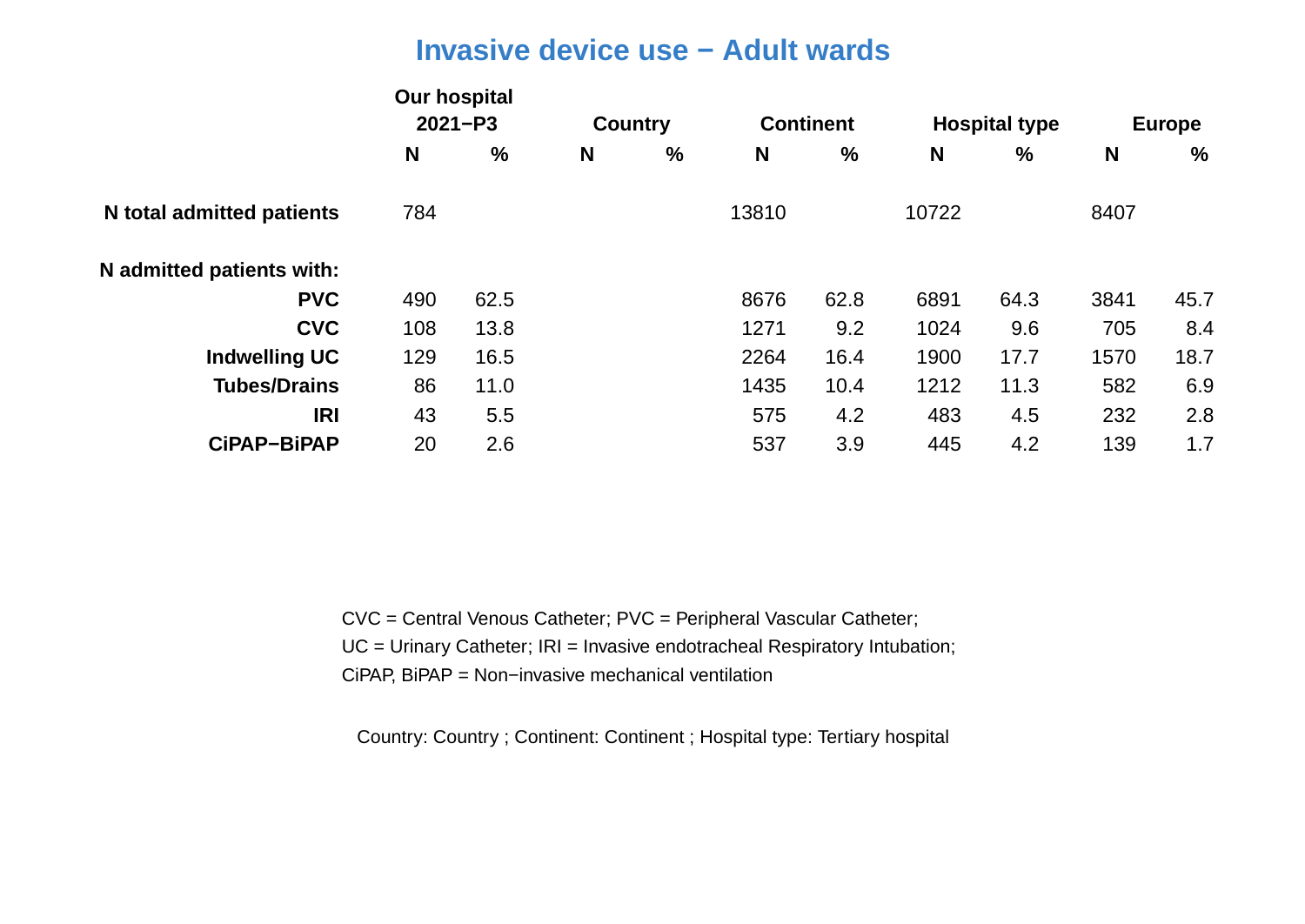#### **Invasive device use − Adult ICU**

|                           | <b>Our hospital</b> | $2021 - P3$ |   | <b>Continent</b><br><b>Country</b> |      |      |     | <b>Hospital type</b> |     | <b>Europe</b> |  |
|---------------------------|---------------------|-------------|---|------------------------------------|------|------|-----|----------------------|-----|---------------|--|
|                           | N                   | $\%$        | N | %                                  | N    | %    | N   | $\%$                 | N   | %             |  |
| N total admitted patients | 58                  |             |   |                                    | 1013 |      | 890 |                      | 440 |               |  |
| N admitted patients with: |                     |             |   |                                    |      |      |     |                      |     |               |  |
| <b>PVC</b>                | 52                  | 89.7        |   |                                    | 776  | 76.6 | 678 | 76.2                 | 274 | 62.3          |  |
| <b>CVC</b>                | 35                  | 60.3        |   |                                    | 311  | 30.7 | 283 | 31.8                 | 288 | 65.5          |  |
| <b>Indwelling UC</b>      | 40                  | 69.0        |   |                                    | 613  | 60.5 | 560 | 62.9                 | 310 | 70.5          |  |
| <b>Tubes/Drains</b>       | 10                  | 17.2        |   |                                    | 352  | 34.7 | 314 | 35.3                 | 121 | 27.5          |  |
| <b>IRI</b>                | 26                  | 44.8        |   |                                    | 337  | 33.3 | 292 | 32.8                 | 191 | 43.4          |  |
| <b>CiPAP-BiPAP</b>        | 3                   | 5.2         |   |                                    | 170  | 16.8 | 141 | 15.8                 | 52  | 11.8          |  |

CVC = Central Venous Catheter; PVC = Peripheral Vascular Catheter; UC = Urinary Catheter; IRI = Invasive endotracheal Respiratory Intubation; CiPAP, BiPAP = Non−invasive mechanical ventilation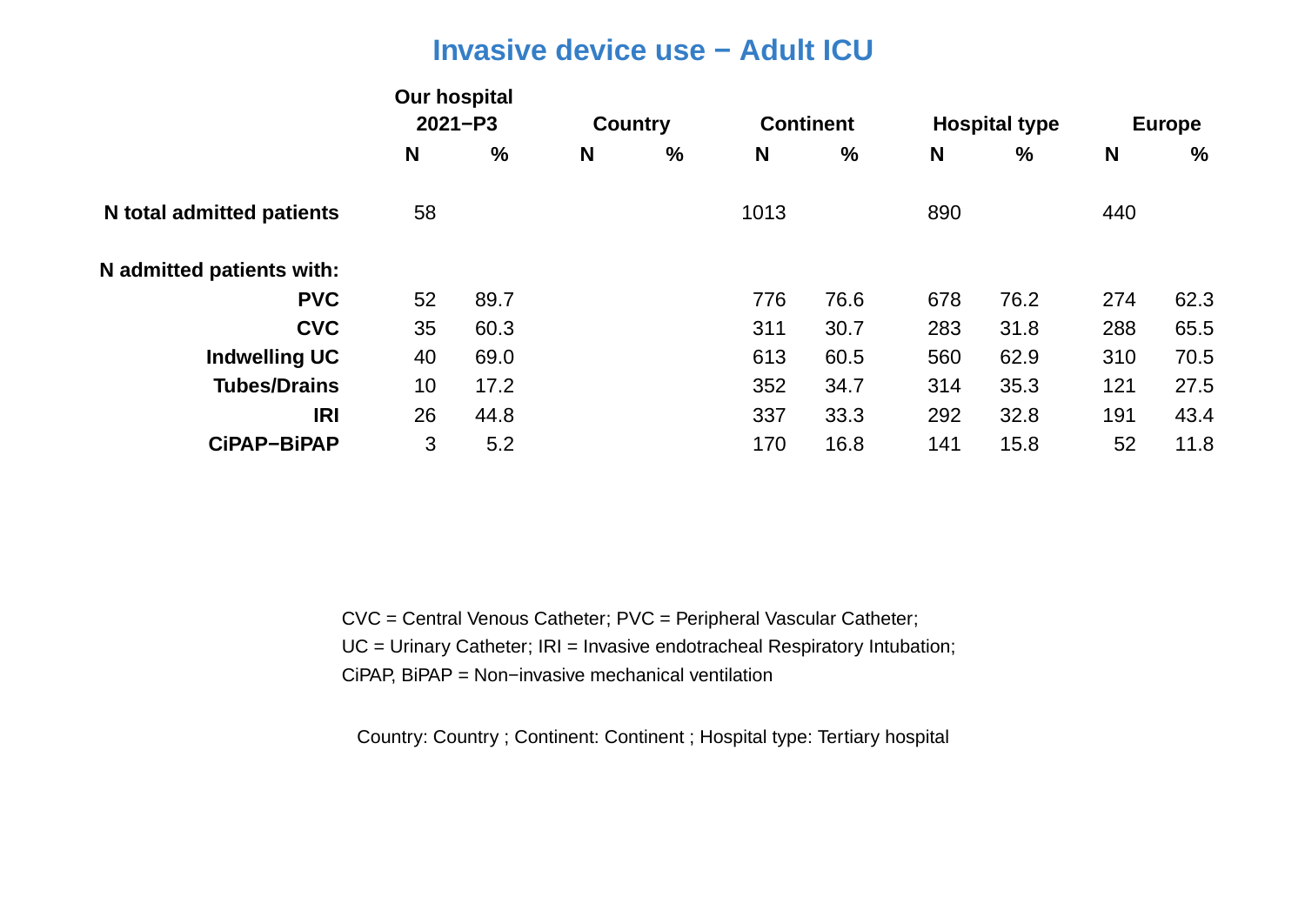#### **Invasive device use − Adult medical wards**

|                           | <b>Our hospital</b><br>$2021 - P3$<br><b>Continent</b><br><b>Country</b> |               |   |   |      | <b>Hospital type</b> |      | <b>Europe</b> |      |      |
|---------------------------|--------------------------------------------------------------------------|---------------|---|---|------|----------------------|------|---------------|------|------|
|                           | N                                                                        | $\frac{0}{0}$ | N | % | N    | %                    | N    | $\%$          | N    | %    |
| N total admitted patients | 426                                                                      |               |   |   | 9232 |                      | 6836 |               | 5495 |      |
| N admitted patients with: |                                                                          |               |   |   |      |                      |      |               |      |      |
| <b>PVC</b>                | 230                                                                      | 54.0          |   |   | 5514 | 59.7                 | 4106 | 60.1          | 2294 | 41.7 |
| <b>CVC</b>                | 56                                                                       | 13.1          |   |   | 786  | 8.5                  | 574  | 8.4           | 260  | 4.7  |
| <b>Indwelling UC</b>      | 47                                                                       | 11.0          |   |   | 1122 | 12.2                 | 866  | 12.7          | 766  | 13.9 |
| <b>Tubes/Drains</b>       | 40                                                                       | 9.4           |   |   | 720  | 7.8                  | 560  | 8.2           | 163  | 3.0  |
| <b>IRI</b>                | 12                                                                       | 2.8           |   |   | 179  | 1.9                  | 145  | 2.1           | 29   | 0.5  |
| <b>CiPAP-BiPAP</b>        | 15                                                                       | 3.5           |   |   | 324  | 3.5                  | 268  | 3.9           | 77   | 1.4  |

CVC = Central Venous Catheter; PVC = Peripheral Vascular Catheter; UC = Urinary Catheter; IRI = Invasive endotracheal Respiratory Intubation; CiPAP, BiPAP = Non−invasive mechanical ventilation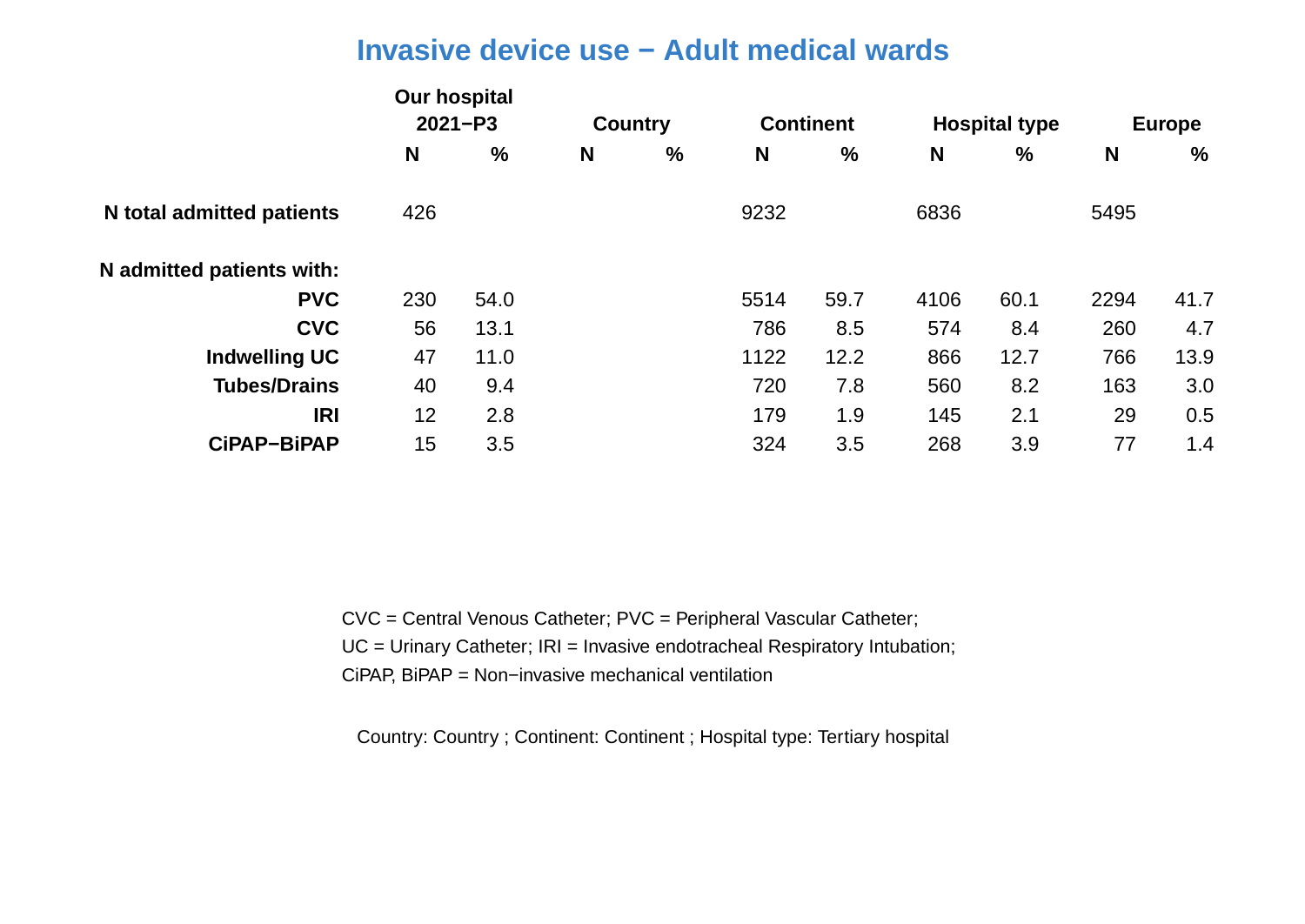#### **Invasive device use − Adult surgical ward**

|                                  | <b>Our hospital</b><br>$2021 - P3$<br><b>Continent</b><br><b>Country</b> |      |   |   |      | <b>Hospital type</b> |      | <b>Europe</b> |                 |               |
|----------------------------------|--------------------------------------------------------------------------|------|---|---|------|----------------------|------|---------------|-----------------|---------------|
|                                  | N                                                                        | $\%$ | N | % | N    | $\frac{1}{2}$        | N    | $\%$          | N               | $\frac{0}{0}$ |
| <b>N</b> total admitted patients | 300                                                                      |      |   |   | 3565 |                      | 2996 |               | 2472            |               |
| N admitted patients with:        |                                                                          |      |   |   |      |                      |      |               |                 |               |
| <b>PVC</b>                       | 208                                                                      | 69.3 |   |   | 2386 | 66.9                 | 2107 | 70.3          | 1273            | 51.5          |
| <b>CVC</b>                       | 17                                                                       | 5.7  |   |   | 174  | 4.9                  | 167  | 5.6           | 157             | 6.4           |
| <b>Indwelling UC</b>             | 42                                                                       | 14.0 |   |   | 529  | 14.8                 | 474  | 15.8          | 494             | 20.0          |
| <b>Tubes/Drains</b>              | 36                                                                       | 12.0 |   |   | 363  | 10.2                 | 338  | 11.3          | 298             | 12.1          |
| <b>IRI</b>                       | 5                                                                        | 1.7  |   |   | 59   | 1.7                  | 46   | 1.5           | 12 <sup>2</sup> | 0.5           |
| CiPAP-BiPAP                      | $\overline{2}$                                                           | 0.7  |   |   | 43   | 1.2                  | 36   | 1.2           | 10              | 0.4           |

CVC = Central Venous Catheter; PVC = Peripheral Vascular Catheter; UC = Urinary Catheter; IRI = Invasive endotracheal Respiratory Intubation; CiPAP, BiPAP = Non−invasive mechanical ventilation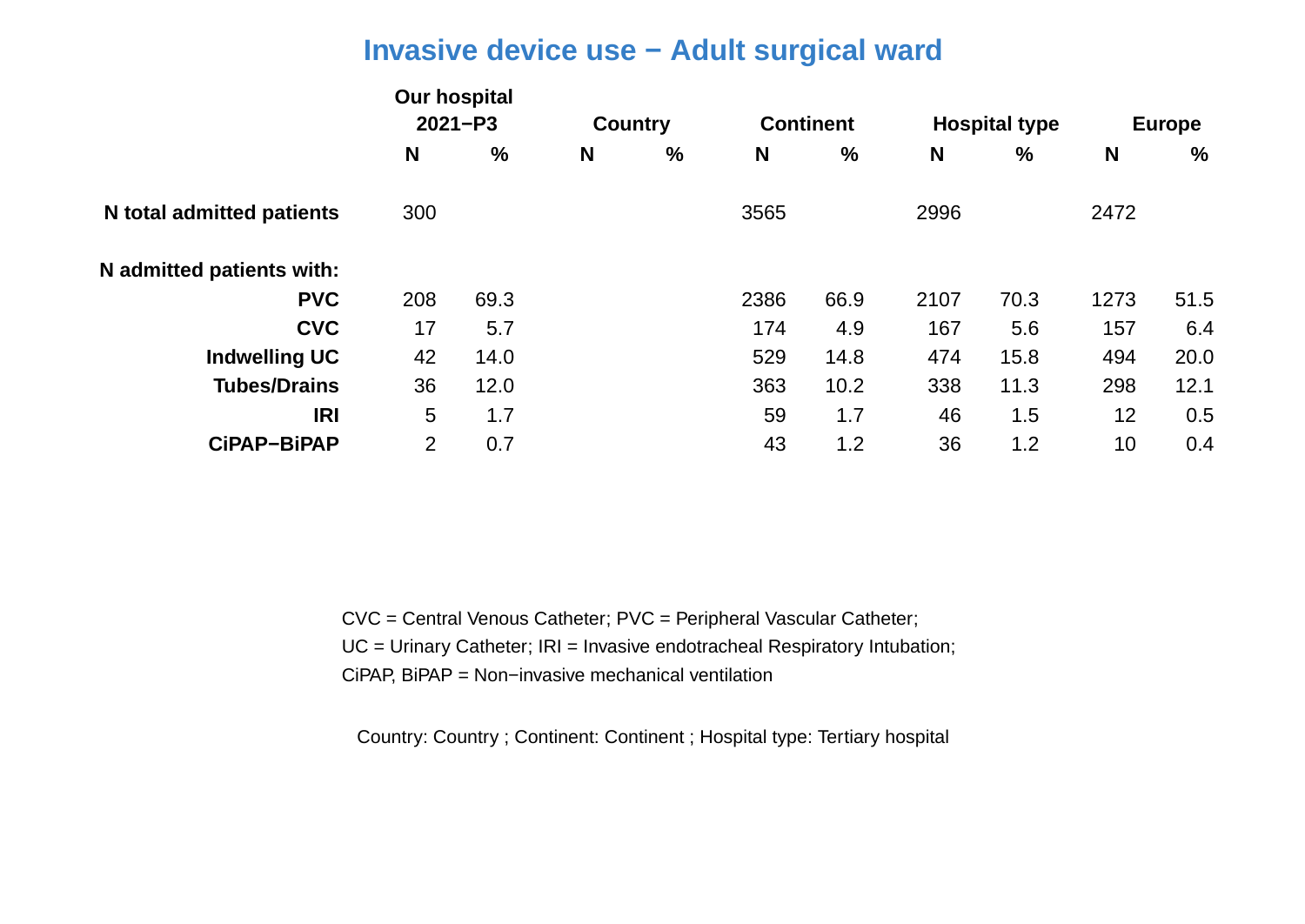**Explanatory notes for the slides on AWaRe antibiotic use**

**The following slides present antibiotic prescribing patterns according to the WHO Access, Watch, Reserve (AWaRe) classification. Antibiotic prescriptions for systemic use (ATC J01) are classified into 4 categories:**

 **Access**

**1st or 2nd choice for empiric treatment of the most common infections Lower risk of resistance selection Amoxicillin, cefazolin, cloxacillin, clindamycin...**

 **Watch**

**1st or 2nd choice for limited indications only Higher risk of resistance selection Quinolones, carbapenems, cephalosporins 2nd / 3rd gen...**

 **Reserve**

**To be used only as a last resort, when no other alternatives are available Colistin, linezolid, tigecyclin...**

 **Not recommended (new category 2019)**

**Mainly fixed−dose combinations of broad−spectrum antibiotics**

**More info on the WHO AWaRe classification: https://adoptaware.org/**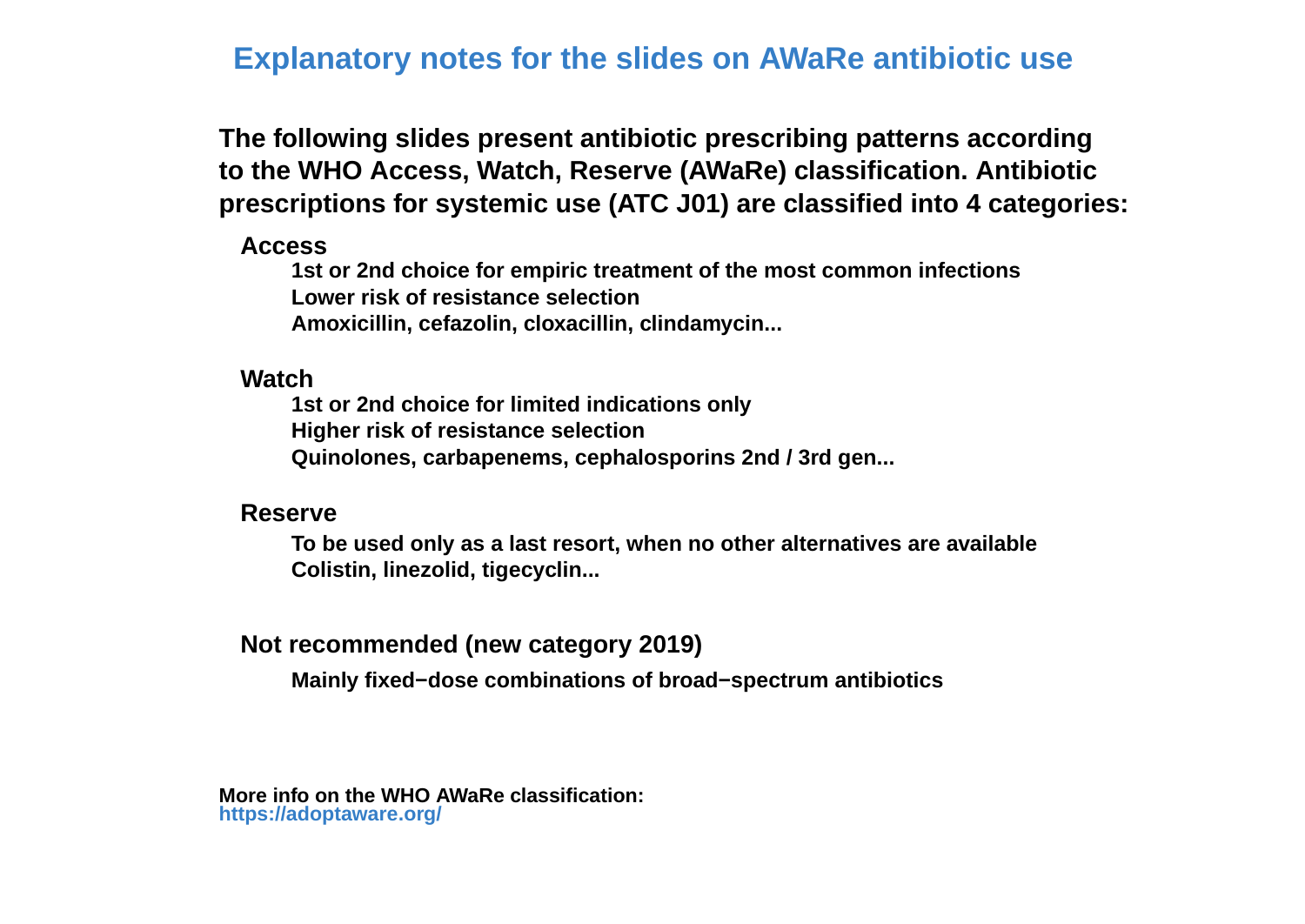#### **Overall antibiotic use (ATC J01) according to the WHO AWaRe classification**

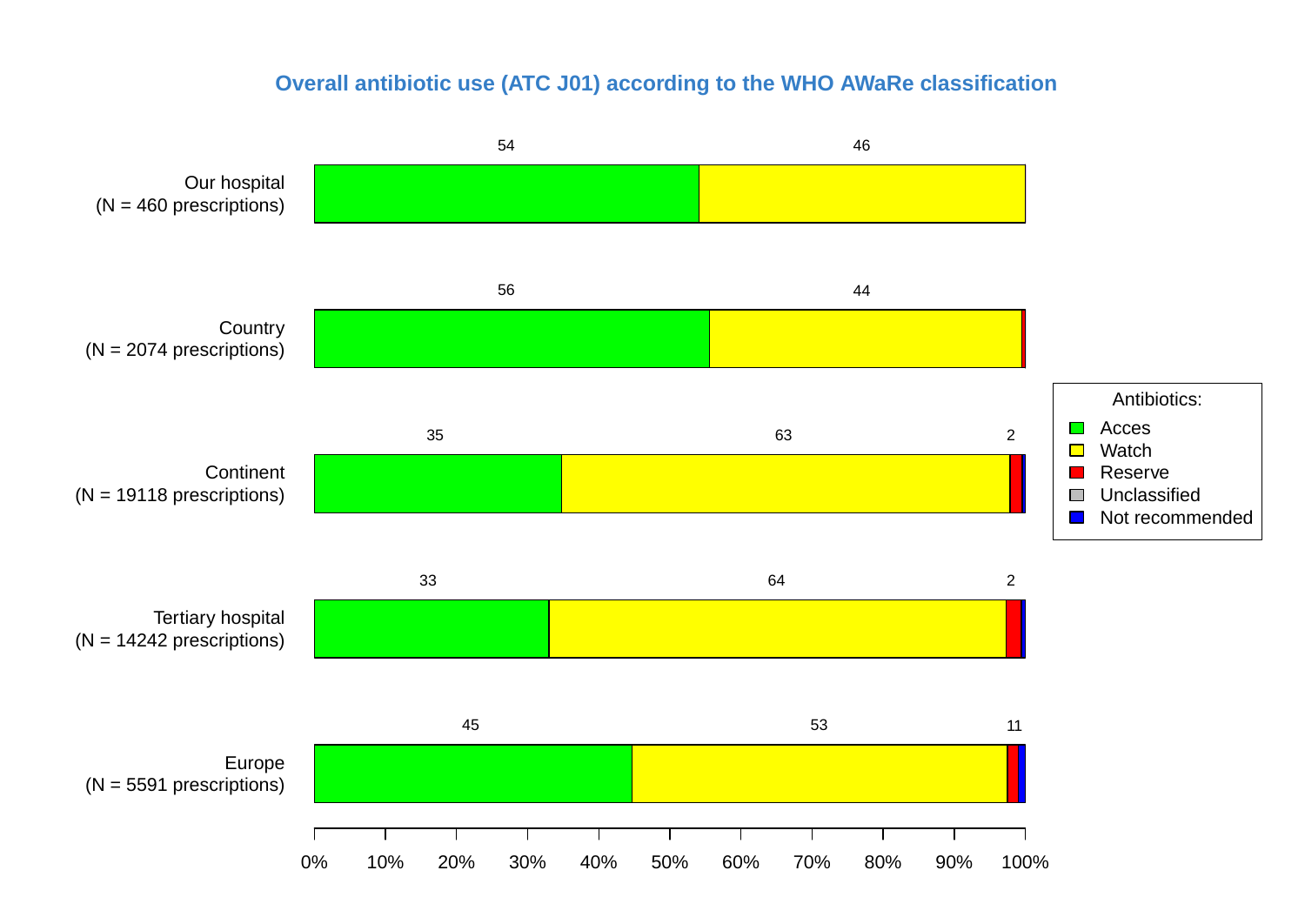## **Antibiotic use (ATC J01) by activity according to the WHO AWaRe classification**

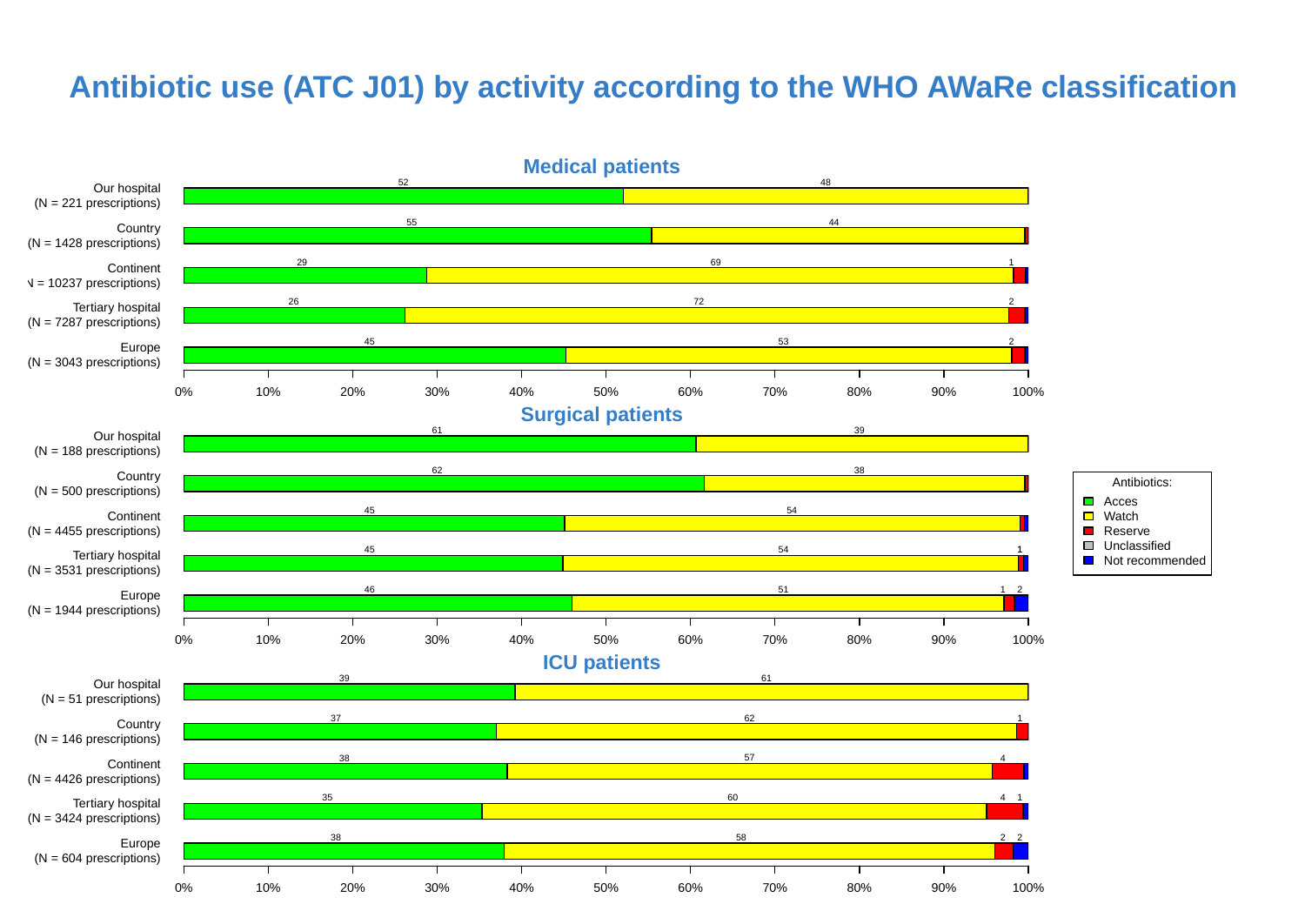#### **Overall antibiotic use (ATC J01) according to the WHO AWaRe classification − Patients receiving surgical prophylaxis**

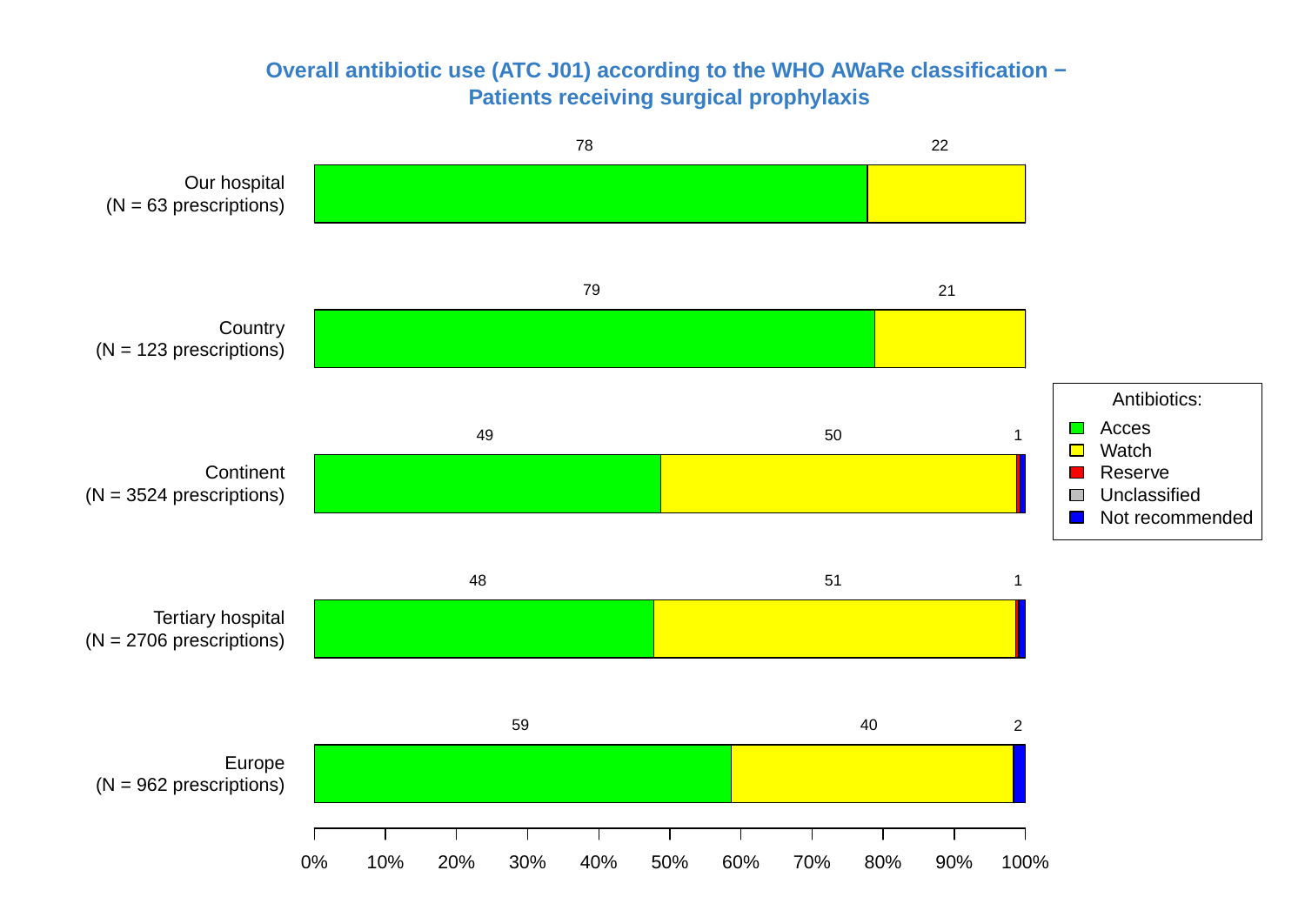## **Overall antibiotic use (ATC J01) according to the WHO AWaRe classification − pneumonia**

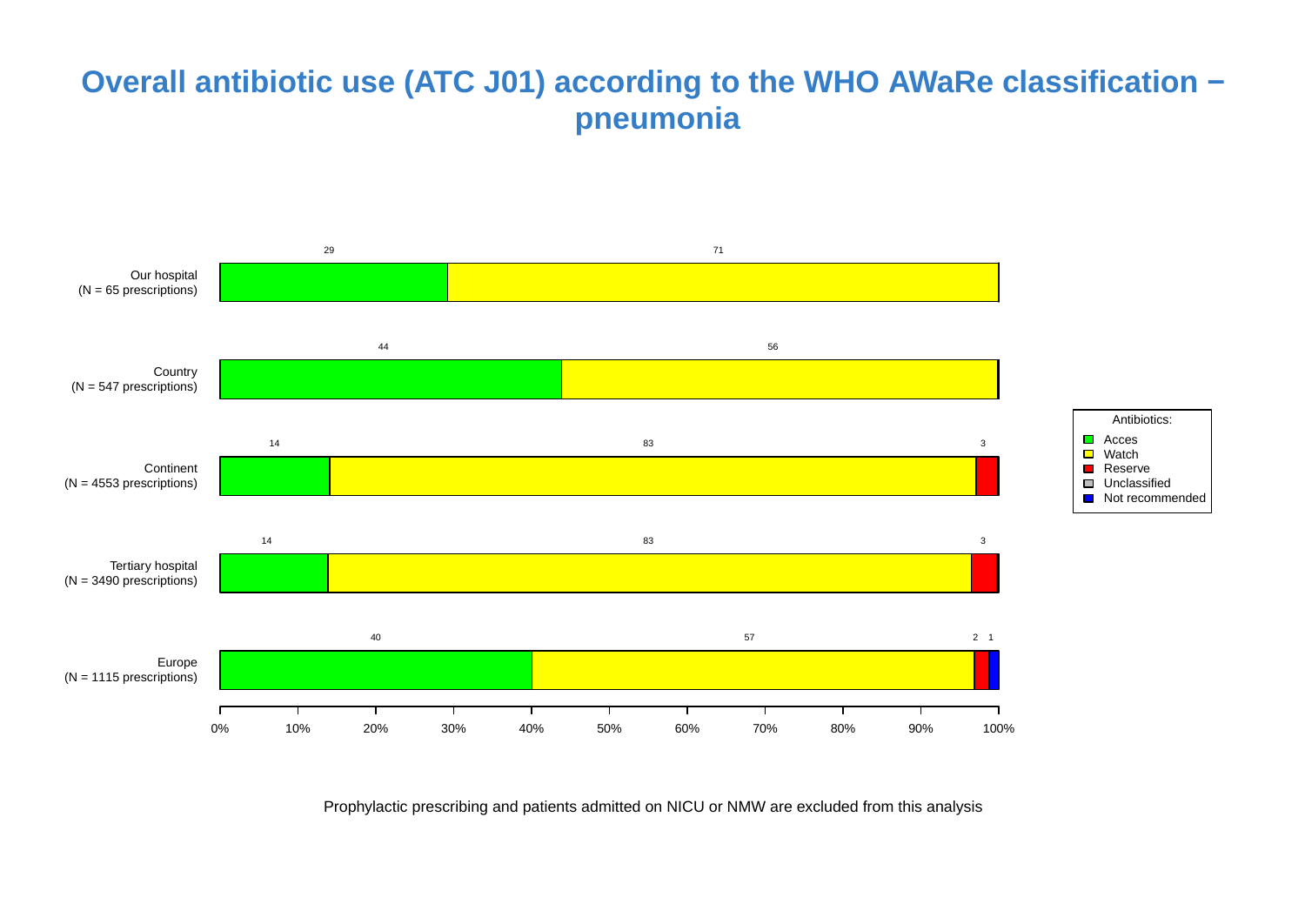## **Overall antibiotic use (ATC J01) according to the WHO AWaRe classification − skin and soft tissue infections**

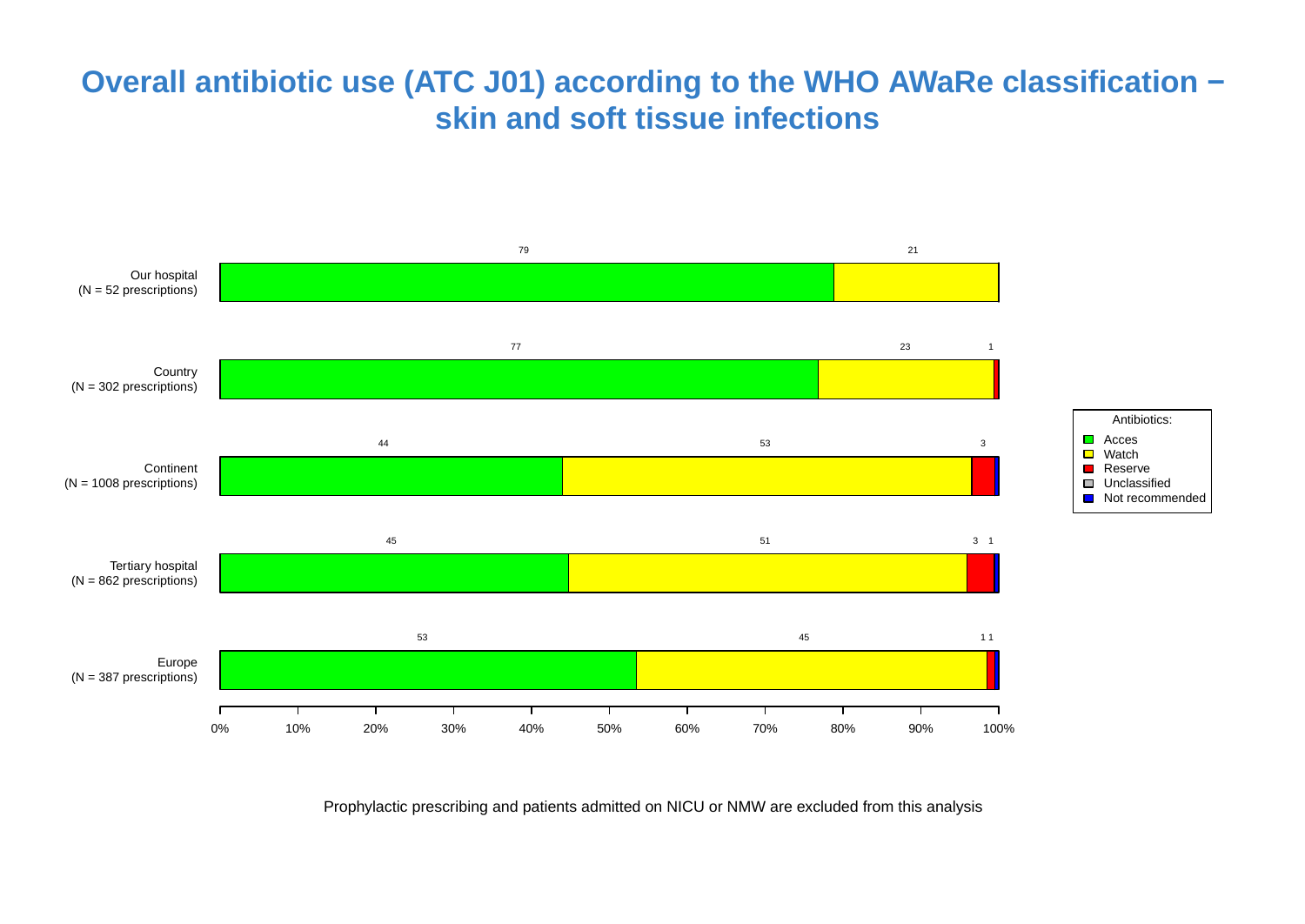## **Overall antibiotic use (ATC J01) according to the WHO AWaRe classification − intra−abdominal sepsis**

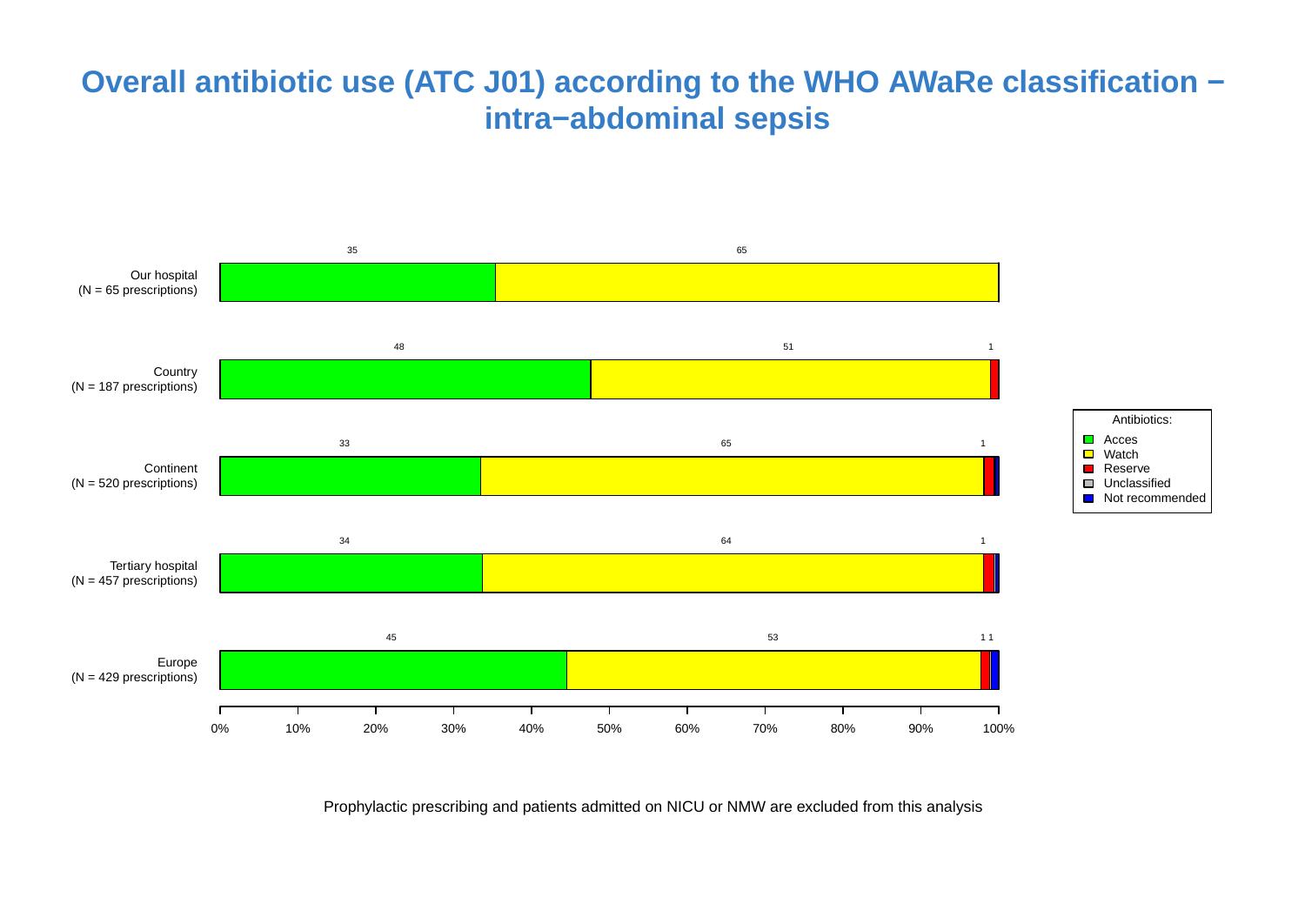## **Overall antibiotic use (ATC J01) according to the WHO AWaRe classification − lower urinary tract infections**

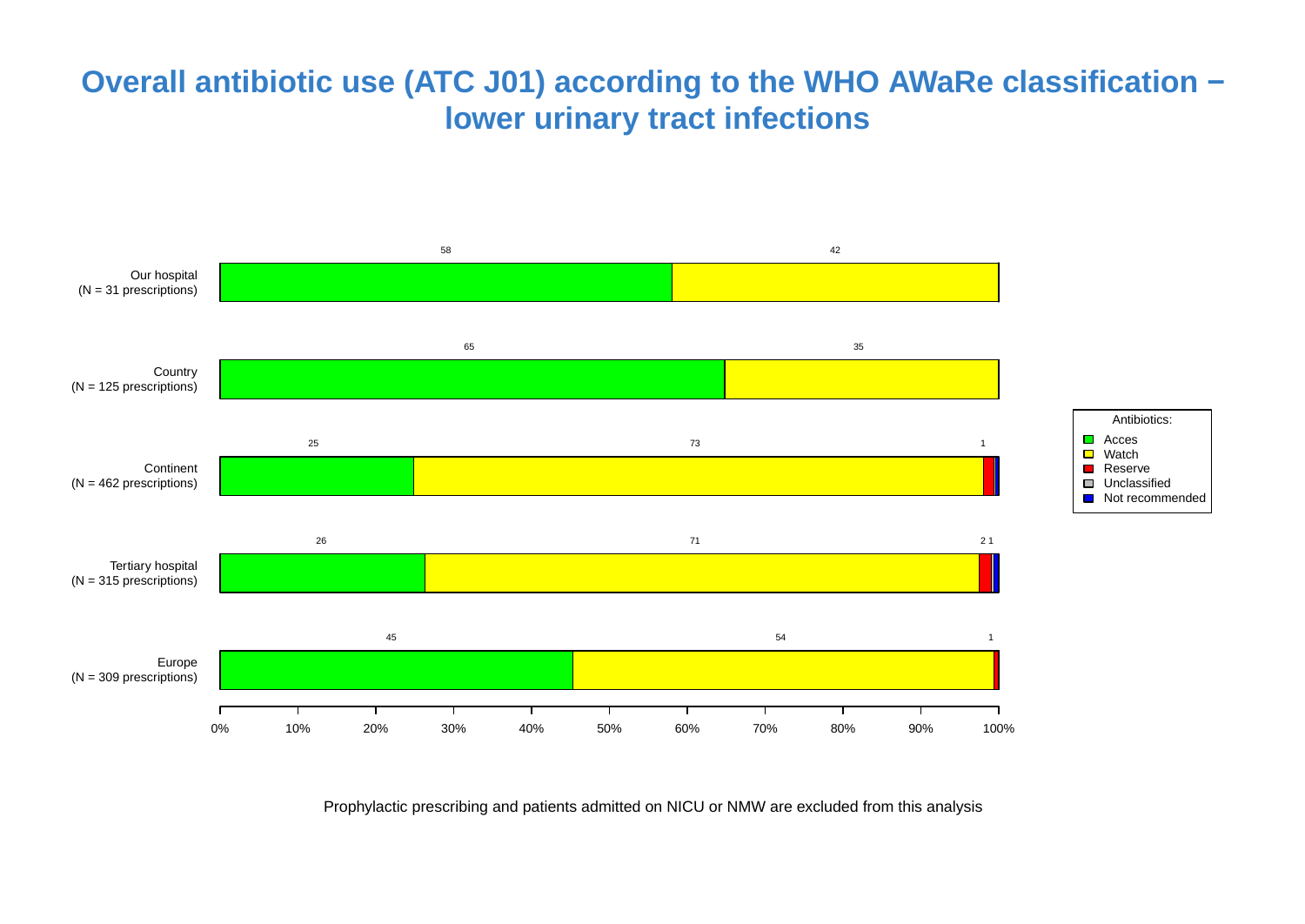## **Overall antibiotic use (ATC J01) according to the WHO AWaRe classification − upper urinary tract infections**

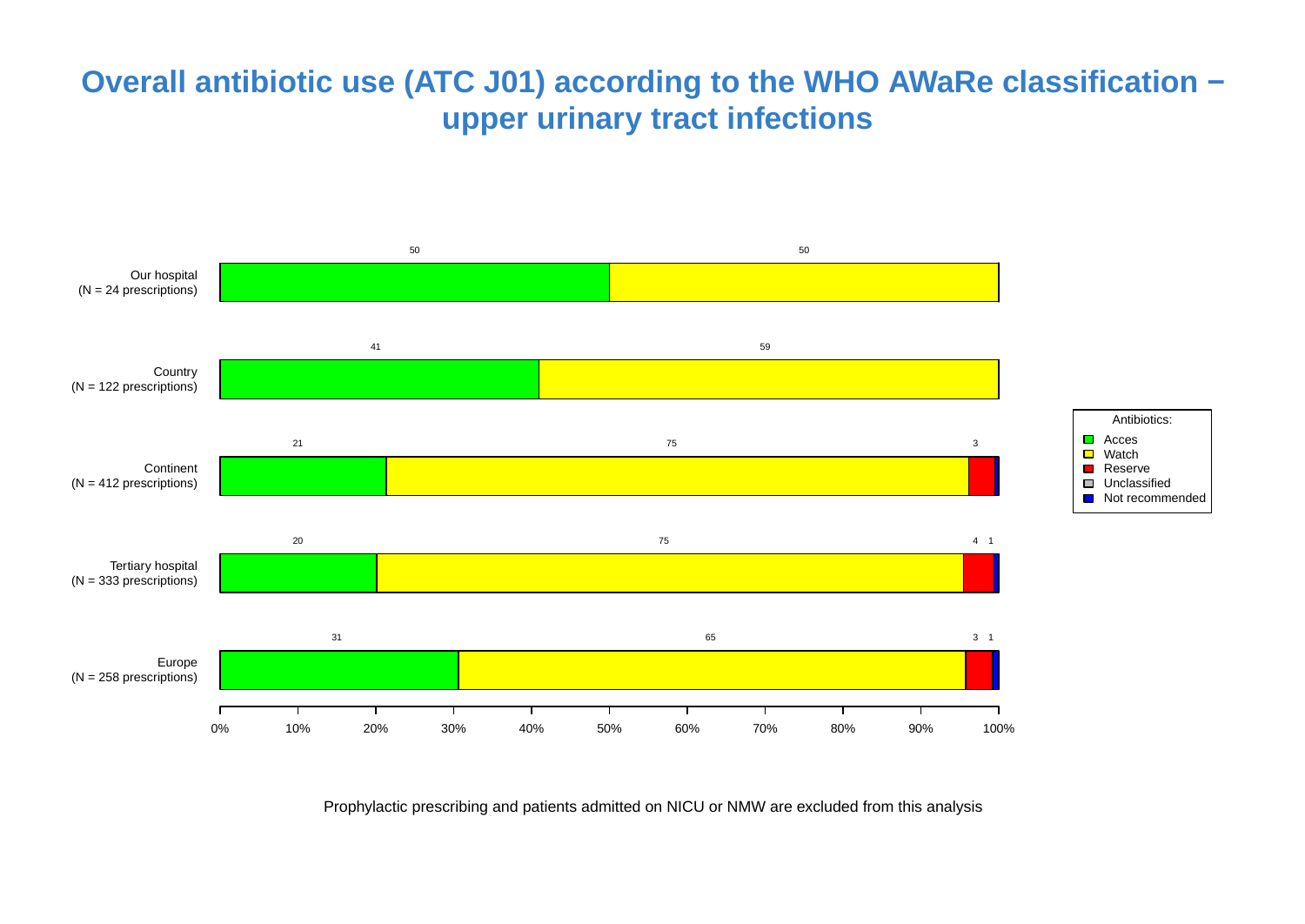## **Overall antibiotic use (ATC J01) according to the WHO AWaRe classification − bone and joint infections**